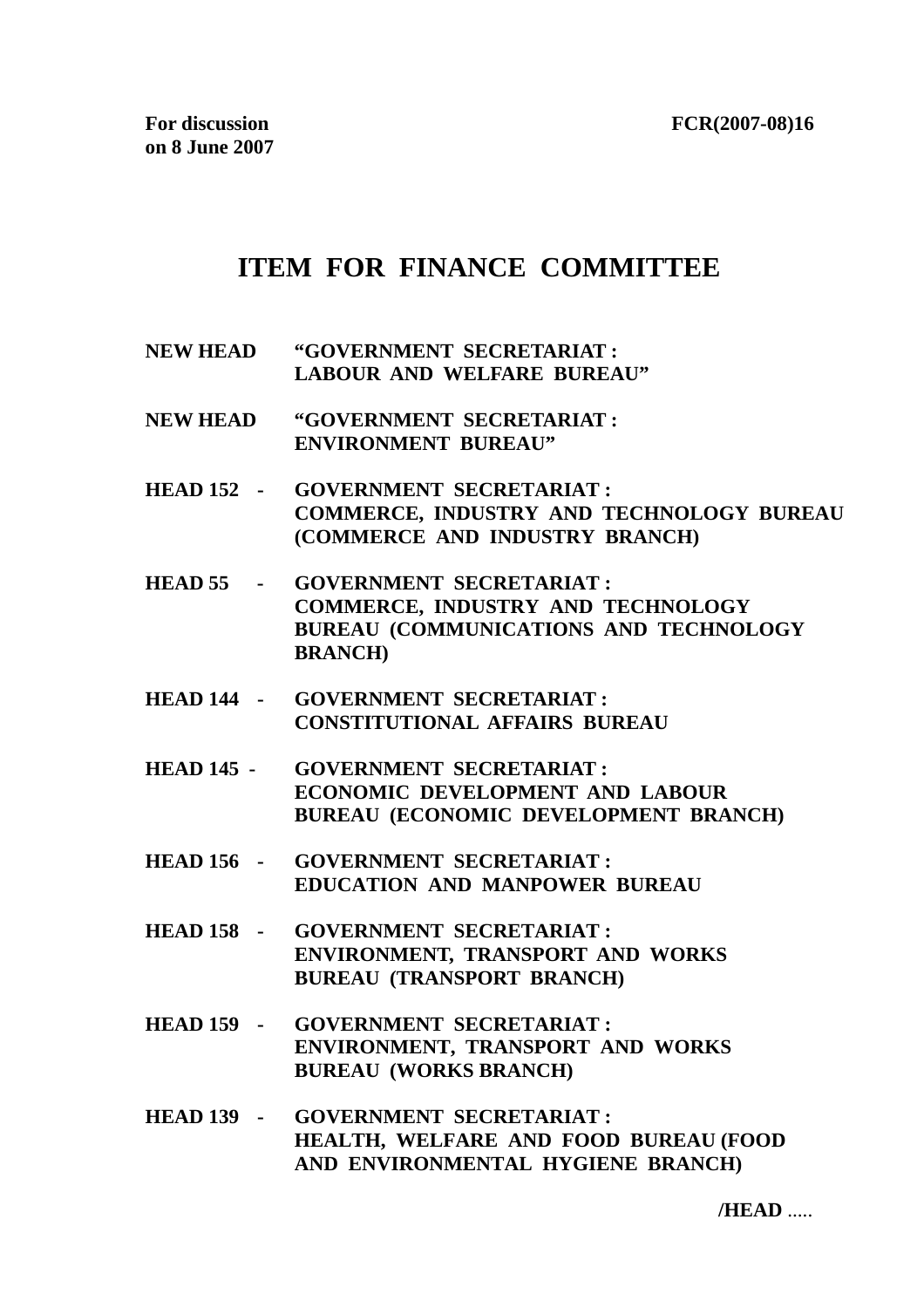**FCR(2007-08)16 Page 2** 

- **HEAD 140 GOVERNMENT SECRETARIAT : HEALTH, WELFARE AND FOOD BUREAU (HEALTH AND WELFARE BRANCH)**
- **HEAD 53 GOVERNMENT SECRETARIAT : HOME AFFAIRS BUREAU**
- **HEAD 138 GOVERNMENT SECRETARIAT : HOUSING, PLANNING AND LANDS BUREAU (PLANNING AND LANDS BRANCH)**
- **HEAD 142 GOVERNMENT SECRETARIAT : OFFICES OF THE CHIEF SECRETARY FOR ADMINISTRATION AND THE FINANCIAL SECRETARY**
- **HEAD 96 GOVERNMENT SECRETARIAT : OVERSEAS ECONOMIC AND TRADE OFFICES**
- **HEAD 44 ENVIRONMENTAL PROTECTION DEPARTMENT**
- **HEAD 46 GENERAL EXPENSES OF THE CIVIL SERVICE**
- **HEAD 62 HOUSING DEPARTMENT**
- **HEAD 74 INFORMATION SERVICES DEPARTMENT**

## **HEAD 90 - LABOUR DEPARTMENT**

For the purpose of implementing the re-organisation of policy bureaux of the Government Secretariat with effect from 1 July 2007, Members are invited to approve the following changes to the 2007-08 Estimates from the same date –

(a) creation of a new Head of Expenditure under the General Revenue Account entitled "Government Secretariat: Labour and Welfare Bureau" with the Permanent Secretary for Labour and Welfare as the Controlling Officer and under this new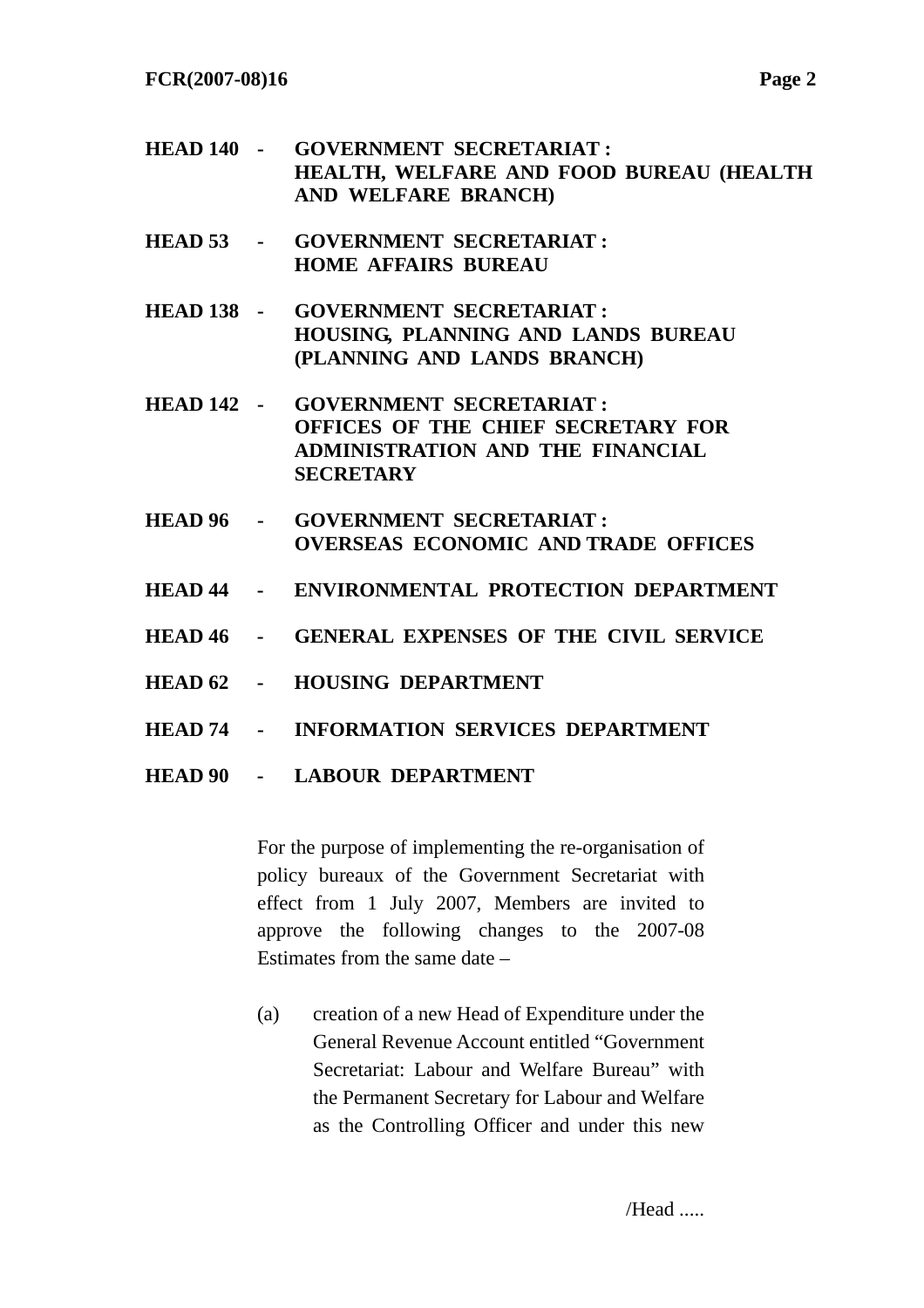Head, creation of two Recurrent Subheads and one Non-recurrent Subhead under the Operating Account, and one Subhead under the Capital Account;

- (b) creation of a new Head of Expenditure under the General Revenue Account entitled "Government Secretariat: Environment Bureau" with the Permanent Secretary for the Environment as the Controlling Officer and under this new Head, creation of one Recurrent Subhead and one Non-recurrent Subhead under the Operating Account;
- (c) the change in the titles of some Controlling Officers and Heads of Expenditure;
- (d) consequential re-delegation of the authorities previously delegated by this Committee to some Directors of Bureau and Controlling Officers;
- (e) creation of Non-recurrent and Capital Account Subheads under some existing and retitled Heads of Expenditure;
- (f) consequential transfer of non-recurrent and capital account commitments to the two new Heads of Expenditure and some existing/retitled Heads;
- (g) supplementary provisions to the relevant Subheads under the two new Heads of Expenditure and some existing/retitled Heads;
- (h) provision of establishment ceilings expressed in terms of total notional annual mid-point salary value to the two new Heads of Expenditure and increase in the establishment ceilings of some existing/retitled Heads; and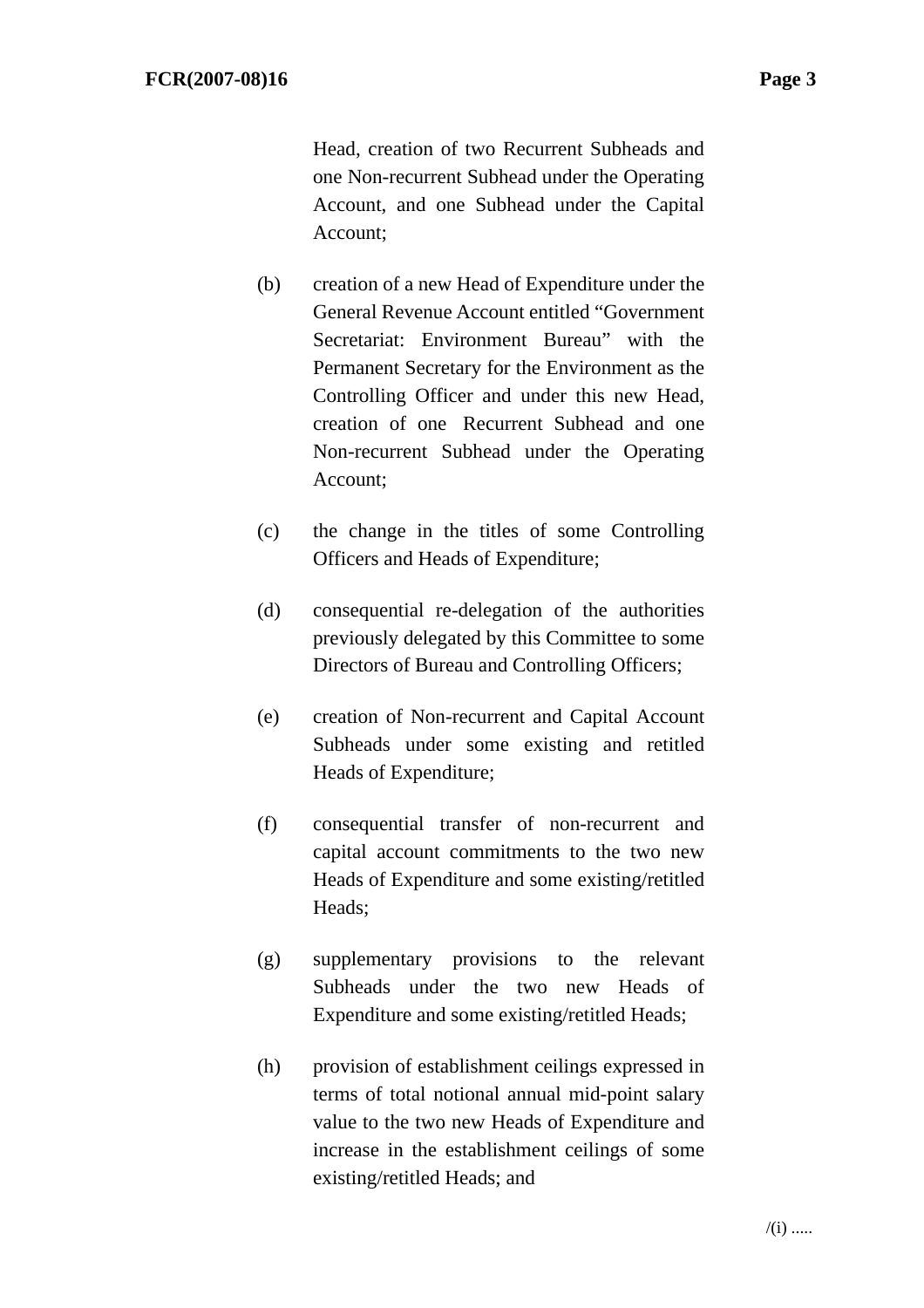(i) deletion of Head 145 Government Secretariat : Economic Development and Labour Bureau (Economic Development Branch).

## **PROBLEM**

 We need to provide funds for one additional Director of Bureau and his/her private office, and to effect other necessary cost-neutral changes to the 2007-08 Estimates of Expenditure to implement the re-organisation of policy bureaux of the Government Secretariat with effect from 1 July 2007.

## **PROPOSAL**

2. We propose the following changes to the 2007-08 Estimates of Expenditure with effect from 1 July 2007 –

- (a) creating a new Head of Expenditure and relevant Subheads under the General Revenue Account to account for the expenditure of the Labour and Welfare Bureau, with the Permanent Secretary for Labour and Welfare as the Controlling Officer;
- (b) creating a new Head of Expenditure and relevant Subheads under the General Revenue Account to account for the expenditure of the Environment Bureau, with the Permanent Secretary for the Environment as the Controlling Officer;
- (c) changing the titles of some Controlling Officers and Heads of Expenditure;
- (d) re-delegating the authorities previously delegated by this Committee to some Directors of Bureau and Controlling Officers;
- (e) creating Non-recurrent and Capital Account Subheads under some existing and retitled Heads of Expenditure;
- (f) transferring non-recurrent and capital account commitments to the two new Heads of Expenditure and some existing/retitled Heads;
- (g) providing supplementary provisions to the relevant Subheads under the two new Heads of Expenditure and some existing/retitled Heads;
- (h) providing establishment ceilings to the two new Heads of Expenditure and increasing the establishment ceilings of some existing/retitled Heads; and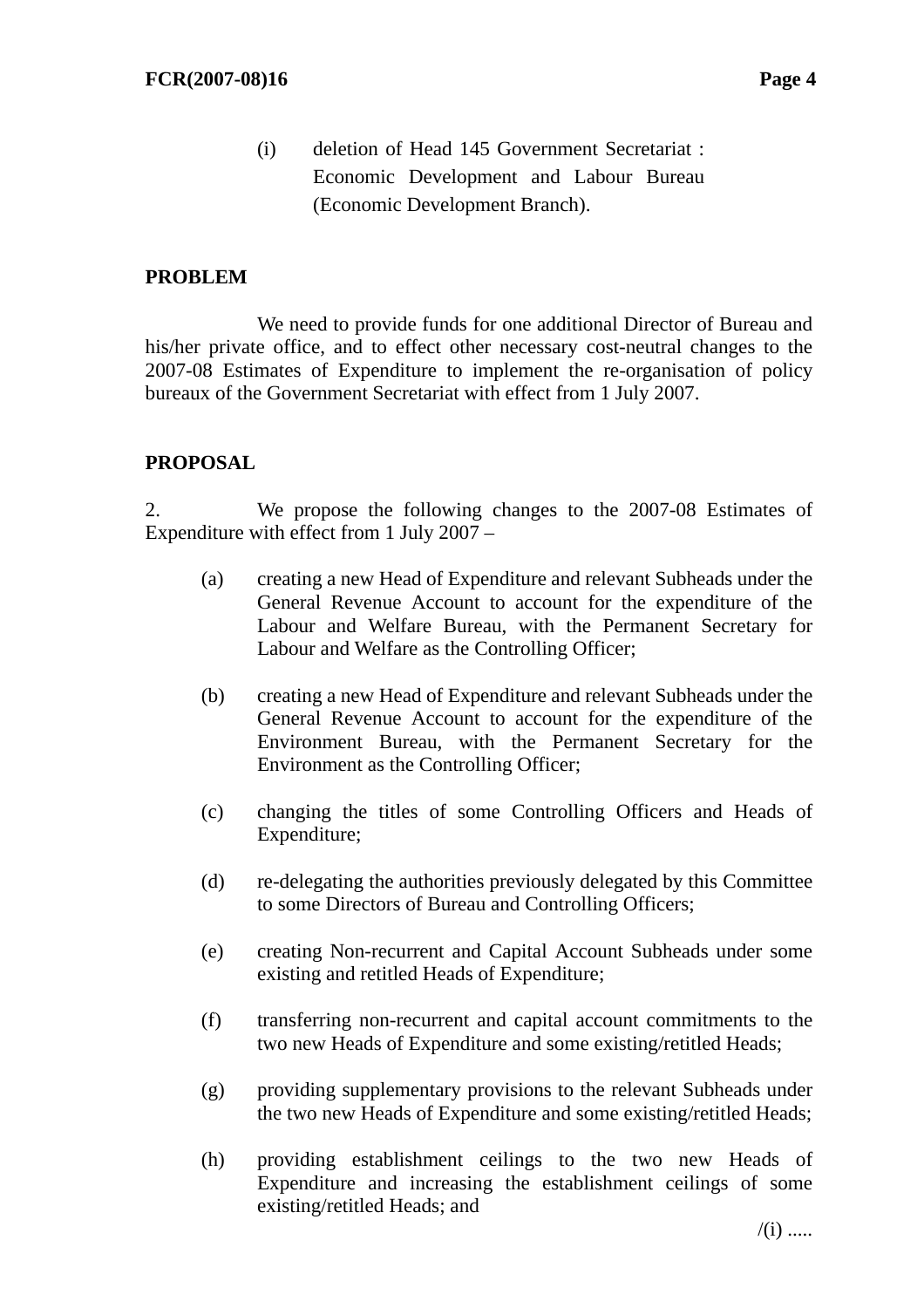(i) deleting Head 145 Government Secretariat : Economic Development and Labour Bureau (Economic Development Branch).

## **JUSTIFICATION**

## **Creation of new Heads and Subheads**

## *Labour and Welfare Bureau*

3. At present, the expenditure of each of the 11 bureaux in the Government Secretariat is charged to a separate Head of Expenditure (or separate Heads, if the bureau concerned has more than one branch) under the General Revenue Account (GRA). After the re-organisation, there will be 12 bureaux, with the net addition of one, the Labour and Welfare Bureau (LWB), which will be headed by the Secretary for Labour and Welfare (SLW). This new Bureau will have policy responsibilities for matters relating to poverty, labour, welfare, women and manpower. We propose to create, with effect from 1 July 2007, a new Head of Expenditure under the GRA to account for the spending of the new Bureau, with the Permanent Secretary for Labour and Welfare as the Controlling Officer. Consistent with the established practice for other existing Heads, the expenditure under this new Head will be broken down into Operating and Capital Accounts Subheads. Details of the 2007-08 provision under the new Head presented in the Estimates format with supporting explanation are set out at Annex A to Enclosure 3.

Encl. 3

4. Under the Operating Account of the new Head of Expenditure for LWB are two Recurrent Subheads (*Subhead 000 Operational expenses* and *Subhead 003 Recoverable salaries and allowances (General)*) and one Non-recurrent Subhead (*Subhead 700 General non-recurrent*). *Subhead 000 Operational expenses* is the combination of additional provisions provided for SLW and his/her private office as well as existing provisions transferred mainly from Head 140 Government Secretariat: Health, Welfare and Food Bureau (HWFB) (Health and Welfare Branch) and Head 156 Government Secretariat: Education and Manpower Bureau (EMB) whose welfare and manpower functions respectively will be taken over by LWB. The provision under *Subhead 003 Recoverable salaries and allowances (General)* is transferred from Head 156 Government Secretariat: EMB for the salaries and allowances of a civil servant seconded to the Employees Retraining Board which will come under LWB's portfolio under the re-organisation. For the period from 1 July 2007 to 31 March 2008, we estimate that LWB will incur a total recurrent expenditure of \$851,884,000. *Subhead 700 General non-recurrent* accommodates two existing approved non-recurrent commitments transferred from Head 156 Government Secretariat: EMB relating to the manpower portfolio.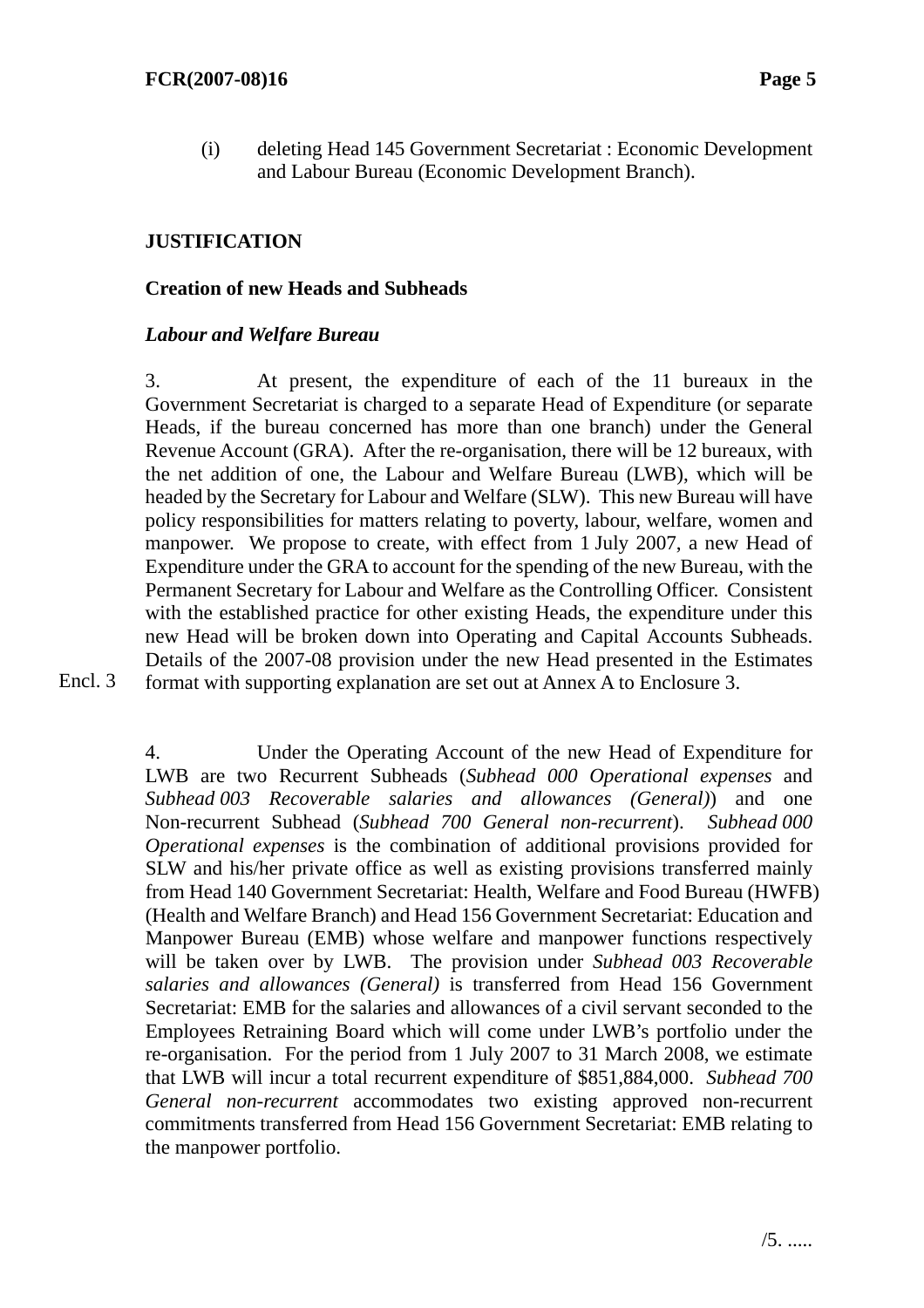5. There will be one Subhead under the Capital Account (*Subhead 864 Skills centres (block vote)*) transferred from Head 140 Government Secretariat: HWFB (Health and Welfare Branch). Details of this Subhead and the two non-recurrent commitments mentioned in paragraph 4 above are set out in the Estimates for LWB at Annex A to Enclosure 3.

6. We propose an establishment ceiling of \$30,768,000 in terms of total notional annual mid-point salary (NAMS) value for LWB for the creation of non-directorate posts. This proposed establishment ceiling represents mainly the amalgamated establishment ceilings proposed for the private office of SLW as well as those approved for the welfare and manpower portfolios under Head 140 Government Secretariat: HWFB (Health and Welfare Branch) and Head 156 Government Secretariat: EMB respectively in the context of the 2007-08 Estimates.

## *Environment Bureau*

7. The provisions of the Environment Branch of the Environment, Transport and Works Bureau (ETWB) under Head 158 and that for the Environmental Protection Department under Head 44 have been combined under Head 44 with effect from the 2005-06 Estimates following the merger of the two on 1 April 2005. After the re-organisation, the Environment Bureau (ENB), under the leadership of the Secretary for the Environment (SEN), will take up policy matters relating to environmental protection, sustainable development and energy. The latter two are duties to be transferred from the Administration Wing of the Chief Secretary for Administration's Office and the Economic Development Branch of the Economic Development and Labour Bureau (EDLB) respectively. We propose to create, with effect from 1 July 2007, a new Head of Expenditure under the GRA to account for the spending of ENB, with the Permanent Secretary for the Environment as the Controlling Officer. For 2007-08, the expenditure under this new Head will be put under two Subheads under the Operating Account. Details of the 2007-08 provision under the new Head presented in the Estimates format with supporting explanation are set out at Annex B to Enclosure 3.

8. *Subhead 000 Operational expenses* under the new Head is to account for the expenditure of the office of SEN and those relating to the energy and sustainable development matters. The related provision will be transferred mainly from Head 142 Government Secretariat: Offices of the Chief Secretary for Administration and the Financial Secretary, Head 145 Government Secretariat: EDLB (Economic Development Branch) and Head 159 Government Secretariat: ETWB (Works Branch). For the period from 1 July 2007 to 31 March 2008, we estimate that ENB will incur a total recurrent expenditure of \$24,176,000. *Subhead 700 General non-recurrent* accommodates four existing approved non-recurrent commitments transferred from Head 142 and Head 145. Details of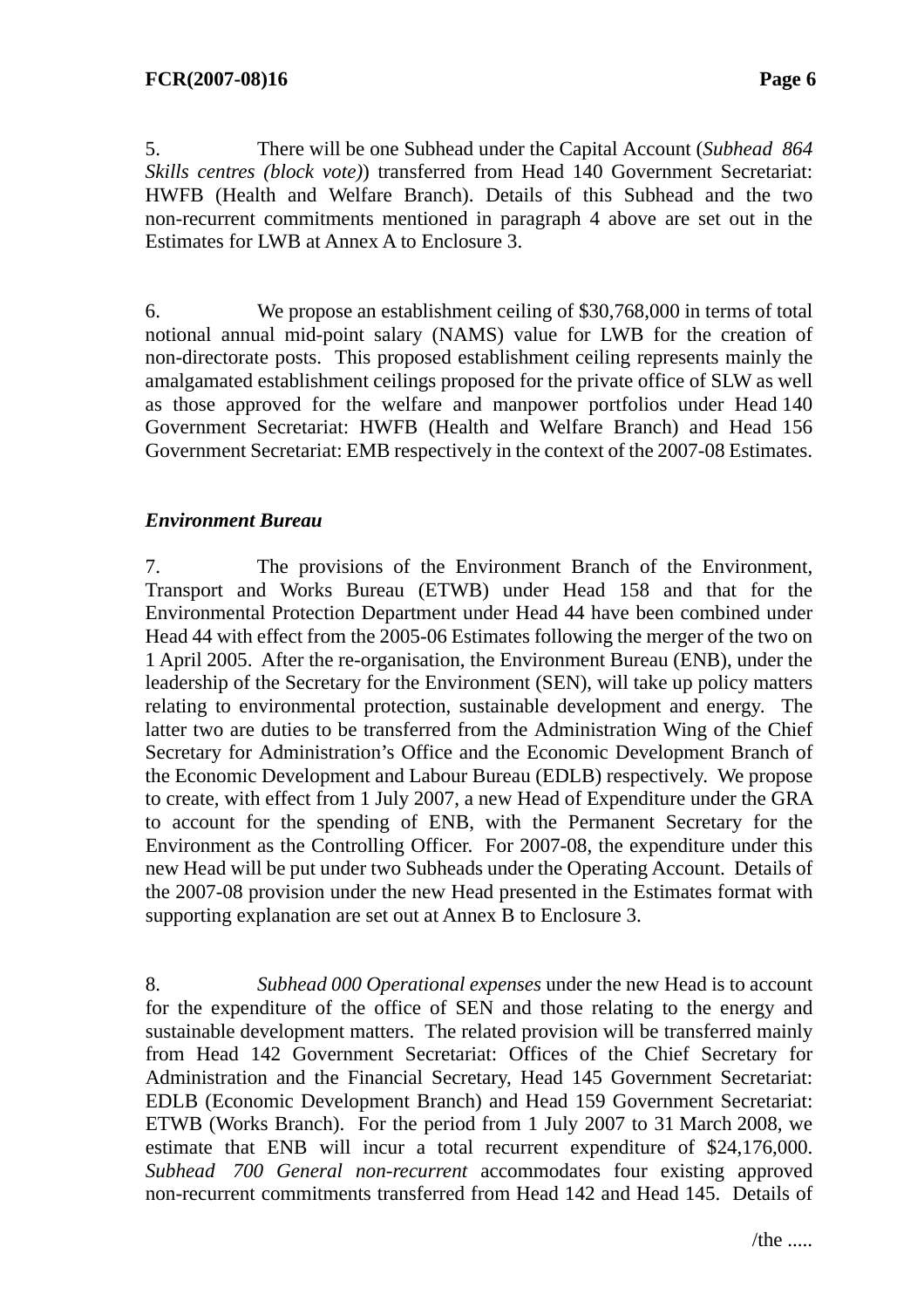Encl. 1

Encl. 4

Encl. 2

the subheads and commitments are set out at Annex B to Enclosure 3. In addition, we propose an establishment ceiling of \$13,299,000 in terms of NAMS value for ENB for the creation of non-directorate posts.

## **Change in the titles of some Controlling Officers and Heads of Expenditure**

9. To implement the re-organisation and to tie in with the changes in portfolios among policy bureaux and the titles of some bureaux, we propose to change the titles of the relevant Controlling Officers and Heads of Expenditure. The list setting out the changes is at Enclosure 1.

**Consequential Re-delegation of Authorities** 

10. As a result of change in the titles of Directors of Bureau and Controlling Officers, we propose that with effect from 1 July 2007, the Secretary for Education, the Secretary for Commerce and Economic Development, the Secretary for Constitutional and Mainland Affairs and the Permanent Secretary for Education be re-delegated the authorities previously delegated by this Committee to the Secretary for Education and Manpower, the Secretary for Commerce, Industry and Technology, the Secretary for Constitutional Affairs and the Permanent Secretary for Education and Manpower respectively. We also propose that the Permanent Secretary for Home Affairs be re-delegated the authorities previously delegated to the Director of Administration in respect of approving adjustments to the level of criminal legal aid fees, prosecution fees and duty lawyer fees following the transfer of the legal aid portfolio to the Home Affairs Bureau. Details of the authorities to be re-delegated are set out at Enclosure 2.

## **Creation of Subheads under existing/retitled Heads and Transfer of Commitments**

11. To reflect the transfer of duties under the re-organisation, new Non-recurrent and Capital Account Subheads would need to be created under some existing and retitled Heads of Expenditure. Details of such Subheads to be created are set out at Enclosure 3. Besides, non-recurrent and capital account commitments would be transferred from the old Heads to the new Heads and some existing/retitled Heads in accordance with the change of duties. Details of the transfer of commitments are set out at Enclosure 4.

/**Establishment** .....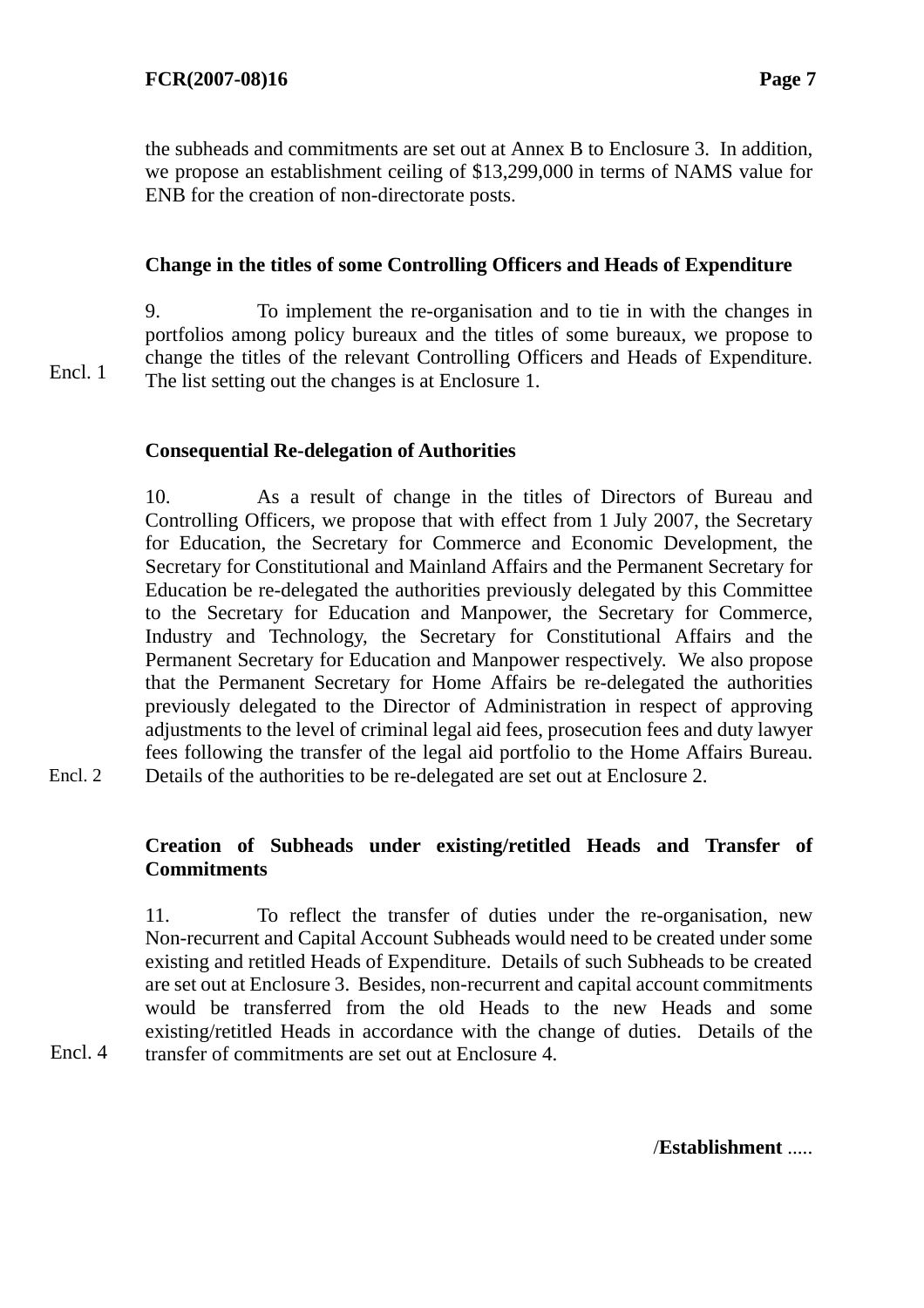## **Establishment Ceiling**

12. We propose to provide new establishment ceilings to the two new Heads of Expenditure and increase those of the relevant existing/retitled Heads in terms of total NAMS value for the creation of non-directorate posts. The details of the increase are set out at Enclosure 3. The total increase of \$95,372,000 in the establishment ceilings of these Heads will be partly offset by the total decrease of \$93,809,000 in the establishment ceilings of other Heads, details of which are set out at Enclosure 3. The net increase of \$1,563,000 represents the proposed creation of three non-directorate posts, namely a Press Secretary, a Personal Assistant and a driver, for the provision of the necessary administrative support to the additional Director of Bureau. A post of Administrative Assistant will also be created for this purpose but it would not have impact on the establishment ceiling as the post will be pitched at the directorate level (D2).

## **Deletion of Head 145**

13. Consequent upon the re-organisation, all the duties and related provision under Head 145 Government Secretariat: EDLB (Economic Development Branch) will be transferred to the other Heads. The existing Head 145 will therefore be deleted.

## **FINANCIAL IMPLICATIONS**

14. To provide the necessary funds for the new Director of Bureau and the re-organisation of various policy bureaux of the Government Secretariat, a total supplementary provision of \$1,518,102,000 will be required in 2007-08 under various Heads of Expenditure. This would be partly offset by a total decrease of \$1,513,217,000 arising from those Heads which would have net transfer out from their approved provisions. The net increase of \$4,885,000 represents the additional staff cost of the new Director of Bureau and his/her private office. This net supplementary provision would be offset by deleting an equivalent amount under Head 106 Miscellaneous Services *Subhead 251* Additional commitments. The re-organisation exercise is otherwise cost-neutral. The detailed supplementary provisions required by the relevant Heads and Subheads, and the offsetting decrease in the Estimates of other Heads and Subheads are set out at Enclosure 3. Details of the 2007-08 provisions under the relevant Heads presented in the Estimates format with supporting explanation are set out at the annexes to Enclosure 3.

/**CONSULTATION** .....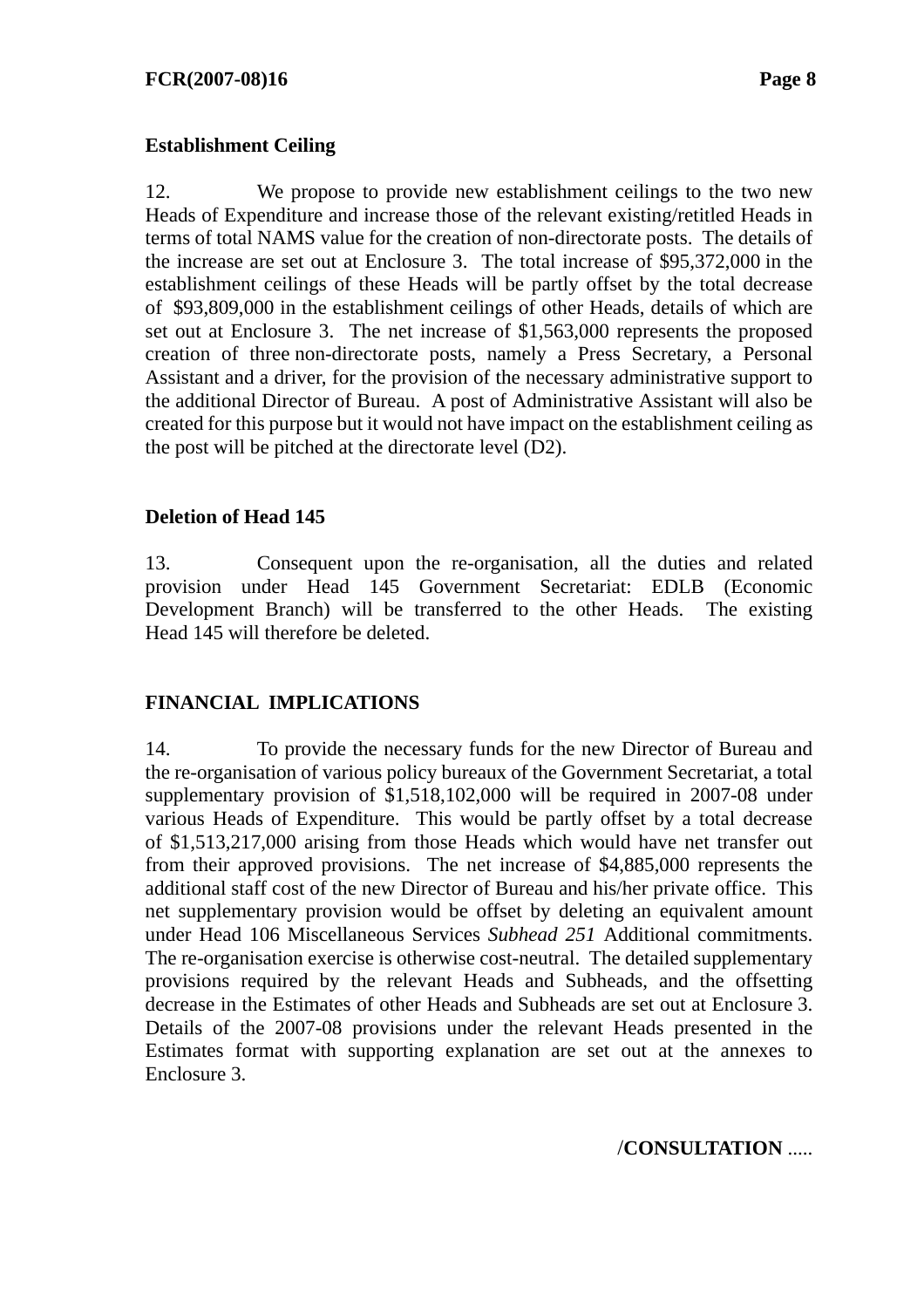## **CONSULTATION WITH LEGISLATIVE COUNCIL PANEL**

15. We consulted the Legislative Council on Constitutional Affairs on the proposals contained in this paper on 26 May 2007. Members raised questions about the staffing provision at senior level for a bureau. We explained to Members the rationale of our proposed arrangements to address the issues raised by Members.

## **BACKGROUND**

16. On 3 May 2007, the Chief Executive announced at the Legislative Council a proposal to re-organise the Government Secretariat and to re-distribute the policy portfolios of the bureaux such that the Government can enhance its capacity, and be better placed, to achieve the policy priorities of the third term HKSAR Government.

17. After the re-organisation, there will be 12 policy bureaux as follows –

Civil Service Bureau Commerce and Economic Development Bureau Constitutional and Mainland Affairs Bureau Development Bureau Education Bureau Environment Bureau Financial Services and the Treasury Bureau Food and Health Bureau Home Affairs Bureau Labour and Welfare Bureau Security Bureau Transport and Housing Bureau

18. In brief, the major impact on the organisation structure of the Government Secretariat following the proposed re-organisation is as follows –

(a) a new bureau will be created to underpin the new SLW;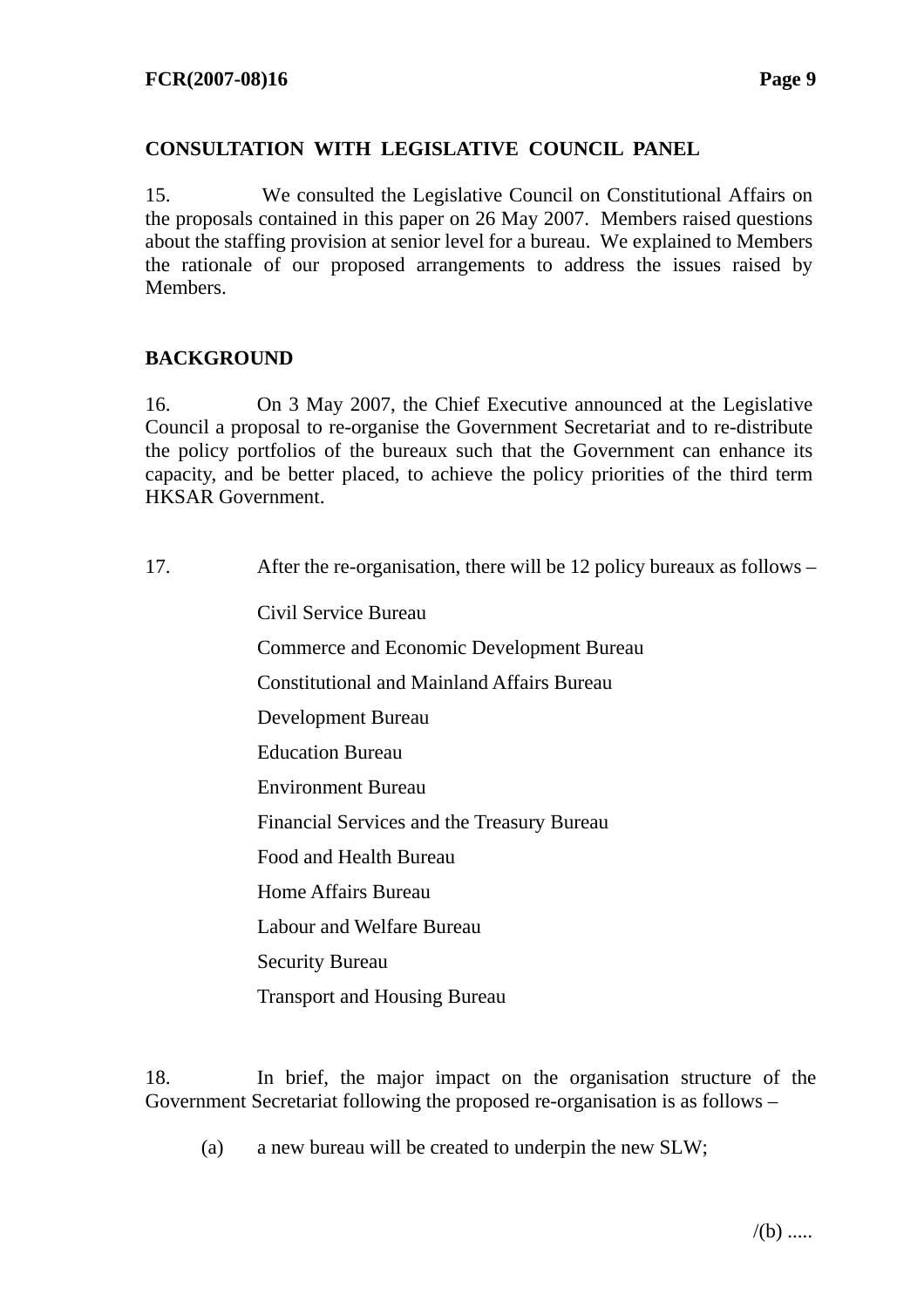- (b) eight existing bureaux (and also the Administration Wing under the Chief Secretary for Administration's Office) will have their policy responsibilities re-organised; and
- (c) three existing bureaux will not be affected by the proposed re-organisation. Their structures and names will remain unchanged.

-------------------------------

Constitutional Affairs Bureau Financial Services and the Treasury Bureau June 2007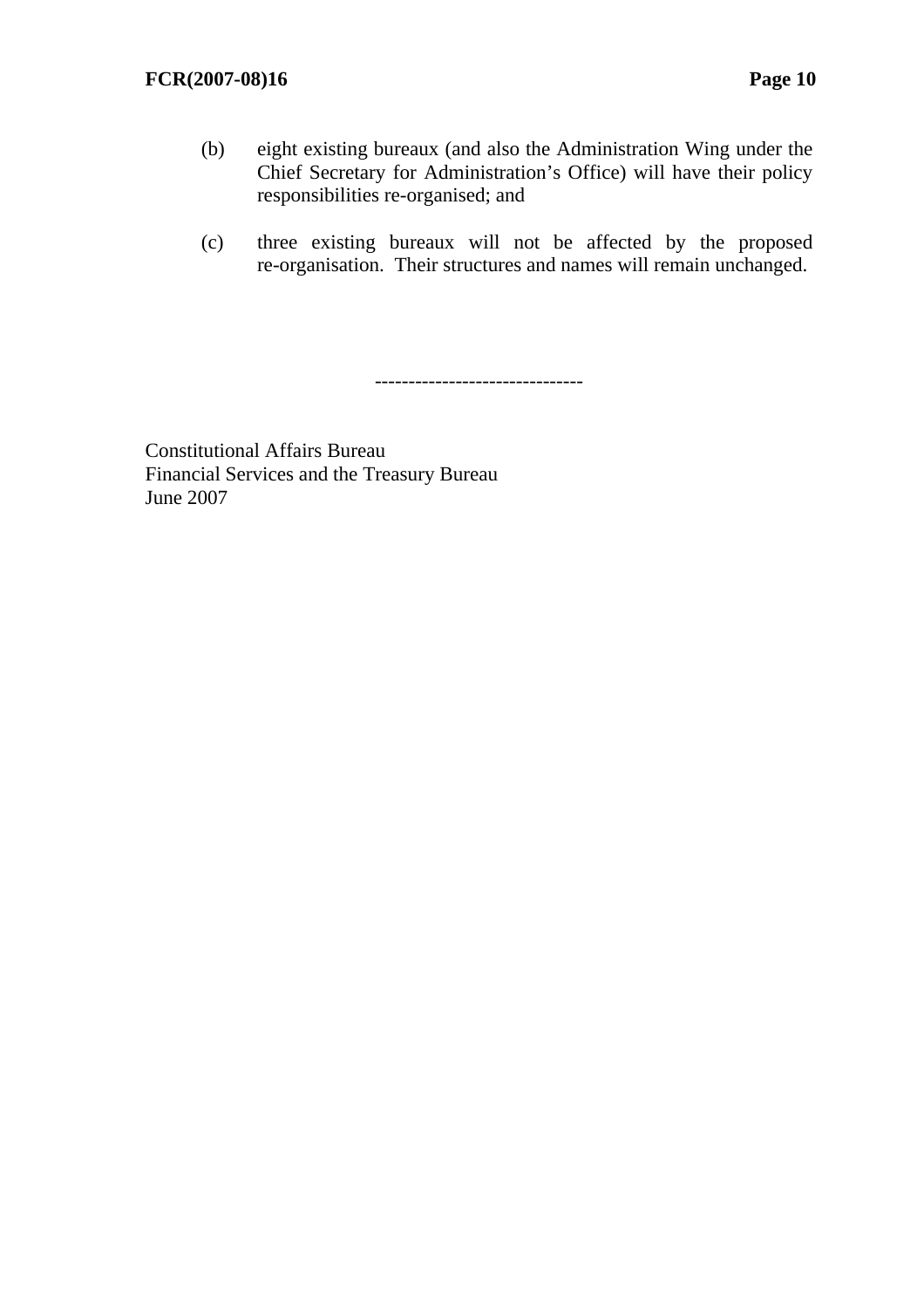## **Change in the Titles of Controlling Officers and Heads of Expenditure in the General Revenue Account for the 2007-08 Estimates**

| Head |                                                                                                                                   | Head of Expenditure                                                                                                               | <b>Controlling Officer</b>                                                                            |                                                                                                      |  |  |
|------|-----------------------------------------------------------------------------------------------------------------------------------|-----------------------------------------------------------------------------------------------------------------------------------|-------------------------------------------------------------------------------------------------------|------------------------------------------------------------------------------------------------------|--|--|
|      | Prior to 1 July 2007                                                                                                              | From 1 July 2007                                                                                                                  | Prior to 1 July 2007                                                                                  | From 1 July 2007                                                                                     |  |  |
| 152  | Government Secretariat:<br>Commerce, Industry and<br>Technology Bureau (Commerce Development Bureau<br>and Industry Branch)       | Government Secretariat:<br>Commerce and Economic<br>(Commerce, Industry and<br>Tourism Branch)                                    | Permanent Secretary for<br>Commerce, Industry and<br><b>Technology (Commerce</b><br>and Industry)     | Permanent Secretary for<br>Commerce and Economic<br>Development (Commerce,<br>Industry and Tourism)  |  |  |
| 55   | Government Secretariat:<br>Commerce, Industry and<br><b>Technology Bureau</b><br>(Communications and<br><b>Technology Branch)</b> | Government Secretariat:<br>Commerce and Economic<br><b>Development Bureau</b><br>(Communications and<br><b>Technology Branch)</b> | Permanent Secretary for<br>Commerce, Industry<br>and Technology<br>(Communications and<br>Technology) | Permanent Secretary for<br>Commerce and<br>Economic Development<br>Communications and<br>Technology) |  |  |
| 144  | Government Secretariat:<br><b>Constitutional Affairs Bureau</b>                                                                   | Government Secretariat:<br>Constitutional and Mainland<br><b>Affairs Bureau</b>                                                   | Permanent Secretary for<br><b>Constitutional Affairs</b>                                              | Permanent Secretary for<br>Constitutional and Mainland<br><b>Affairs</b>                             |  |  |
| 156  | <b>Government Secretariat:</b><br><b>Education and Manpower</b><br><b>Bureau</b>                                                  | Government Secretariat:<br><b>Education Bureau</b>                                                                                | Permanent Secretary for<br><b>Education and Manpower</b>                                              | Permanent Secretary for<br>Education                                                                 |  |  |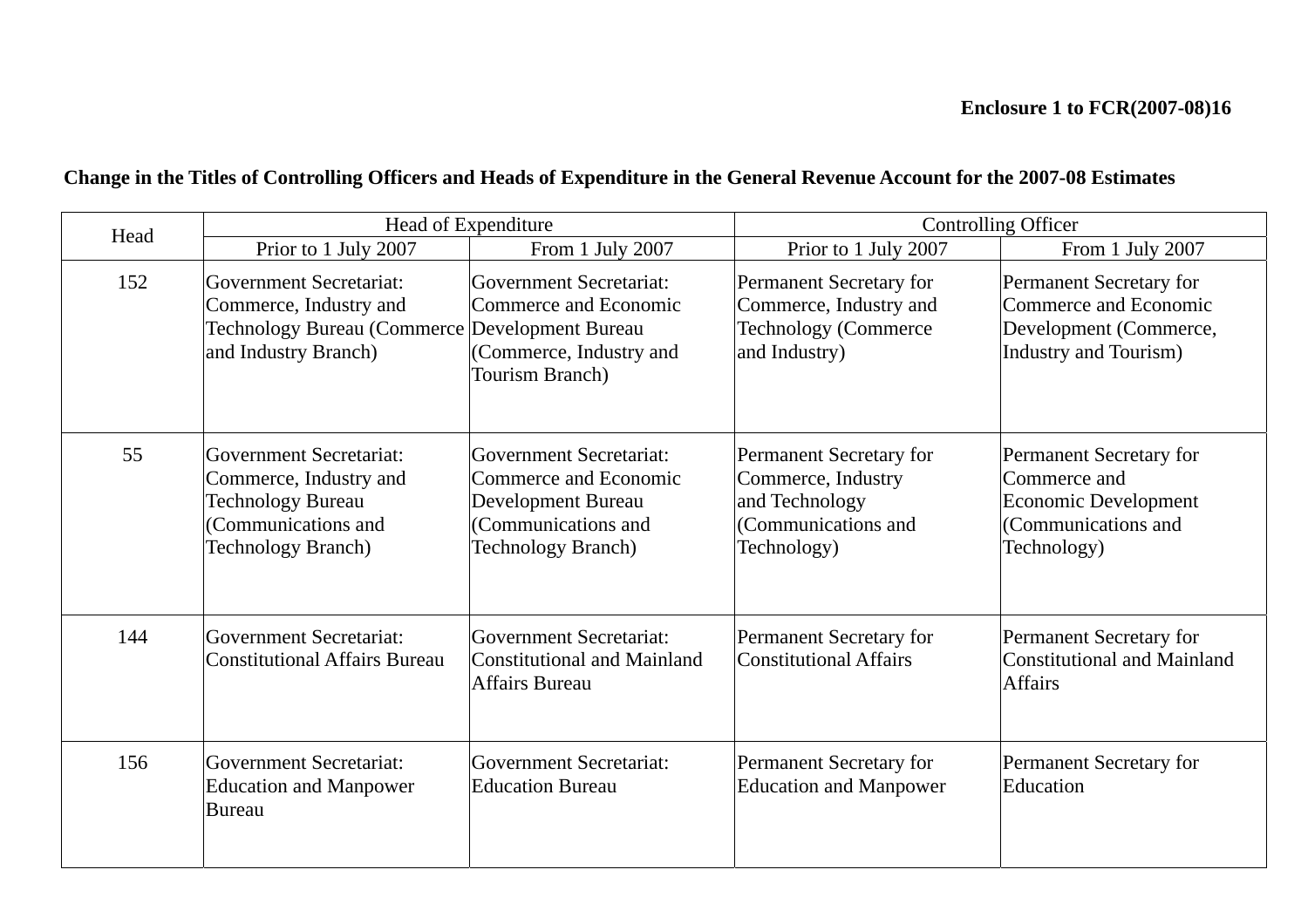| Head |                                                                                                             | Head of Expenditure                                                                  | <b>Controlling Officer</b>                                                                                                  |                                                                        |  |  |  |
|------|-------------------------------------------------------------------------------------------------------------|--------------------------------------------------------------------------------------|-----------------------------------------------------------------------------------------------------------------------------|------------------------------------------------------------------------|--|--|--|
|      | Prior to 1 July 2007                                                                                        | From 1 July 2007                                                                     | Prior to 1 July 2007                                                                                                        | From 1 July 2007                                                       |  |  |  |
| 158  | Government Secretariat:<br>Environment, Transport and<br><b>Works Bureau (Transport</b><br>Branch)          | Government Secretariat:<br><b>Transport and Housing Bureau</b><br>(Transport Branch) | Permanent Secretary for the<br>Environment, Transport and<br>Works (Transport)                                              | Permanent Secretary for<br><b>Transport and Housing</b><br>(Transport) |  |  |  |
| 159  | Government Secretariat:<br>Environment, Transport and<br>Works Bureau (Works Branch)                        | Government Secretariat:<br><b>Development Bureau</b><br>(Works Branch)               | Permanent Secretary for the<br>Environment, Transport and<br>Works (Works)                                                  | Permanent Secretary for<br>Development (Works)                         |  |  |  |
| 139  | Government Secretariat:<br>Health, Welfare and Food<br>Bureau (Food and<br>Environmental Hygiene<br>Branch) | <b>Government Secretariat:</b><br>Food and Health Bureau<br>(Food Branch)            | Permanent Secretary for Health, Permanent Secretary for Food<br>Welfare and Food (Food and<br><b>Environmental Hygiene)</b> | and Health (Food)                                                      |  |  |  |
| 140  | Government Secretariat:<br>Health, Welfare and Food<br><b>Bureau</b> (Health and Welfare<br><b>Branch</b> ) | <b>Government Secretariat:</b><br>Food and Health Bureau<br>(Health Branch)          | Permanent Secretary for Health, Permanent Secretary for Food<br>Welfare and Food (Health and<br>Welfare)                    | and Health (Health)                                                    |  |  |  |
| 138  | Government Secretariat:<br>Housing, Planning and Lands<br>Bureau (Planning and Lands)<br>Branch)            | Government Secretariat:<br><b>Development Bureau</b><br>(Planning and Lands Branch)  | Permanent Secretary for<br>Housing, Planning and Lands<br>(Planning and Lands)                                              | Permanent Secretary for<br>Development (Planning and<br>Lands)         |  |  |  |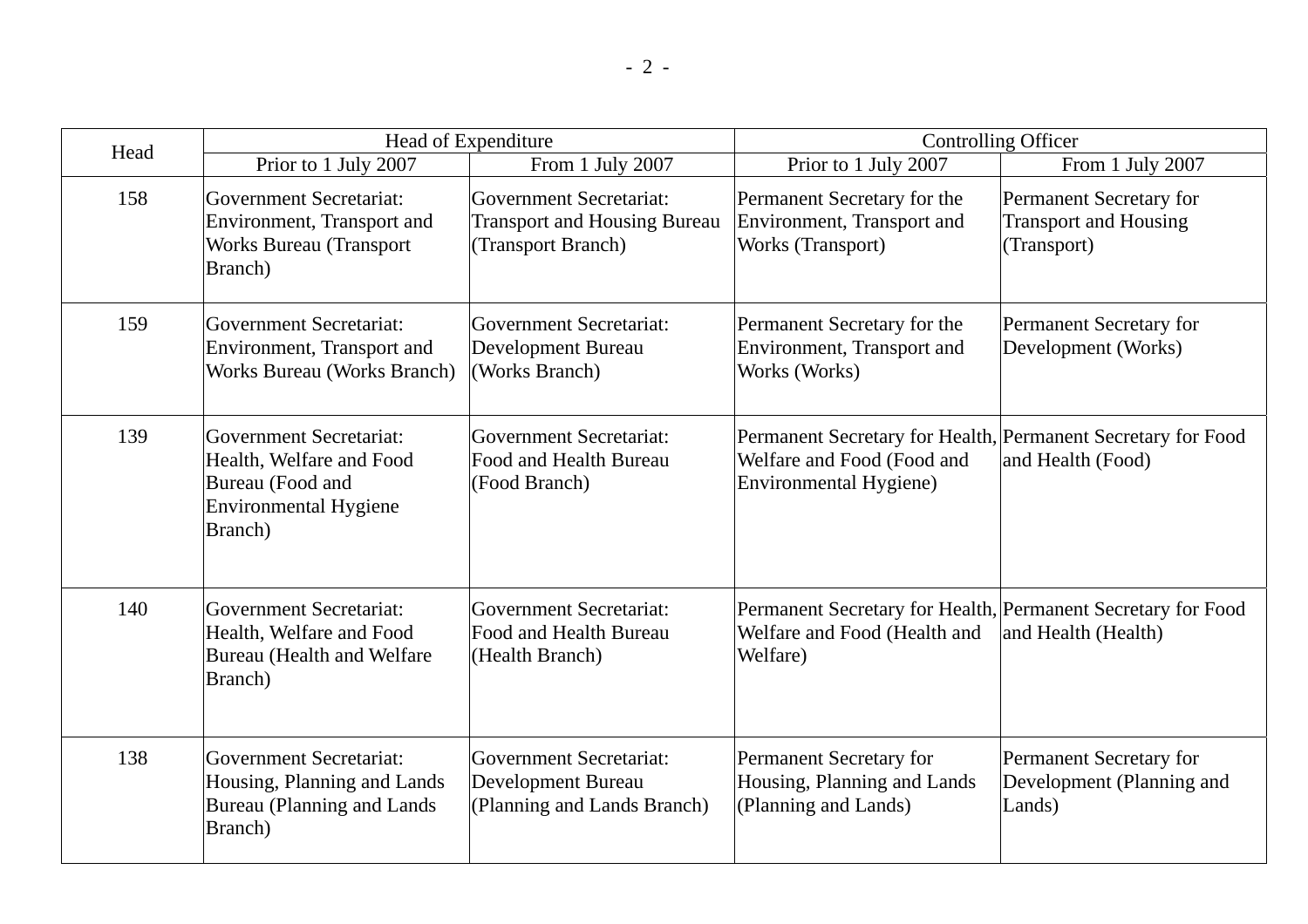| Head | Head of Expenditure                        |                                                                                                                                                                                    |                                                                                                                          | <b>Controlling Officer</b>                                                                                                        |
|------|--------------------------------------------|------------------------------------------------------------------------------------------------------------------------------------------------------------------------------------|--------------------------------------------------------------------------------------------------------------------------|-----------------------------------------------------------------------------------------------------------------------------------|
|      | Prior to 1 July 2007                       | From 1 July 2007                                                                                                                                                                   | Prior to 1 July 2007                                                                                                     | From 1 July 2007                                                                                                                  |
| 96   |                                            | <b>Government Secretariat:</b><br>Permanent Secretary for<br><b>Overseas Economic and Trade Offices</b><br>Commerce, Industry and<br><b>Technology (Commerce)</b><br>and Industry) |                                                                                                                          | <b>Permanent Secretary for</b><br>Commerce and Economic<br>Development (Commerce,<br>Industry and Tourism)                        |
| 44   | <b>Environmental Protection Department</b> |                                                                                                                                                                                    | Permanent Secretary for the<br>Environment, Transport and<br>Works (Environment)/Director<br>of Environmental Protection | Permanent Secretary for the<br>Environment/Director of<br><b>Environmental Protection</b>                                         |
| 46   | General Expenses of the Civil Service      |                                                                                                                                                                                    | Director of Administration -<br>Subhead 084 Recoverable<br>salaries and allowances (Legal<br>Aid Services Council)       | Permanent Secretary for Home<br>$Affairs -$<br>Subhead 084 Recoverable<br>salaries and allowances (Legal<br>Aid Services Council) |
| 62   |                                            | <b>Housing Department</b>                                                                                                                                                          |                                                                                                                          | Permanent Secretary for<br><b>Transport and Housing</b><br>(Housing)                                                              |
| 90   |                                            | Labour Department                                                                                                                                                                  | Permanent Secretary for<br>Economic Development and<br>Labour (Labour) /<br><b>Commissioner for Labour</b>               | Commissioner for Labour                                                                                                           |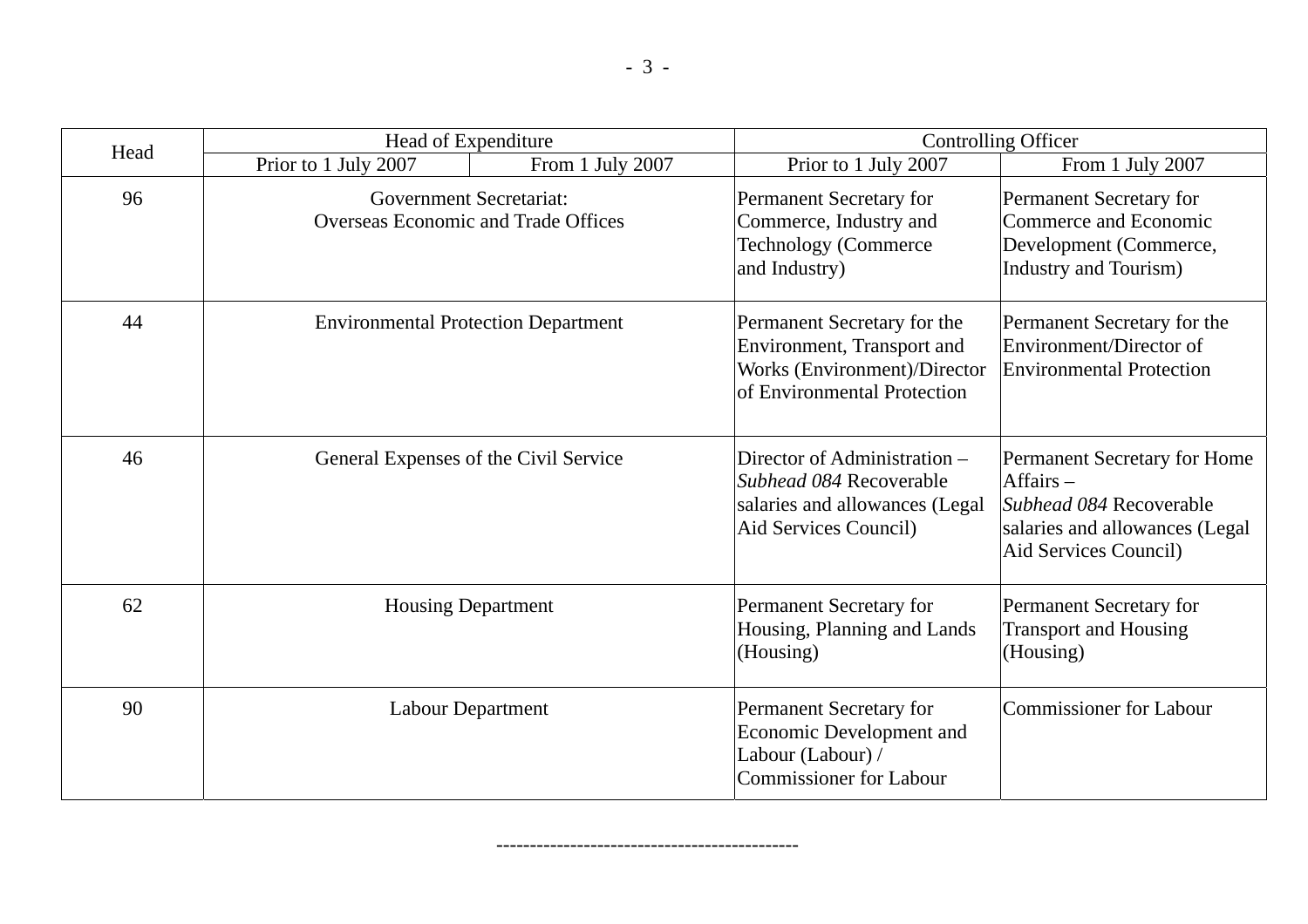## **List of authorities previously delegated by the Finance Committee to be re-delegated**

| <b>Details of the authorities</b>                                                                                                                                                                                                                                                                                                                                                                                                                                                                                                  |                                                   | Director of Bureau or Controlling Officer to |  |  |  |
|------------------------------------------------------------------------------------------------------------------------------------------------------------------------------------------------------------------------------------------------------------------------------------------------------------------------------------------------------------------------------------------------------------------------------------------------------------------------------------------------------------------------------------|---------------------------------------------------|----------------------------------------------|--|--|--|
|                                                                                                                                                                                                                                                                                                                                                                                                                                                                                                                                    |                                                   | whom the authority is delegated              |  |  |  |
|                                                                                                                                                                                                                                                                                                                                                                                                                                                                                                                                    | <b>Prior to 1 July 2007</b>                       | From 1 July 2007                             |  |  |  |
| $\vert$ (a) Authorities previously delegated to the Secretary for Education and Manpower                                                                                                                                                                                                                                                                                                                                                                                                                                           |                                                   |                                              |  |  |  |
| To approve annual revisions of the ceilings of means-tested grants for tuition fees and academic Secretary for<br>expenses under the Financial Assistance Scheme for Post-secondary Students in line with the Education and<br>movements of the Consumer Price Index (A).<br>[FCR(2001-02)30 of 6 July 2001 and FCR(2006-07)9 of 19 May 2006]                                                                                                                                                                                      | Manpower                                          | Secretary for<br>Education                   |  |  |  |
| To approve annual revisions of the loan ceilings of the Start-up Loan Scheme for Post-secondary Secretary for<br>Education Providers – the portion of the ceiling attributable to rental/purchase cost of Education and<br>accommodation according to the latest data provided by the Rating and Valuation Department, Manpower<br>and the portion of the ceiling attributable to the benchmark refurbishment and equipment cost<br>according to the movements of the Consumer Price Index (A).<br>[FCR(2001-02)30 of 6 July 2001] |                                                   | Secretary for<br>Education                   |  |  |  |
| To approve applications at or below \$15 million under the Start-up Loan Scheme for<br>Post-secondary Education Providers.<br>[FCR(2001-02)30 of 6 July 2001]                                                                                                                                                                                                                                                                                                                                                                      | Secretary for<br>Education and<br>Manpower        | Secretary for<br>Education                   |  |  |  |
| To approve annual revisions to the rates of group subsidy under the Kindergarten and Child Care<br>Centre Subsidy Scheme in accordance with the movements of the Consumer Price Index (A).<br>[FCR(2001-02)67 of 8 March 2002 and FCR(2005-06)23 of 24 June 2005]                                                                                                                                                                                                                                                                  | Secretary for<br><b>Education</b> and<br>Manpower | Secretary for<br>Education                   |  |  |  |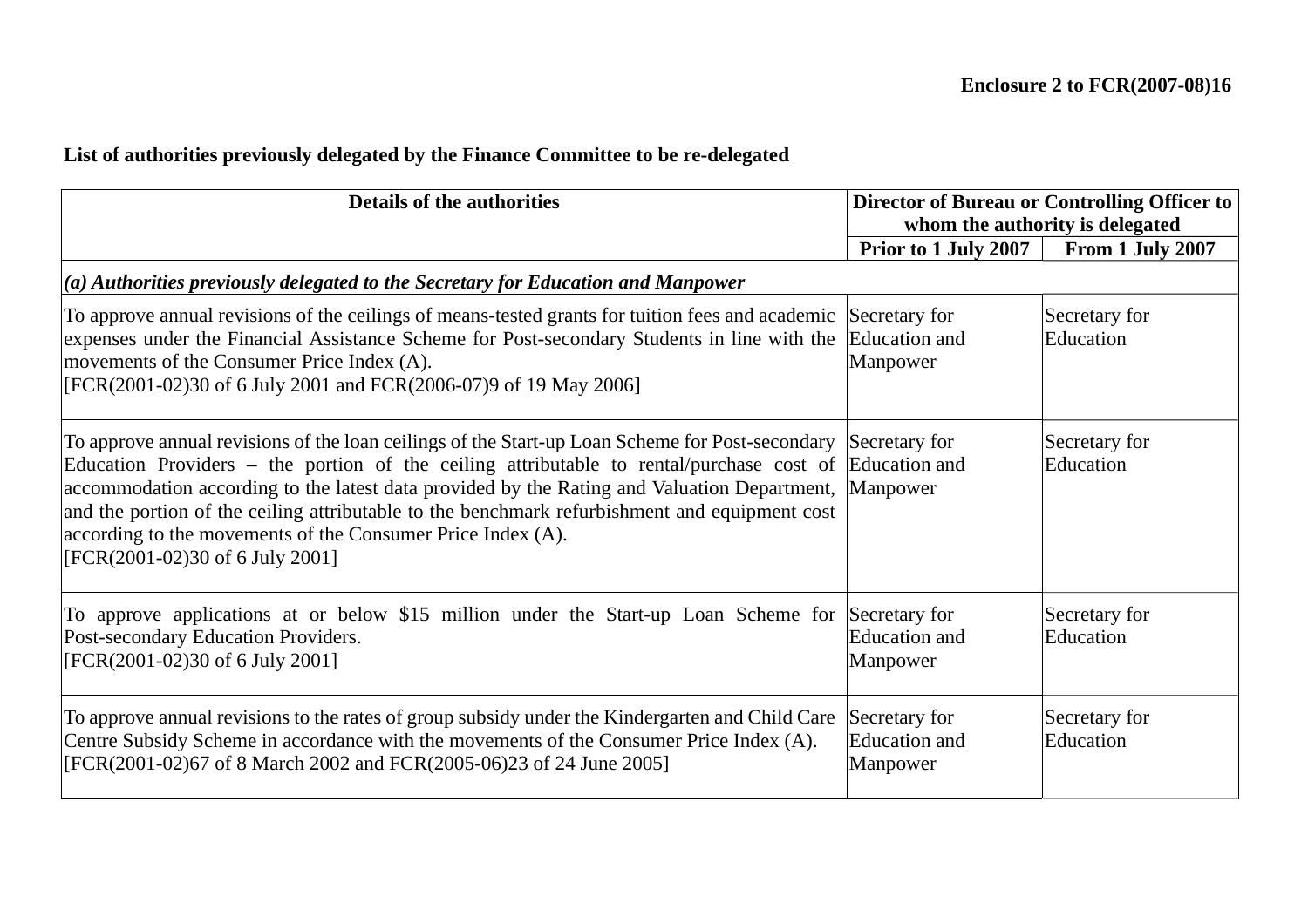| <b>Details of the authorities</b>                                                                                                                                                                                                                                          |                                                       | Director of Bureau or Controlling Officer to<br>whom the authority is delegated |
|----------------------------------------------------------------------------------------------------------------------------------------------------------------------------------------------------------------------------------------------------------------------------|-------------------------------------------------------|---------------------------------------------------------------------------------|
|                                                                                                                                                                                                                                                                            | Prior to 1 July 2007                                  | From 1 July 2007                                                                |
| To approve revisions to the rates of pay for supply teachers and other non-teaching supply staff<br>in aided and government schools in accordance with changes to the civil service pay scale.<br>[FCR(2005-06)27 of 8 July 2005]                                          | Secretary for<br><b>Education</b> and<br>Manpower     | Secretary for<br>Education                                                      |
| To approve future revisions to the special allowance for teachers under the Native-speaking<br>English Teacher Scheme.<br>[FCR(2005-06)31 of 18 November 2005]                                                                                                             | Secretary for<br><b>Education</b> and<br>Manpower     | Secretary for<br>Education                                                      |
| $  (b)$ Authorities previously delegated to the Secretary for Commerce, Industry and Technology                                                                                                                                                                            |                                                       |                                                                                 |
| To approve future revisions to the rates of the Rent Allowance for the Guangdong Office in<br>accordance with the proposed mechanism.<br>[FCR(2001-02)65 of 8 March 2002]                                                                                                  | Secretary for<br>Commerce, Industry<br>and Technology | Secretary for<br>Commerce and<br>Economic<br>Development                        |
| To approve future revisions to the rates of the Rent Allowance for the Hong Kong Economic and<br>Trade Office in Berlin and the head of the Hong Kong Economic and Trade Office in London in<br>accordance with the proposed mechanism.<br>[FCR(2006-07)15 of 9 June 2006] | Secretary for<br>Commerce, Industry<br>and Technology | Secretary for<br>Commerce and<br>Economic<br>Development                        |
| $(c)$ Authorities previously delegated to the Secretary for Constitutional Affairs                                                                                                                                                                                         |                                                       |                                                                                 |
| To approve future revisions to the rates of the Rent Allowance for the Hong Kong Economic and<br>Trade Offices in Shanghai and Chengdu in accordance with the proposed mechanism.<br>[FCR(2006-07)15 of 9 June 2006]                                                       | Secretary for<br><b>Constitutional Affairs</b>        | Secretary for<br>Constitutional and<br><b>Mainland Affairs</b>                  |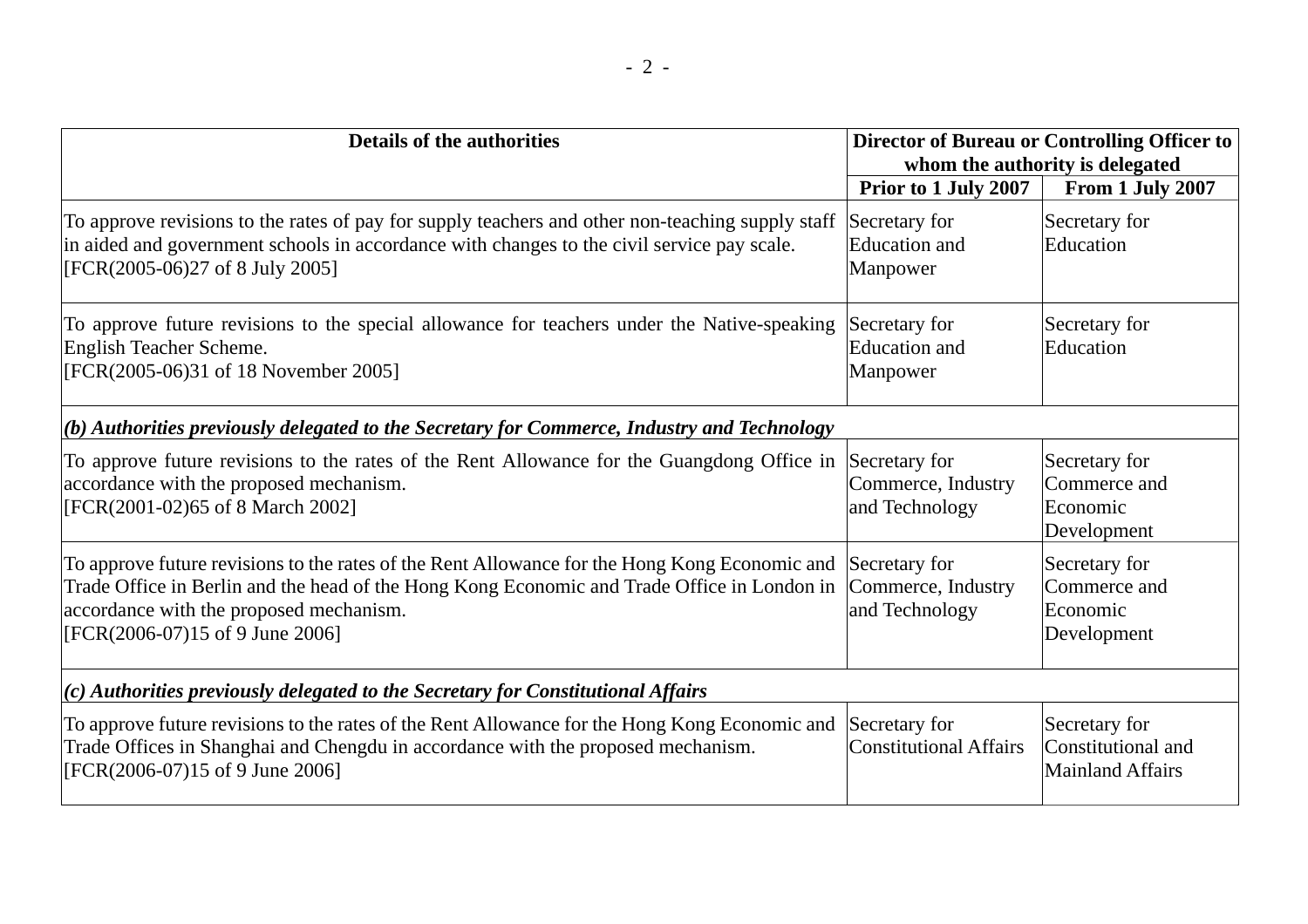| <b>Details of the authorities</b>                                                                                                                                                                                                                                                                                              |                                                             | Director of Bureau or Controlling Officer to<br>whom the authority is delegated |
|--------------------------------------------------------------------------------------------------------------------------------------------------------------------------------------------------------------------------------------------------------------------------------------------------------------------------------|-------------------------------------------------------------|---------------------------------------------------------------------------------|
|                                                                                                                                                                                                                                                                                                                                | <b>Prior to 1 July 2007</b>                                 | From 1 July 2007                                                                |
| $(d)$ Authorities previously delegated to the Permanent Secretary for Education and Manpower                                                                                                                                                                                                                                   |                                                             |                                                                                 |
| To permit, on application, the remaining non-standard fee primary schools to abolish tuition fees<br>and tong fai.<br>[FC Item B1 of 25 April 1984]                                                                                                                                                                            | <b>Permanent Secretary</b><br>for Education and<br>Manpower | <b>Permanent Secretary</b><br>for Education                                     |
| To create and delete shadow civil service ranks and posts for civil servants working in the<br><b>Vocational Training Council.</b><br>[EC Item 22 of 1991-92 of 7 June 1991 and EC(1999-2000)8 of 21 April 1999]                                                                                                               | <b>Permanent Secretary</b><br>for Education and<br>Manpower | <b>Permanent Secretary</b><br>for Education                                     |
| To revise the rates of Operating Expenses Block Grant for aided schools and Subject and  Permanent Secretary<br>Curriculum Block Grant for government schools in accordance with the movements of the for Education and<br>Composite Consumer Price Index.<br>[FCR(2000-01)8 of 12 May 2000 and FCR(2005-06)27 of 8 July 2005] | Manpower                                                    | <b>Permanent Secretary</b><br>for Education                                     |
| To approve future annual revisions of the rates of the Capacity Enhancement Grant in Permanent Secretary<br>accordance with the movements of the Composite Consumer Price Index.<br>[FCR(2000-01)43 of 17 November 2000]                                                                                                       | for Education and<br>Manpower                               | <b>Permanent Secretary</b><br>for Education                                     |
| To revise the rates of the Composite Furniture and Equipment Grant annually in accordance with<br>the movements of the Composite Consumer Price Index.<br>[FCR(2000-01)50 of 1 December 2000]                                                                                                                                  | <b>Permanent Secretary</b><br>for Education and<br>Manpower | <b>Permanent Secretary</b><br>for Education                                     |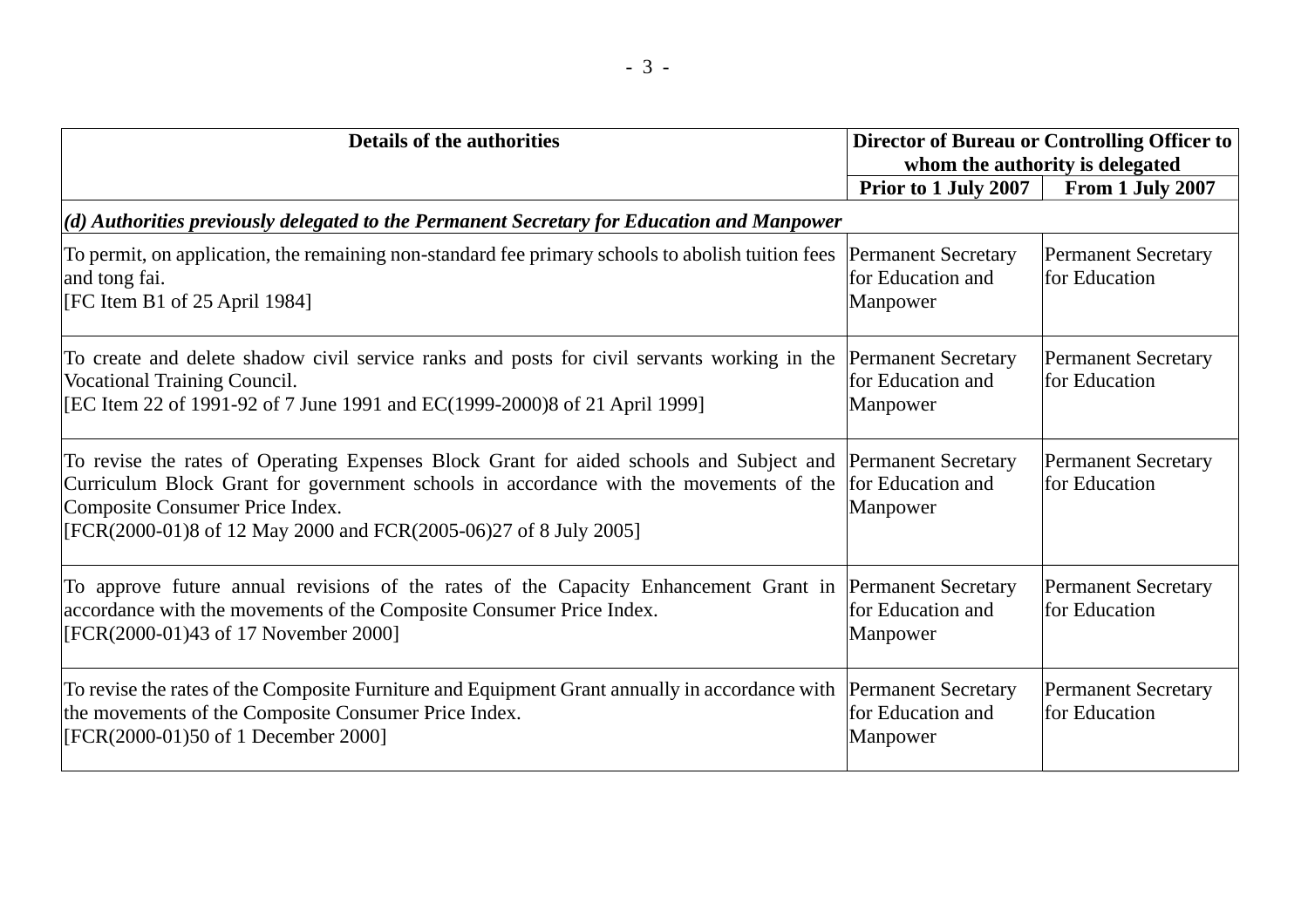| <b>Details of the authorities</b>                                                                                                                                                                         |                               | Director of Bureau or Controlling Officer to<br>whom the authority is delegated |  |  |  |  |
|-----------------------------------------------------------------------------------------------------------------------------------------------------------------------------------------------------------|-------------------------------|---------------------------------------------------------------------------------|--|--|--|--|
|                                                                                                                                                                                                           | <b>Prior to 1 July 2007</b>   | From 1 July 2007                                                                |  |  |  |  |
| $(e)$ Authorities previously delegated to the Director of Administration                                                                                                                                  |                               |                                                                                 |  |  |  |  |
| To approve future adjustments to any of the following fees payable to $-$                                                                                                                                 | Director of<br>Administration | <b>Permanent Secretary</b><br>for Home Affairs                                  |  |  |  |  |
| (i) lawyers in private practice engaged to undertake litigation work in respect of criminal cases<br>on behalf of the Legal Aid Department;                                                               |                               |                                                                                 |  |  |  |  |
| lawyers in private practice engaged to appear for the Hong Kong Special Administrative<br>(11)<br>Region in criminal cases as instructed by the Department of Justice; and                                |                               |                                                                                 |  |  |  |  |
| (iii) duty lawyers providing legal assistance under the Duty Lawyer Scheme,                                                                                                                               |                               |                                                                                 |  |  |  |  |
| provided that the extent of adjustment is no greater than the movement of consumer prices as<br>measured by the Consumer Price Index (C) during the reference period.<br>[FCR(2003-04)21 of 13 June 2003] |                               |                                                                                 |  |  |  |  |

--------------------------------------------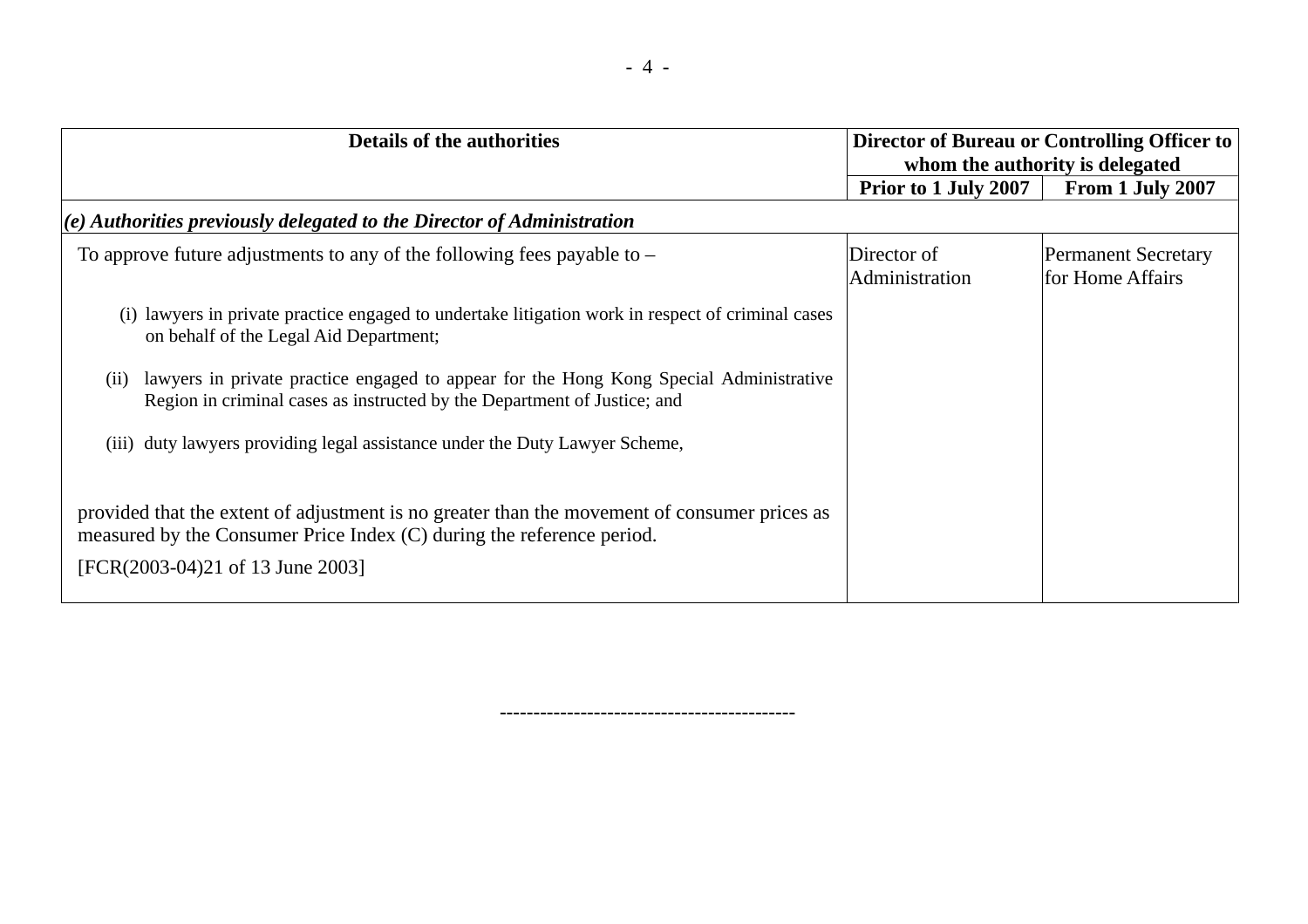## **General Revenue Account for the 2007-08 Estimates**

## **(a) Creation of New Subheads and Increase in Estimates and Establishment Ceiling**

|              | New Subheads   |             | Estimates   | <b>Supplementary Provisions</b> |          |                | <b>Establishment Ceiling</b> | Increase in                     |             |
|--------------|----------------|-------------|-------------|---------------------------------|----------|----------------|------------------------------|---------------------------------|-------------|
| Head         | from           |             | (\$'000)    | Sought                          |          |                | $(\$'000)$                   | Details of the<br>Establishment |             |
|              | 1 July 2007    | Prior to    | From        | Subheads                        | (\$'000) | Prior to       | From                         | Ceiling                         | Head from   |
|              |                | 1 July 2007 | 1 July 2007 |                                 |          |                | 1 July 2007 1 July 2007      | $(\$'000)$                      | 1 July 2007 |
| New Head -   | 000            |             | 897,803     | 000                             | 851,884  | $\blacksquare$ | 30,768                       | 30,768                          | Annex A     |
| Government   | Operational    |             |             | Operational                     |          |                |                              |                                 |             |
| Secretariat: | expenses       |             |             | expenses                        |          |                |                              |                                 |             |
| Labour and   |                |             |             |                                 |          |                |                              |                                 |             |
| Welfare      | 003            |             |             |                                 |          |                |                              |                                 |             |
| Bureau       | Recoverable    |             |             |                                 |          |                |                              |                                 |             |
|              | salaries and   |             |             |                                 |          |                |                              |                                 |             |
|              | allowances     |             |             |                                 |          |                |                              |                                 |             |
|              | (General)      |             |             |                                 |          |                |                              |                                 |             |
|              |                |             |             |                                 |          |                |                              |                                 |             |
|              | 700            |             |             | 700                             | 44,000   |                |                              |                                 |             |
|              | General        |             |             | General                         |          |                |                              |                                 |             |
|              | non-recurrent  |             |             | non-recurrent                   |          |                |                              |                                 |             |
|              |                |             |             |                                 |          |                |                              |                                 |             |
|              | 864            |             |             | 864                             | 1,919    |                |                              |                                 |             |
|              | Skills centres |             |             | Skills centres                  |          |                |                              |                                 |             |
|              | (block vote)   |             |             | (block vote)                    |          |                |                              |                                 |             |
|              |                |             |             |                                 |          |                |                              |                                 |             |
|              |                |             |             | Sub-total:                      | 897,803  |                |                              |                                 |             |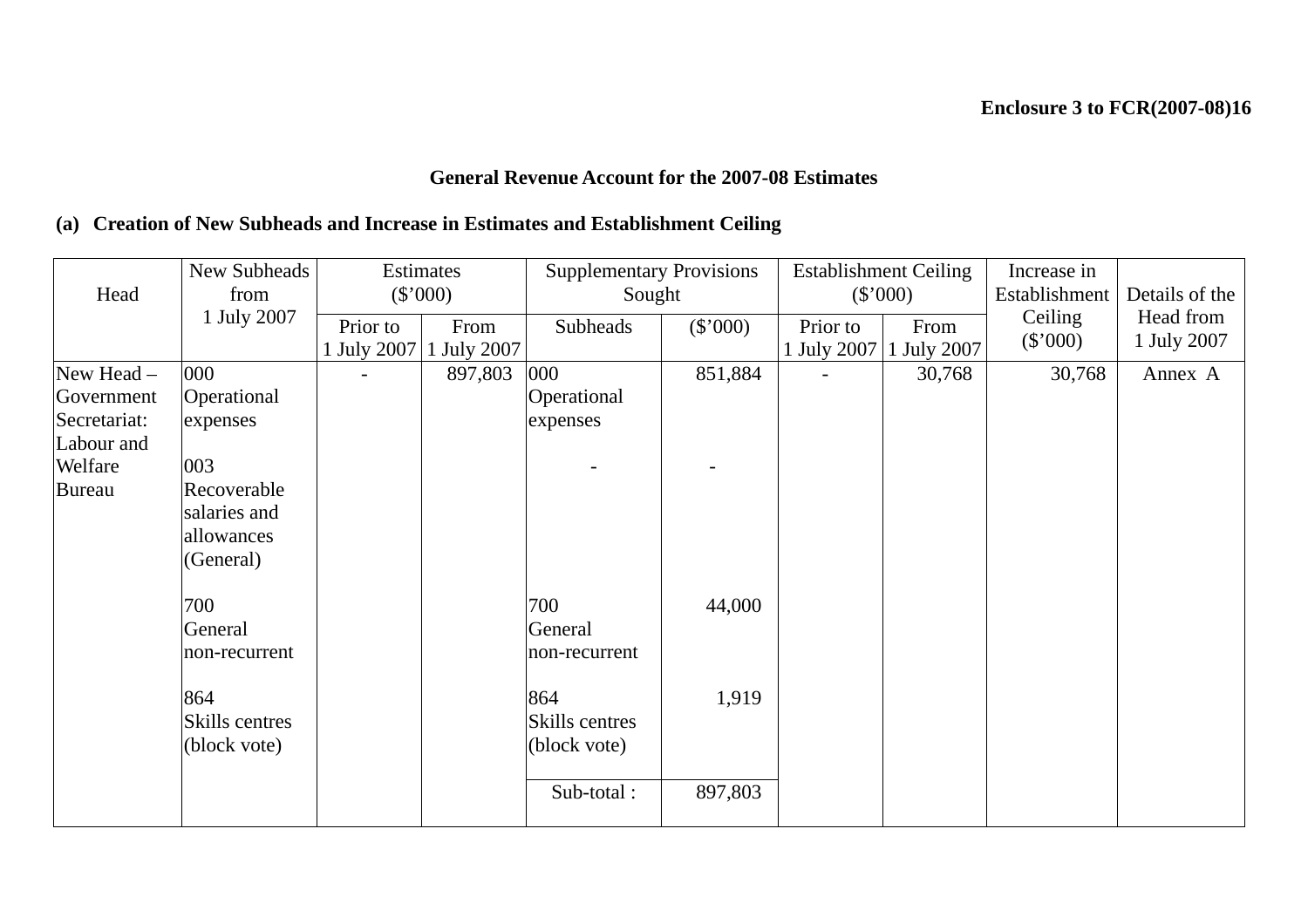|              | New Subheads     |                         | Estimates         | <b>Supplementary Provisions</b> |          |          | <b>Establishment Ceiling</b>  | Increase in           |                          |
|--------------|------------------|-------------------------|-------------------|---------------------------------|----------|----------|-------------------------------|-----------------------|--------------------------|
| Head         | from             |                         | (\$'000)          | Sought                          |          | (\$'000) |                               | Establishment         | Details of the           |
|              | <b>July 2007</b> | Prior to<br>1 July 2007 | From<br>July 2007 | Subheads                        | (\$'000) | Prior to | From<br>July 2007 1 July 2007 | Ceiling<br>$(\$'000)$ | Head from<br>U July 2007 |
| New Head $-$ | 000              |                         | 32,354            | 000                             | 24,176   |          | 13,299                        | 13,299                | Annex B                  |
| Government   | Operational      |                         |                   | Operational                     |          |          |                               |                       |                          |
| Secretariat: | expenses         |                         |                   | expenses                        |          |          |                               |                       |                          |
| Environment  |                  |                         |                   |                                 |          |          |                               |                       |                          |
| Bureau       | 700              |                         |                   | 700                             | 8,178    |          |                               |                       |                          |
|              | General          |                         |                   | General                         |          |          |                               |                       |                          |
|              | mon-recurrent    |                         |                   | non-recurrent                   |          |          |                               |                       |                          |
|              |                  |                         |                   | Sub-total:                      | 32,354   |          |                               |                       |                          |
|              |                  |                         |                   |                                 |          |          |                               |                       |                          |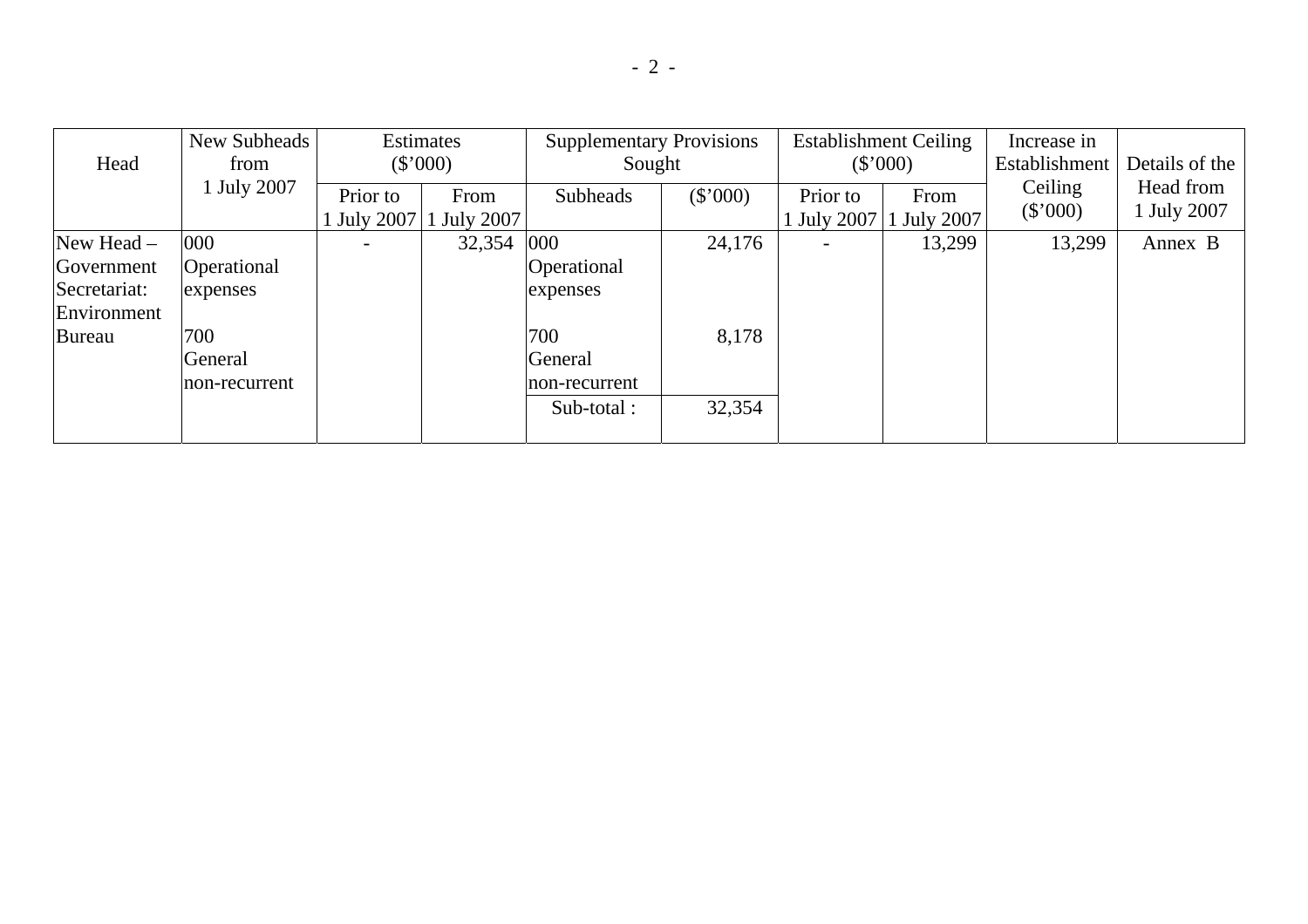|                 | <b>New</b>  |           | Estimates   |               | <b>Supplementary Provisions</b> |                  | <b>Establishment Ceiling</b> | Increase in   |                |
|-----------------|-------------|-----------|-------------|---------------|---------------------------------|------------------|------------------------------|---------------|----------------|
| Head            | Subheads    |           | (\$'000)    |               | Sought                          |                  | (\$'000)                     | Establishment | Details of the |
|                 | from        | Prior to  | From        | Subheads      | (\$'000)                        | Prior to         | From                         | Ceiling       | Head from      |
|                 | 1 July 2007 | July 2007 | 1 July 2007 |               |                                 | <b>July 2007</b> | 1 July 2007                  | (\$'000)      | 1 July 2007    |
| $152 -$         | 955         | 523,923   | 980,779     | 000           | 445,419                         | 35,761           | 64,271                       | 28,510        | Annex C        |
| Government      | Consumer    |           |             | Operational   |                                 |                  |                              |               |                |
| Secretariat:    | Council     |           |             | expenses      |                                 |                  |                              |               |                |
| Commerce and    |             |           |             |               |                                 |                  |                              |               |                |
| Economic        |             |           |             | 700           | 8,299                           |                  |                              |               |                |
| Development     |             |           |             | General       |                                 |                  |                              |               |                |
| Bureau          |             |           |             | non-recurrent |                                 |                  |                              |               |                |
| $ $ (Commerce,  |             |           |             |               |                                 |                  |                              |               |                |
| Industry and    |             |           |             | 955           | 3,138                           |                  |                              |               |                |
| Tourism Branch) |             |           |             | Consumer      |                                 |                  |                              |               |                |
|                 |             |           |             | Council       |                                 |                  |                              |               |                |
|                 |             |           |             | Sub-total:    | 456,856                         |                  |                              |               |                |
|                 |             |           |             |               |                                 |                  |                              |               |                |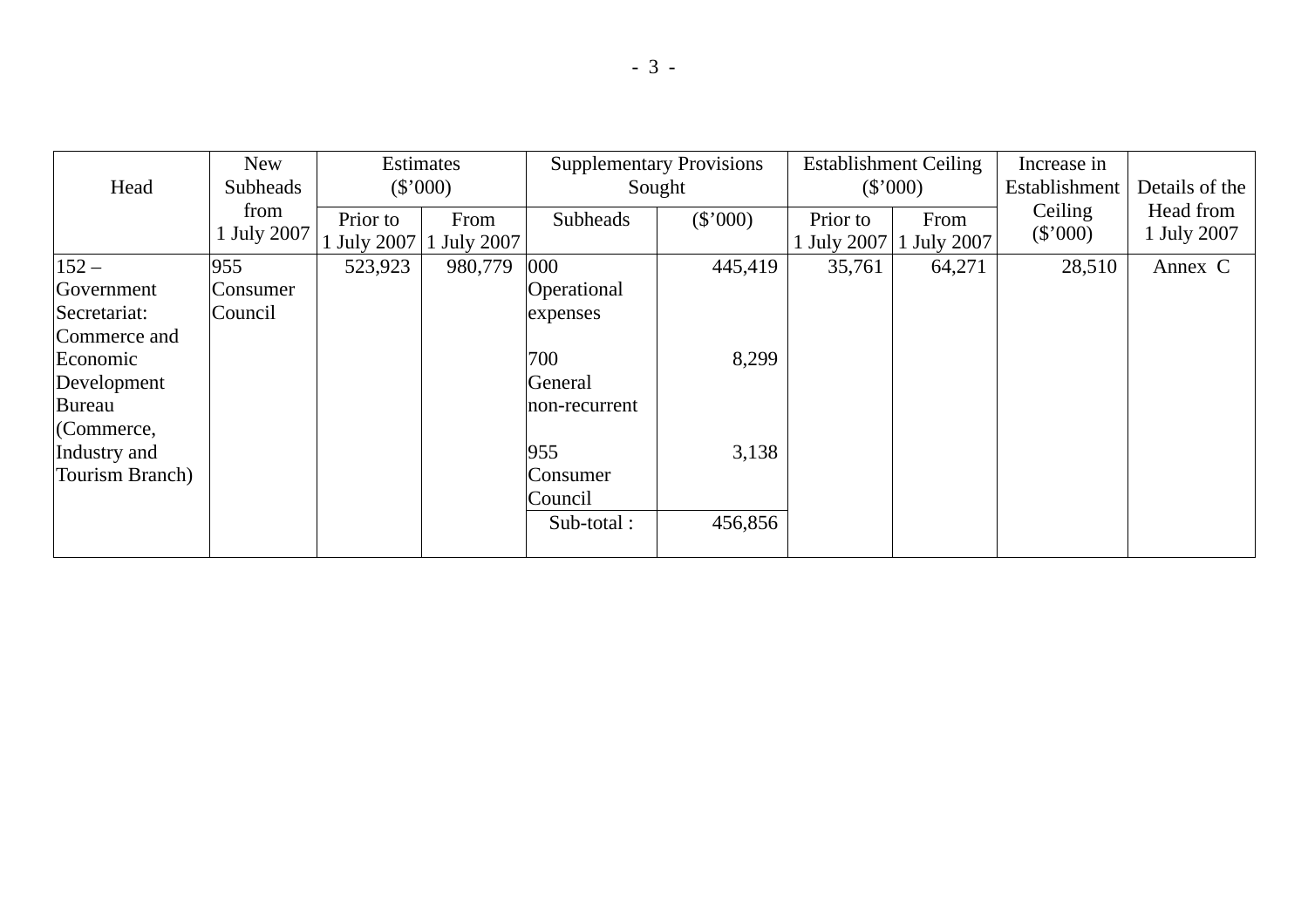| Head                                   | <b>New</b><br><b>Subheads</b> |                           | Estimates<br>(\$'000) | <b>Supplementary Provisions</b><br>Sought |          | <b>Establishment Ceiling</b><br>$(\$'000)$ |                     | Increase in<br>Establishment | Details of the           |
|----------------------------------------|-------------------------------|---------------------------|-----------------------|-------------------------------------------|----------|--------------------------------------------|---------------------|------------------------------|--------------------------|
|                                        | from<br>1 July 2007           | Prior to<br>$1$ July 2007 | From<br>1 July 2007   | <b>Subheads</b>                           | (\$'000) | Prior to<br>1 July 2007                    | From<br>1 July 2007 | Ceiling<br>(\$'000)          | Head from<br>1 July 2007 |
| $144-$                                 | 700                           | 123,349                   | 220,440               | 000                                       | 96,303   | 35,591                                     | 40,548              | 4,957                        | Annex D                  |
| Government                             | General                       |                           |                       | Operational                               |          |                                            |                     |                              |                          |
| Secretariat:                           | non-recurrent                 |                           |                       | expenses                                  |          |                                            |                     |                              |                          |
| Constitutional                         |                               |                           |                       |                                           |          |                                            |                     |                              |                          |
| and Mainland                           |                               |                           |                       | 700                                       | 788      |                                            |                     |                              |                          |
| <b>Affairs Bureau</b>                  |                               |                           |                       | General                                   |          |                                            |                     |                              |                          |
|                                        |                               |                           |                       | non-recurrent                             |          |                                            |                     |                              |                          |
|                                        |                               |                           |                       | Sub-total:                                | 97,091   |                                            |                     |                              |                          |
|                                        |                               |                           |                       |                                           |          |                                            |                     |                              |                          |
| $158 -$                                |                               | 71,832                    | 100,483               | 000                                       | 27,773   | 37,604                                     | 53,889              | 16,285                       | Annex E                  |
| Government                             |                               |                           |                       | Operational                               |          |                                            |                     |                              |                          |
| Secretariat:                           |                               |                           |                       | expenses                                  |          |                                            |                     |                              |                          |
| Transport and<br><b>Housing Bureau</b> |                               |                           |                       | 700                                       | 878      |                                            |                     |                              |                          |
| (Transport                             |                               |                           |                       | General                                   |          |                                            |                     |                              |                          |
| <b>Branch</b> )                        |                               |                           |                       | non-recurrent                             |          |                                            |                     |                              |                          |
|                                        |                               |                           |                       | Sub-total:                                | 28,651   |                                            |                     |                              |                          |
|                                        |                               |                           |                       |                                           |          |                                            |                     |                              |                          |
| $44-$                                  | $\equiv$                      | $\overline{a}$            | $\blacksquare$        | 700                                       | 4,650    | 517,972                                    | 518,596             | 624                          | Annex F                  |
| Environmental                          |                               |                           |                       | General                                   |          |                                            |                     |                              |                          |
| Protection                             |                               |                           |                       | non-recurrent                             |          |                                            |                     |                              |                          |
| Department                             |                               |                           |                       | Sub-total:                                | 4,650    |                                            |                     |                              |                          |
|                                        |                               |                           |                       |                                           |          |                                            |                     |                              |                          |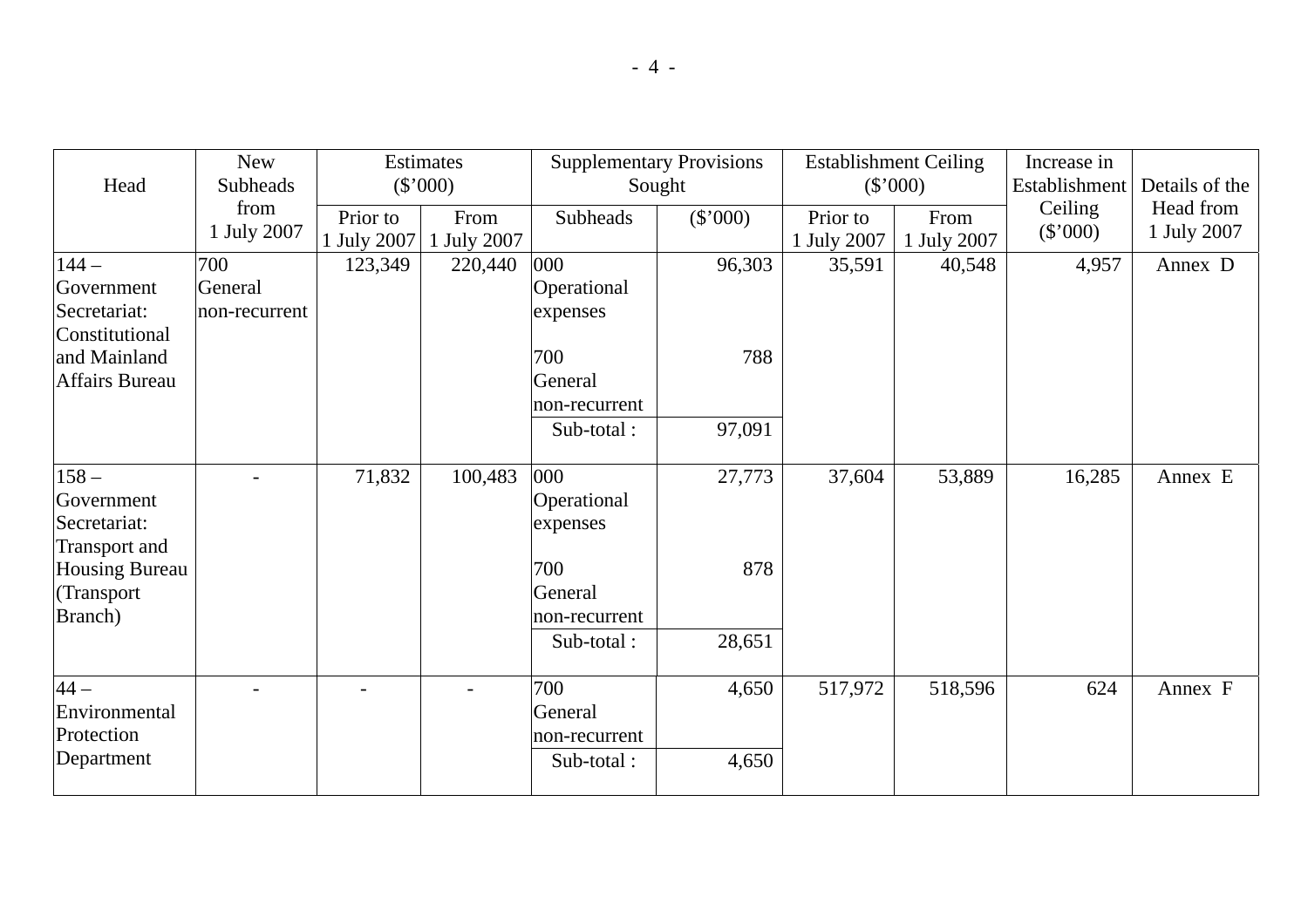|             | <b>New</b>       |             | <b>Estimates</b> |                                                       | <b>Supplementary Provisions</b> | <b>Establishment Ceiling</b> |                                                   | Increase in   |                |
|-------------|------------------|-------------|------------------|-------------------------------------------------------|---------------------------------|------------------------------|---------------------------------------------------|---------------|----------------|
| Head        | Subheads         |             |                  | (\$'000)<br>Sought                                    |                                 |                              | (\$'000)                                          | Establishment | Details of the |
|             | from             | Prior to    | From             | Subheads                                              | $(\$'000)$                      | Prior to                     | From                                              | Ceiling       | Head from      |
|             | <b>July 2007</b> | U July 2007 | <b>July 2007</b> |                                                       |                                 | <b>July 2007</b>             | <b>July 2007</b>                                  | (\$'000)      | 1 July 2007    |
| $74 -$      |                  | 347,918     | 348,615          | 000                                                   | 697                             | 179,876                      | 180,805                                           | 929           | Annex G        |
| Information |                  |             |                  | Operational                                           |                                 |                              |                                                   |               |                |
| Services    |                  |             |                  | expenses                                              |                                 |                              |                                                   |               |                |
| Department  |                  |             |                  |                                                       |                                 |                              |                                                   |               |                |
|             |                  |             |                  | Sub-total:                                            | 697                             |                              |                                                   |               |                |
|             |                  |             |                  | <b>Total Supplementary</b><br><b>Provision Sought</b> | 1,518,102                       |                              | Total Increase in<br><b>Establishment Ceiling</b> | 95,372        |                |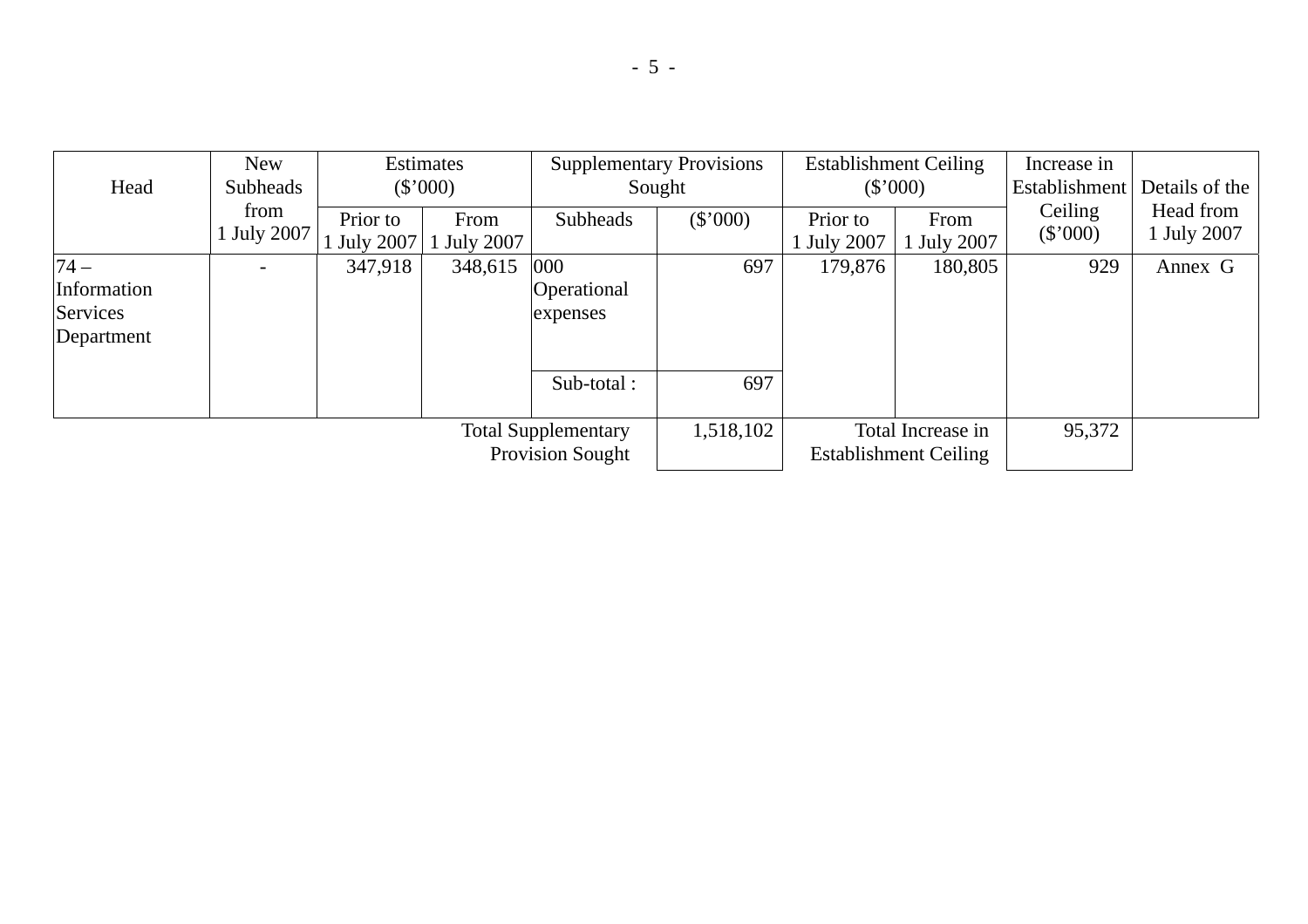## **(b) Decrease in Estimates and Establishment Ceiling**

|                      | <b>Estimates</b> |                               | Savings         |          | <b>Establishment Ceiling</b> |             | Decrease in   | Details of the |
|----------------------|------------------|-------------------------------|-----------------|----------|------------------------------|-------------|---------------|----------------|
| Head                 | (\$'000)         |                               |                 |          |                              | (\$'000)    | Establishment | Head from      |
|                      | Prior to         | From                          | <b>Subheads</b> | (\$'000) | Prior to                     | From        | Ceiling       | 1 July 2007    |
|                      | 1 July 2007      | 1 July 2007                   |                 |          | 1 July 2007                  | 1 July 2007 | $(\$'000)$    |                |
| $159 -$              | 190,984          | 186,149                       | 000             | 4,835    | 71,107                       | 70,907      | 200           | Annex H        |
| Government           |                  |                               | Operational     |          |                              |             |               |                |
| Secretariat:         |                  |                               | expenses        |          |                              |             |               |                |
| Development          |                  |                               |                 |          |                              |             |               |                |
| <b>Bureau</b> (Works |                  |                               |                 |          |                              |             |               |                |
| Branch)              |                  |                               | Sub-total:      | 4,835    |                              |             |               |                |
|                      |                  |                               |                 |          |                              |             |               |                |
| $145 -$              | 729,662          | $229,208^{(a)}\overline{000}$ |                 | 486,264  | 54,693                       |             | 54,693        |                |
| Government           |                  |                               | Operational     |          |                              |             |               |                |
| Secretariat:         |                  |                               | expenses        |          |                              |             |               |                |
| Economic             |                  |                               |                 |          |                              |             |               |                |
| Development          |                  |                               | 700             | 11,052   |                              |             |               |                |
| and Labour           |                  |                               | General         |          |                              |             |               |                |
| Bureau               |                  |                               | non-recurrent   |          |                              |             |               |                |
| (Economic            |                  |                               |                 |          |                              |             |               |                |
| Development          |                  |                               | 955             | 3,138    |                              |             |               |                |
| Branch)              |                  |                               | Consumer        |          |                              |             |               |                |
|                      |                  |                               | Council         |          |                              |             |               |                |
|                      |                  |                               |                 |          |                              |             |               |                |
|                      |                  |                               | Sub-total:      | 500,454  |                              |             |               |                |
|                      |                  |                               |                 |          |                              |             |               |                |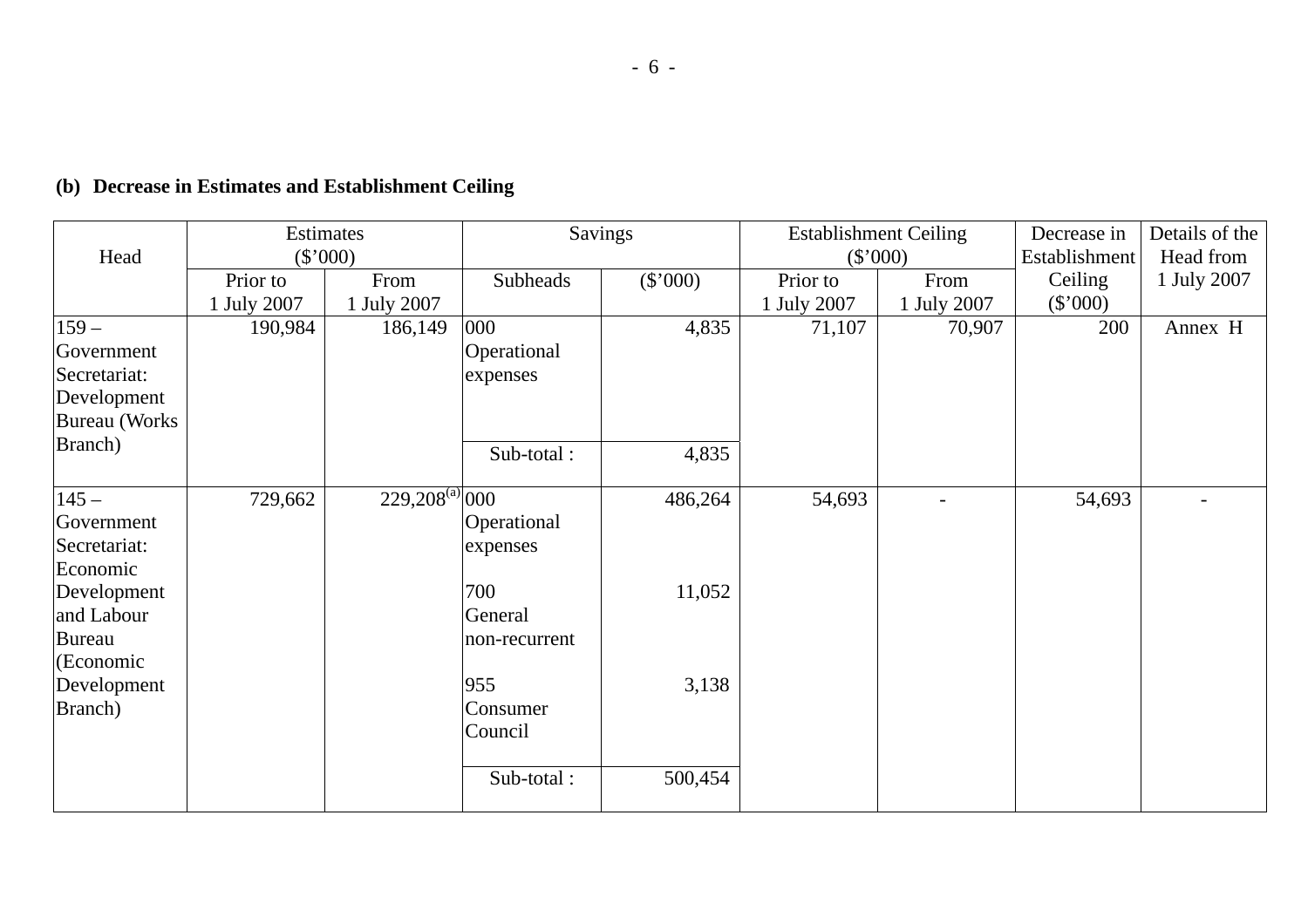|               | Estimates<br>(\$'000)          |             | Savings         |          | <b>Establishment Ceiling</b> |             | Decrease in   | Details of the |
|---------------|--------------------------------|-------------|-----------------|----------|------------------------------|-------------|---------------|----------------|
| Head          |                                |             |                 |          | (\$'000)                     |             | Establishment | Head from      |
|               | Prior to                       | From        | <b>Subheads</b> | (\$'000) | Prior to                     | From        | Ceiling       | 1 July 2007    |
|               | 1 July 2007                    | 1 July 2007 |                 |          | 1 July 2007                  | 1 July 2007 | (\$'000)      |                |
| $156 -$       | $35,843,928^{(b)}$             | 35,123,269  | 000             | 676,659  | 2,225,866                    | 2,220,515   | 5,351         | Annex I        |
| Government    |                                |             | Operational     |          |                              |             |               |                |
| Secretariat:  |                                |             | expenses        |          |                              |             |               |                |
| Education     |                                |             |                 |          |                              |             |               |                |
| Bureau        |                                |             | 700             | 44,000   |                              |             |               |                |
|               |                                |             | General         |          |                              |             |               |                |
|               |                                |             | non-recurrent   |          |                              |             |               |                |
|               |                                |             |                 |          |                              |             |               |                |
|               |                                |             |                 |          |                              |             |               |                |
|               |                                |             | Sub-total:      | 720,659  |                              |             |               |                |
|               |                                |             |                 |          |                              |             |               |                |
| $140 -$       | 29,127,44 $\overline{6}^{(c)}$ | 28,960,608  | 000             | 164,919  | 38,977                       | 18,613      | 20,364        | Annex J        |
| Government    |                                |             | Operational     |          |                              |             |               |                |
| Secretariat:  |                                |             | expenses        |          |                              |             |               |                |
| Food and      |                                |             |                 |          |                              |             |               |                |
| Health Bureau |                                |             | 864             | 1,919    |                              |             |               |                |
| (Health       |                                |             | Skill centres   |          |                              |             |               |                |
| Branch)       |                                |             | (block vote)    |          |                              |             |               |                |
|               |                                |             | Sub-total:      | 166,838  |                              |             |               |                |
| $53-$         | $1,056,713^{(d)}$              | 1,008,322   | 000             | 47,603   | 82,238                       | 77,196      | 5,042         | Annex K        |
| Government    |                                |             | Operational     |          |                              |             |               |                |
| Secretariat:  |                                |             | expenses        |          |                              |             |               |                |
| Home Affairs  |                                |             |                 |          |                              |             |               |                |
| <b>Bureau</b> |                                |             | 700             | 788      |                              |             |               |                |
|               |                                |             | General         |          |                              |             |               |                |
|               |                                |             | non-recurrent   |          |                              |             |               |                |
|               |                                |             | Sub-total:      | 48,391   |                              |             |               |                |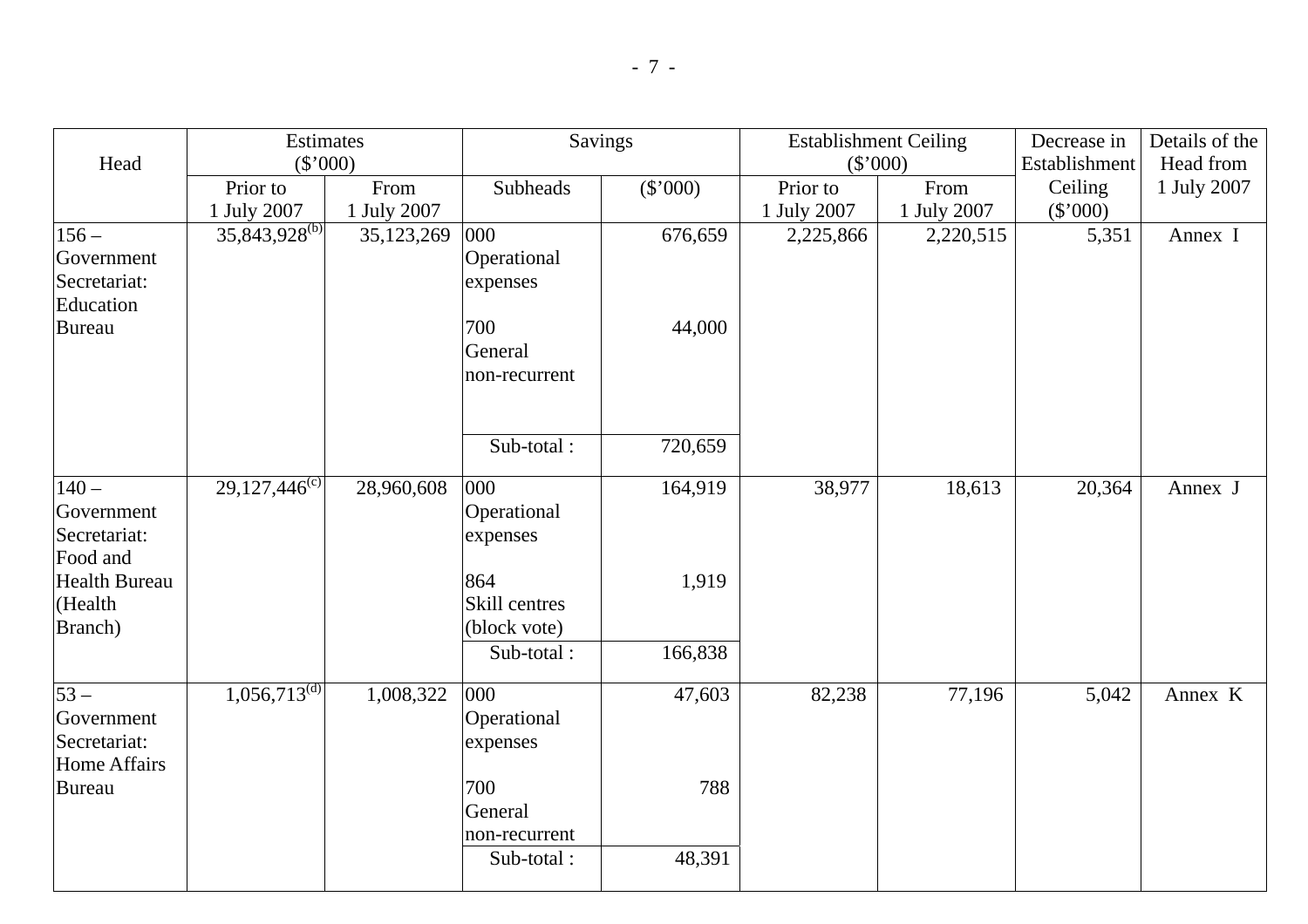|                        |             | Savings<br>Estimates<br><b>Establishment Ceiling</b> |                 |            | Decrease in | Details of the |                          |             |
|------------------------|-------------|------------------------------------------------------|-----------------|------------|-------------|----------------|--------------------------|-------------|
| Head                   |             | (\$'000)                                             |                 |            | (\$'000)    |                | Establishment            | Head from   |
|                        | Prior to    | From                                                 | <b>Subheads</b> | $(\$'000)$ | Prior to    | From           | Ceiling                  | 1 July 2007 |
|                        | 1 July 2007 | 1 July 2007                                          |                 |            | 1 July 2007 | 1 July 2007    | $(\$'000)$               |             |
| $142 -$                | 595,274     | 528,870                                              | 000             | 60,101     | 161,712     | 153,678        | 8,034                    | Annex L     |
| Government             |             |                                                      | Operational     |            |             |                |                          |             |
| Secretariat:           |             |                                                      | expenses        |            |             |                |                          |             |
| Offices of the         |             |                                                      |                 |            |             |                |                          |             |
| <b>Chief Secretary</b> |             |                                                      | 700             | 6,303      |             |                |                          |             |
| for                    |             |                                                      | General         |            |             |                |                          |             |
| Administration         |             |                                                      | non-recurrent   |            |             |                |                          |             |
| and the                |             |                                                      |                 |            |             |                |                          |             |
| Financial              |             |                                                      |                 |            |             |                |                          |             |
| Secretary              |             |                                                      |                 |            |             |                |                          |             |
|                        |             |                                                      |                 |            |             |                |                          |             |
|                        |             |                                                      | Sub-total:      | 66,404     |             |                |                          |             |
|                        |             |                                                      |                 |            |             |                |                          |             |
| $44-$                  | 2,757,857   | $2,757,302^{\rm (e)}$                                | 000             | 5,205      |             |                | $\overline{\phantom{0}}$ | Annex F     |
| Environmental          |             |                                                      | Operational     |            |             |                |                          |             |
| Protection             |             |                                                      | expenses        |            |             |                |                          |             |
| Department             |             |                                                      | Sub-total:      | 5,205      |             |                |                          |             |
|                        |             |                                                      |                 |            |             |                |                          |             |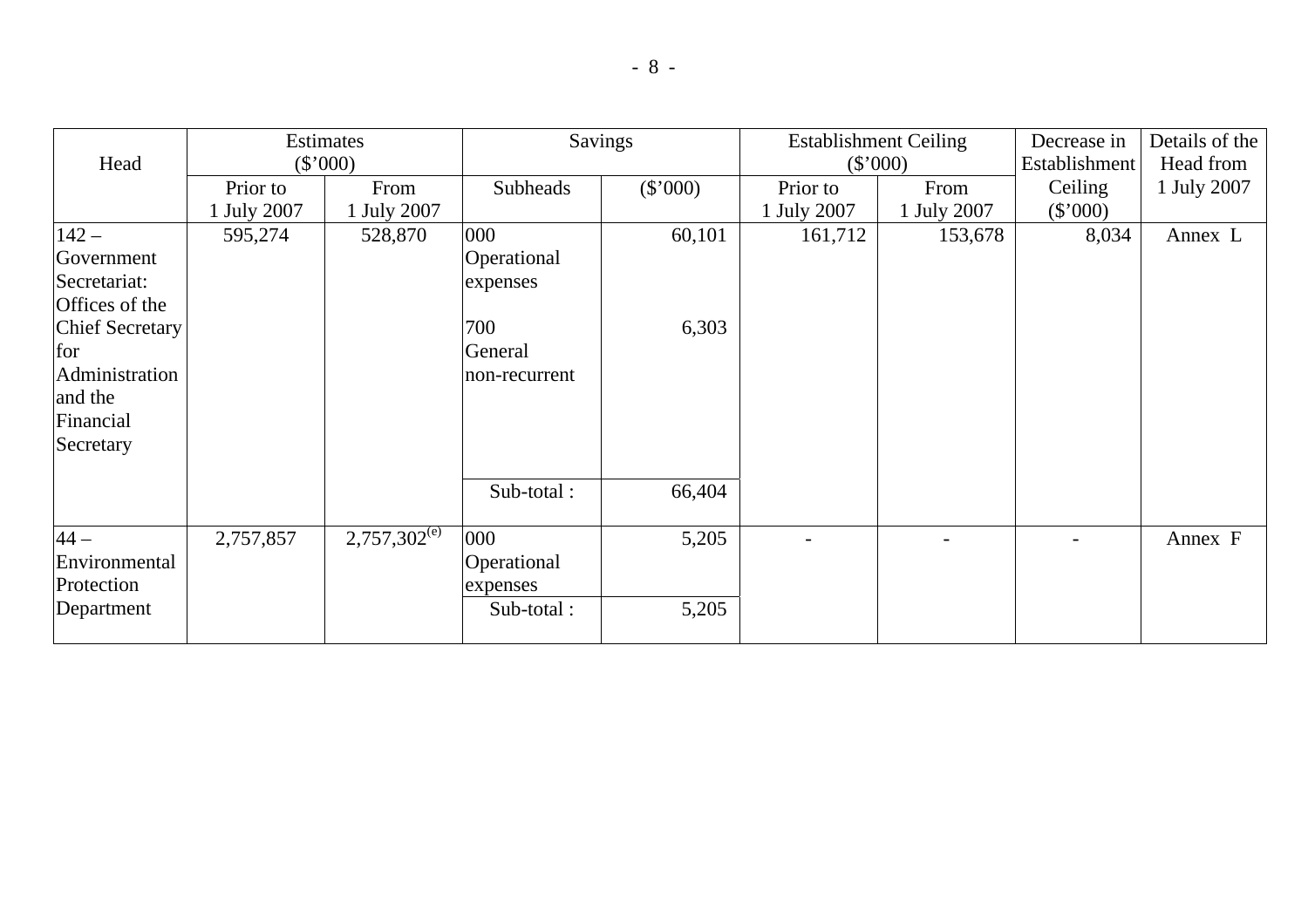|                                             | Estimates         |                  | <b>Savings</b>  |            | <b>Establishment Ceiling</b> |                  | Decrease in   | Details of the |
|---------------------------------------------|-------------------|------------------|-----------------|------------|------------------------------|------------------|---------------|----------------|
| Head                                        |                   | $(\$'000)$       |                 |            |                              | (\$'000)         | Establishment | Head from      |
|                                             | Prior to          | From             | <b>Subheads</b> | $(\$'000)$ | Prior to                     | From             | Ceiling       | 1 July 2007    |
|                                             | <b>July 2007</b>  | <b>July 2007</b> |                 |            | <b>July 2007</b>             | <b>July 2007</b> | $(\$'000)$    |                |
| $90 -$                                      | $1,190,442^{(f)}$ | 1,190,011        | 000             | 431        | 607,912                      | 607,787          | 125           | Annex M        |
| Labour                                      |                   |                  | Operational     |            |                              |                  |               |                |
| Department                                  |                   |                  | expenses        |            |                              |                  |               |                |
|                                             |                   |                  | Sub-total :     | 431        |                              |                  |               |                |
| Total Decrease in Estimates Offsetting      |                   |                  | 1,513,217       |            | Total Decrease in            | 93,809           |               |                |
| Supplementary Provisions Sought in Part (a) |                   |                  |                 |            | <b>Establishment Ceiling</b> |                  |               |                |

- (a) This is the provision required under Head 145 from April to June 2007. The Head will be deleted with effect from 1 July 2007 upon the re-organisation.
- (b) The estimate prior to 1 July 2007 is adjusted from \$35,799,128,000 (as shown in the Printed Estimates) to \$35,843,928,000 to reflect the 2007-08 cash flow requirement of the new commitment item under Head 156 *Subhead 880* Item 889 Grant to the Open University of Hong Kong for establishing a Centre For Innovation approved by the Finance Committee on 20 April 2007 vide FCR(2007-08)2.
- (c) The estimate prior to 1 July 2007 is adjusted from \$29,124,646,000 (as shown in the Printed Estimates) to \$29,127,446,000 to reflect the 2007-08 cash flow requirement of two new commitment items under Head 140, namely, *Subhead 879* Item 888 Prince Philip Dental Hospital – replacement of lift controllers and driving machines and *Subhead 700* Item 890 Capacity Building Mileage Programme, approved by the Secretary for Financial Services and the Treasury under delegated authority on 20 April 2007 and 26 April 2007 respectively.
- (d) The estimate prior to 1 July 2007 is adjusted from \$1,057,019,000 (as shown in the Printed Estimates) to \$1,056,713,000 since an additional sum of \$306,000 was spent under Head 53 *Subhead 700* Item 145 Equal Opportunities Commission: Research and educational projects on equal pay for work of equal value in 2006-07, instead of 2007-08 as originally estimated in the context of the 2007-08 draft Estimates, due to a change in the cash flow requirement.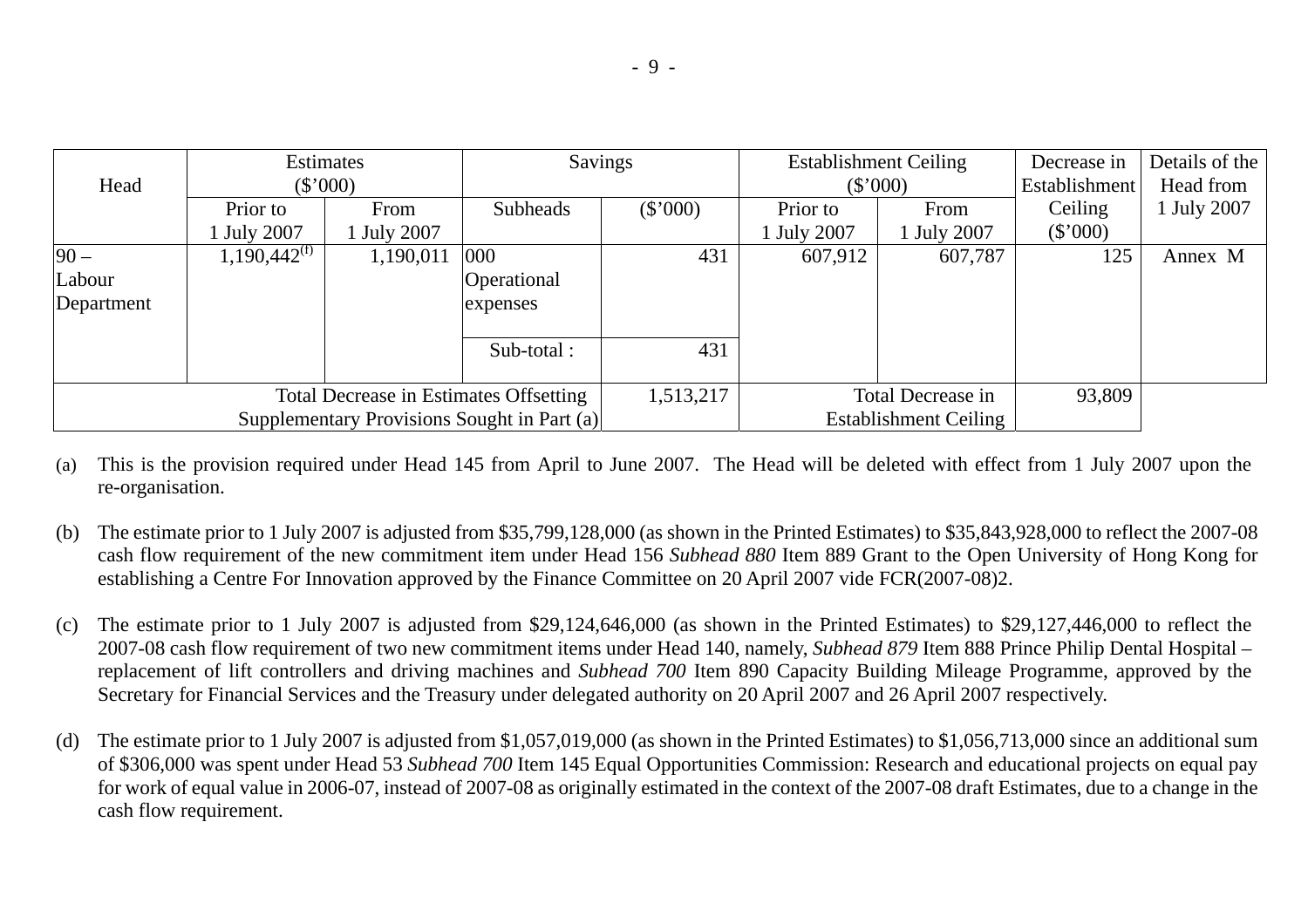- (e) The estimate from 1 July 2007 reflects the net decrease of \$555,000 taking into account the supplementary provision of \$4,650,000 for *Subhead 700 General non-recurrent* to be offset by savings of the same amount under *Subhead 000 Operational expenses*.
- (f) The estimate prior to 1 July 2007 is adjusted from \$972,442,000 (as shown in the Printed Estimates) to \$1,190,442,000 to reflect the 2007-08 cash flow requirement of the new commitment item under Head 90 *Subhead 700* Item 891 Pilot Transport Support Scheme approved by the Finance Committee on 27 April 2007 vide FCR(2007-08)6.

---------------------------------------------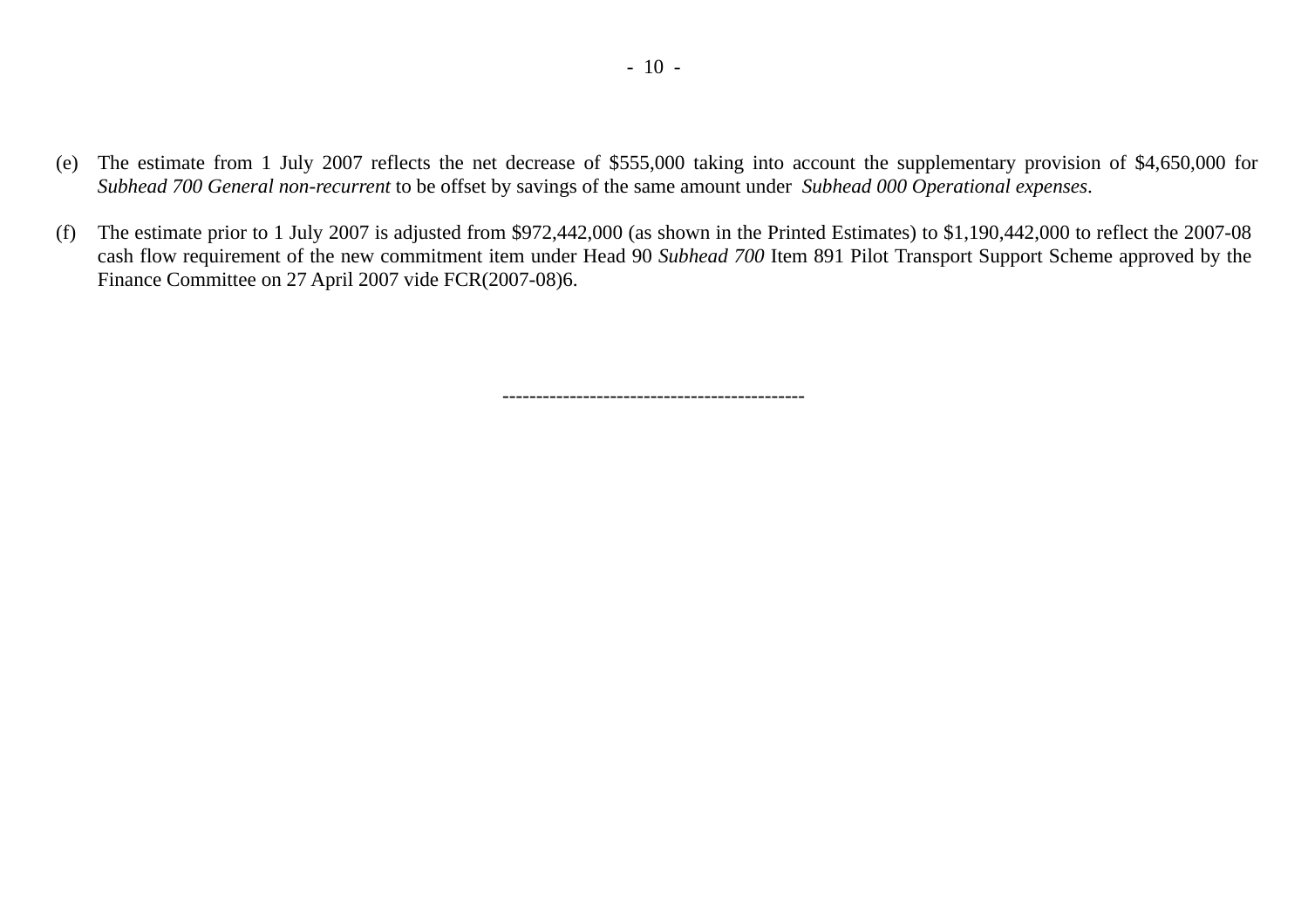$=$ 

# NEW HEAD — GOVERNMENT SECRETARIAT:<br>LABOUR AND WELFARE BUREAU

| Sub-<br>head<br>(Code) |                          | <b>Estimate</b><br>2007-08 |
|------------------------|--------------------------|----------------------------|
|                        | \$'000                   | \$2000                     |
|                        | <b>Operating Account</b> |                            |
|                        | Recurrent                |                            |
| 000                    |                          | 851,884                    |
| 003                    |                          |                            |
|                        |                          | 851,884                    |
|                        | Non-Recurrent            |                            |
| 700                    |                          | 44,000                     |
|                        |                          | 44,000                     |
|                        |                          | 895,884                    |
|                        | <b>Capital Account</b>   |                            |
|                        | Subventions              |                            |
| 864                    |                          | 1,919                      |
|                        | Total Subventions        | 1.919                      |

|  | .YIY  |
|--|-------|
|  | 1.919 |

| 897.803 |
|---------|
|         |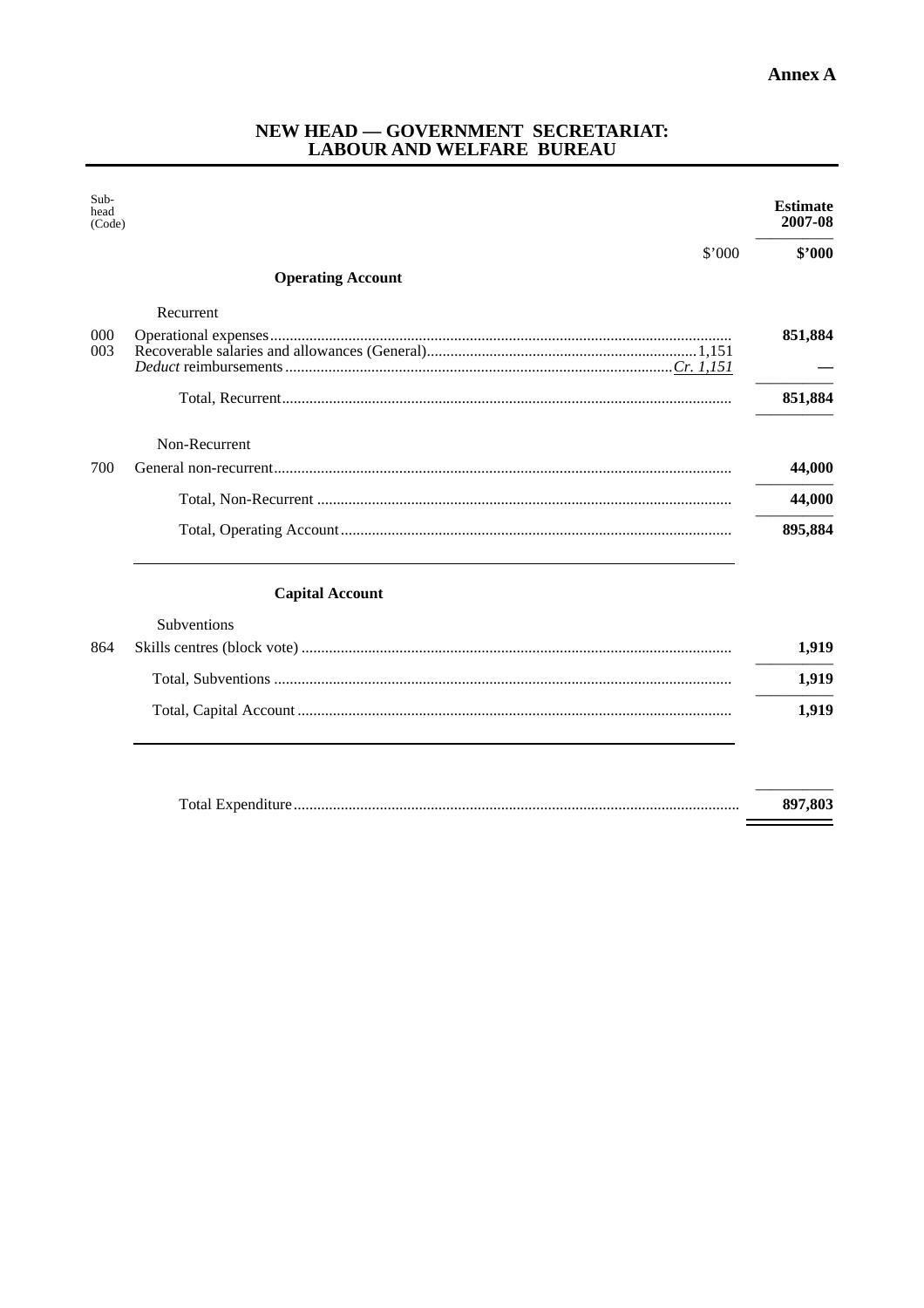#### **NEW HEAD — GOVERNMENT SECRETARIAT: LABOUR AND WELFARE BUREAU**

#### **Details of Expenditure by Subhead**

The estimate of the amount required in 2007–08 for the salaries and expenses of the Labour and Welfare Bureau is \$897,803,000.

#### *Operating Account*

#### Recurrent

**2** Provision of \$851,884,000 under *Subhead 000 Operational expenses* is for the salaries, allowances and other operating expenses of the Labour and Welfare Bureau.

**3** The establishment as at 1 July 2007 will be 85 permanent posts and one supernumerary post. No net change in establishment is expected in the remainder of 2007–08. Subject to certain conditions, the controlling officer may under delegated power create or delete non-directorate posts during the remainder of 2007–08, but the notional annual midpoint salary value of all such posts must not exceed \$30,768,000.

**4** An analysis of the financial provision under *Subhead 000 Operational expenses* is as follows:

|                                                                                                | $2007 - 08$<br>(Estimate)<br>$(\$'000)$ |
|------------------------------------------------------------------------------------------------|-----------------------------------------|
| Personal Emoluments                                                                            |                                         |
|                                                                                                | 34,216                                  |
|                                                                                                | 1,880                                   |
|                                                                                                | 2                                       |
| Personnel Related Expenses                                                                     |                                         |
|                                                                                                | 81                                      |
| <b>Departmental Expenses</b>                                                                   |                                         |
|                                                                                                | 63,474                                  |
| <b>Other Charges</b>                                                                           |                                         |
| - Financial assistance for family members of those who sacrifice their lives to save others    | 9,000                                   |
|                                                                                                | 1,500                                   |
| Subventions                                                                                    |                                         |
|                                                                                                | 1.008                                   |
|                                                                                                | 65,555                                  |
|                                                                                                | 2,898                                   |
| - Legal representation scheme for children/juvenile involved in care or protection proceedings | 2,775                                   |
|                                                                                                | 8,318                                   |
|                                                                                                | 368,404                                 |
|                                                                                                | 292,773                                 |
|                                                                                                | 851,884                                 |
|                                                                                                |                                         |

**5** Provision of \$1,151,000 under *Subhead 003 Recoverable salaries and allowances (General)* is for the salaries and allowances of a civil servant working in the Employees Retraining Board. It must not be exceeded without the prior approval of the Secretary for Financial Services and the Treasury. Expenditure under this subhead is reimbursed by the Board.

#### *Capital Account*

#### Subventions

**6** Provision of \$1,919,000 under *Subhead 864 Skills centres (block vote)* is for carrying out inspections of electrical installations, renovation work and replacement of equipment at Tuen Mun Skills Centre and Kwun Tong Skills Centre.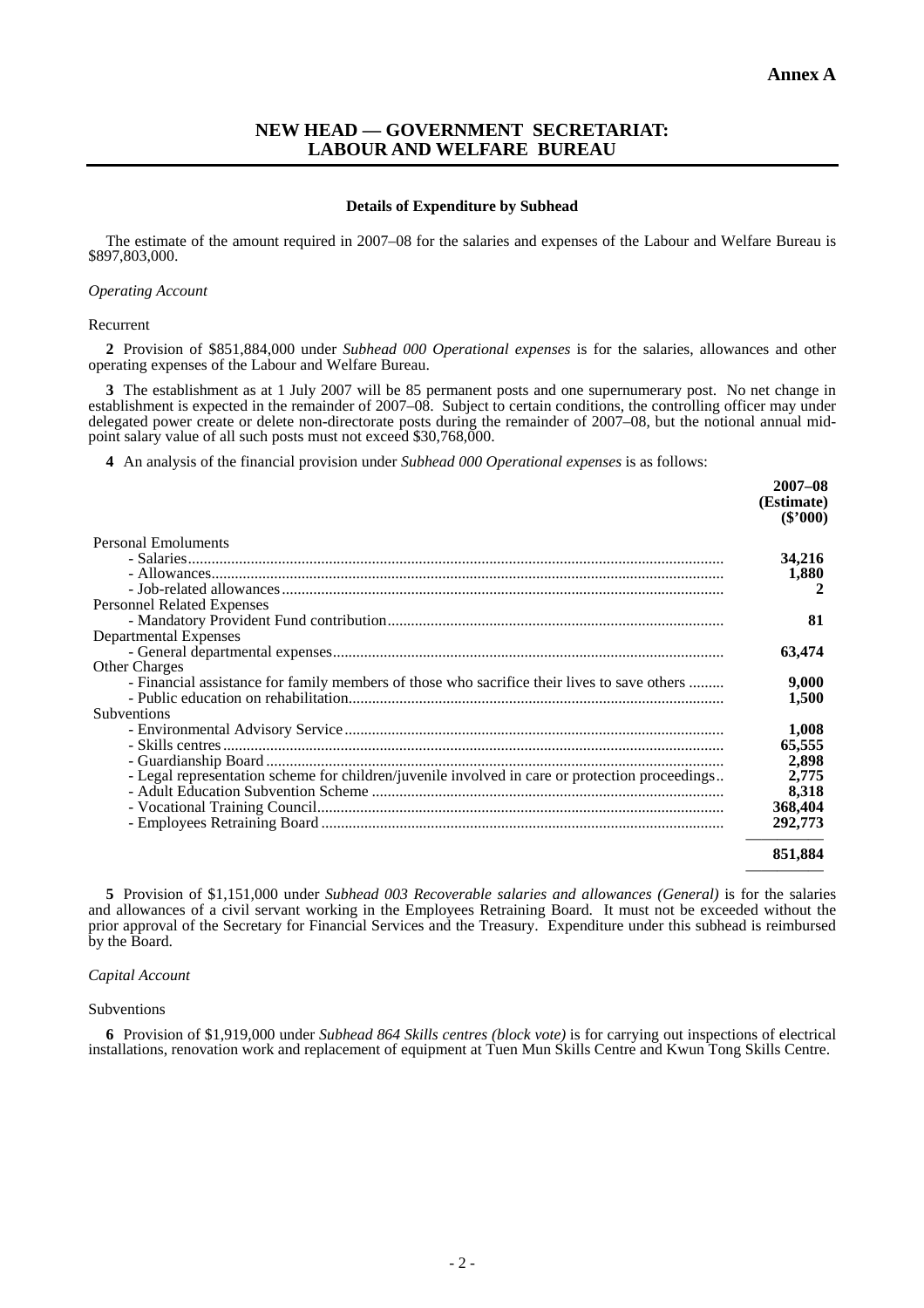#### **NEW HEAD — GOVERNMENT SECRETARIAT: LABOUR AND WELFARE BUREAU**

#### **Commitments**

| Sub-<br>head<br>(Code) | Item<br>(Code)           | Ambit                             | Approved<br>commitment<br>\$'000 | Accumulated<br>expenditure<br>to 31.3.2007<br>\$'000 | Estimated<br>expenditure<br>1.4.2007 to<br>30.6.2007<br>\$'000 | <b>Balance</b><br>\$'000 |
|------------------------|--------------------------|-----------------------------------|----------------------------------|------------------------------------------------------|----------------------------------------------------------------|--------------------------|
|                        | <b>Operating Account</b> |                                   |                                  |                                                      |                                                                |                          |
| 700                    |                          | General non-recurrent             |                                  |                                                      |                                                                |                          |
|                        | 031                      |                                   | 400,000                          | 257,495                                              | 9.000                                                          | 133,505                  |
|                        | 433                      | Youth Sustainable Development and | 50,000                           | 17,633                                               | 1.000                                                          | 31,367                   |
|                        |                          | Total                             | 450,000                          | 275.128                                              | 10.000                                                         | 164,872                  |
|                        |                          |                                   |                                  |                                                      |                                                                |                          |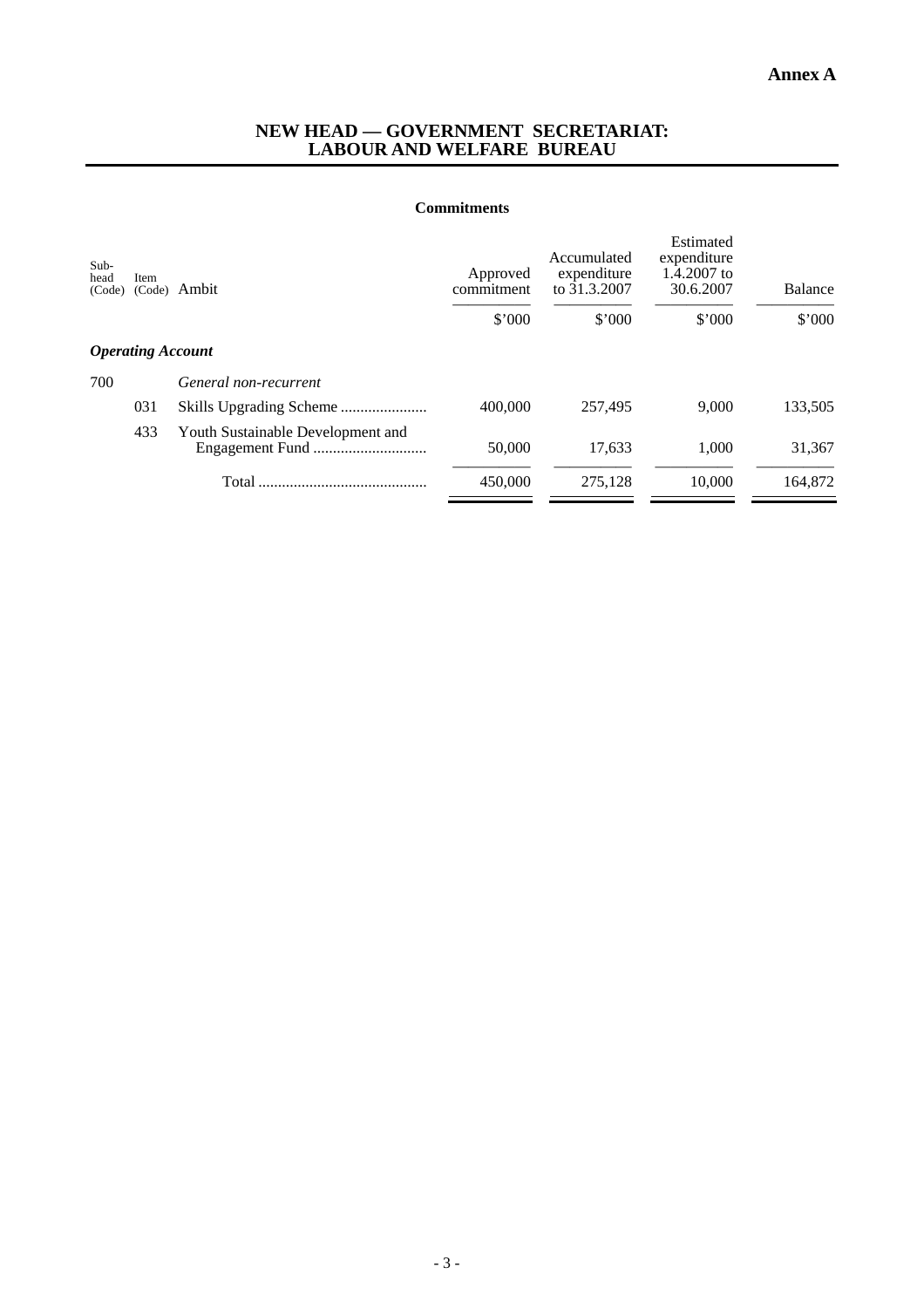## NEW HEAD - GOVERNMENT SECRETARIAT: ENVIRONMENT BUREAU

| Sub-<br>head<br>(Code) |                          | <b>Estimate</b><br>$2007 - 08$ |
|------------------------|--------------------------|--------------------------------|
|                        |                          | \$2000                         |
|                        | <b>Operating Account</b> |                                |
|                        | Recurrent                |                                |
| 000                    |                          | 24,176                         |
|                        |                          | 24,176                         |
|                        | Non-Recurrent            |                                |
| 700                    |                          | 8,178                          |
|                        |                          | 8,178                          |
|                        |                          | 32,354                         |
|                        |                          |                                |
|                        |                          | 32,354                         |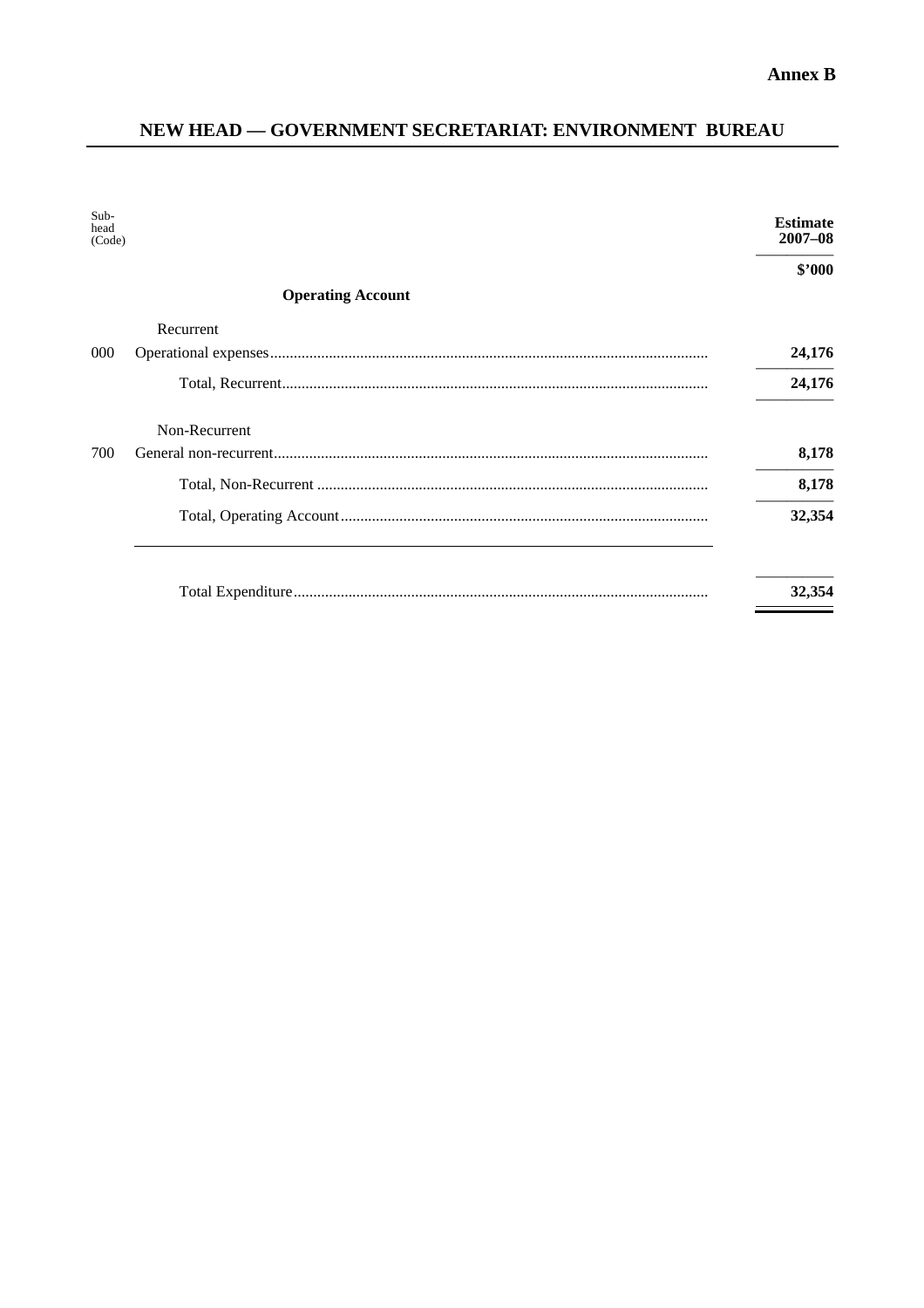—————

### **NEW HEAD — GOVERNMENT SECRETARIAT: ENVIRONMENT BUREAU**

#### **Details of Expenditure by Subhead**

The estimate of the amount required in 2007–08 for the salaries and expenses of the Environment Bureau is \$32,354,000.

#### *Operating Account*

Recurrent

**2** Provision of \$24,176,000 under *Subhead 000 Operational expenses* is for the salaries, allowances and other operating expenses of the Environment Bureau.

**3** The establishment as at 1 July 2007 will be 36 permanent posts. It is expected that one permanent post will be created in the remainder of 2007–08. Subject to certain conditions, the controlling officer may under delegated power create or delete non-directorate posts during the remainder of 2007–08, but the notional annual mid-point salary value of all such posts must not exceed \$13,299,000.

**4** An analysis of the financial provision under *Subhead 000 Operational expenses* is as follows:

|                                   | $2007 - 08$<br>(Estimate)<br>$(\$'000)$ |
|-----------------------------------|-----------------------------------------|
| <b>Personal Emoluments</b>        |                                         |
|                                   | 17,469                                  |
|                                   | 1.265                                   |
| <b>Personnel Related Expenses</b> |                                         |
|                                   | 10                                      |
|                                   | 60                                      |
| Departmental Expenses             |                                         |
|                                   | 954                                     |
|                                   | 203                                     |
|                                   | 4.215                                   |
|                                   | 24.176                                  |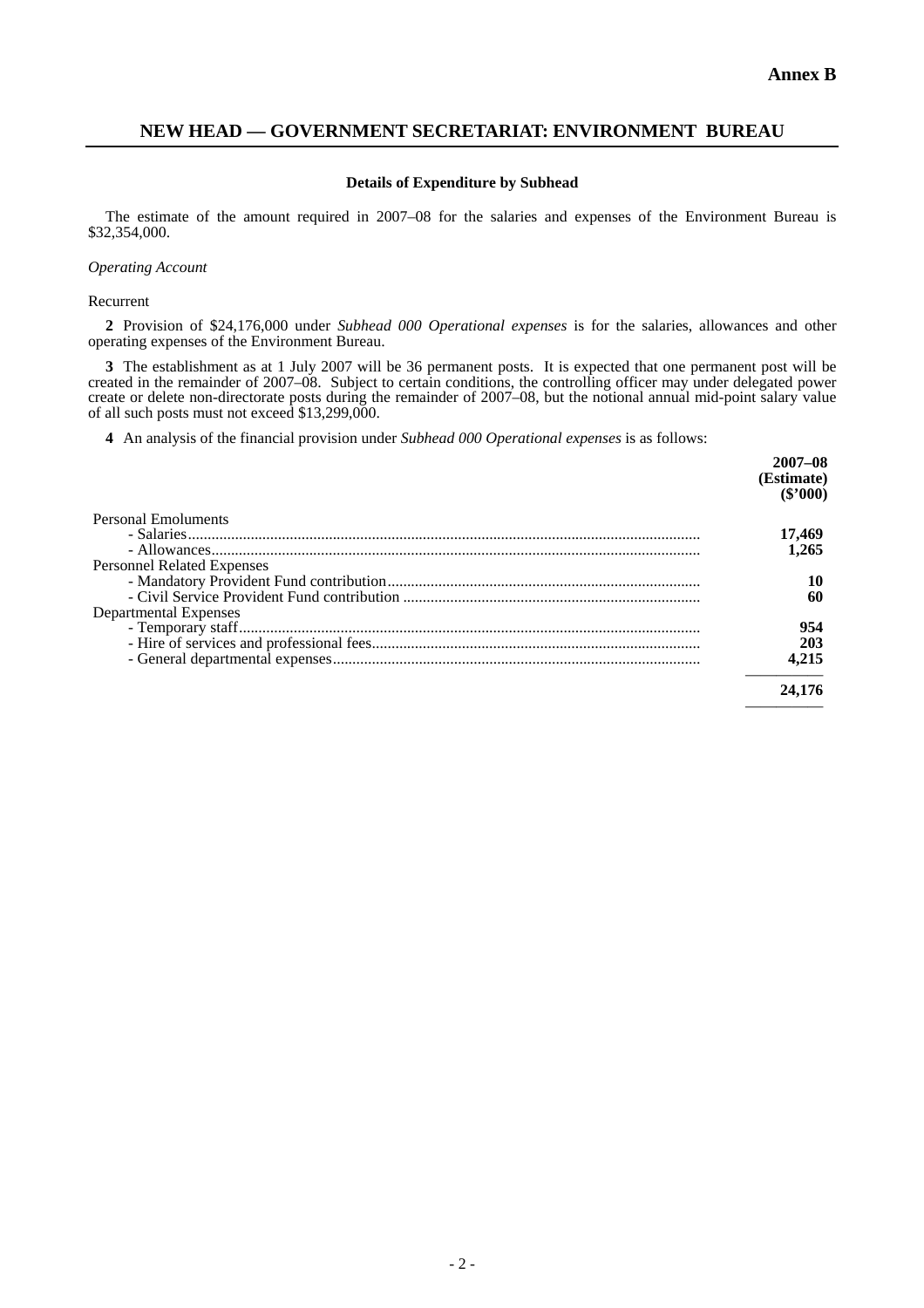## **NEW HEAD — GOVERNMENT SECRETARIAT: ENVIRONMENT BUREAU**

### **Commitments**

| Sub-<br>head<br>(Code) | <b>Item</b><br>(Code)    | Ambit                                                                                                            | Approved<br>commitment | Accumulated<br>expenditure<br>to 31.3.2007 | Estimated<br>exspenditure<br>1.4.2007 to<br>30.6.2007 | <b>Balance</b> |
|------------------------|--------------------------|------------------------------------------------------------------------------------------------------------------|------------------------|--------------------------------------------|-------------------------------------------------------|----------------|
|                        |                          |                                                                                                                  | \$'000                 | \$'000                                     | \$'000                                                | $$^{\circ}000$ |
|                        | <b>Operating Account</b> |                                                                                                                  |                        |                                            |                                                       |                |
| 700                    |                          | General non-recurrent                                                                                            |                        |                                            |                                                       |                |
|                        | 017                      | Consultancy studies for developing the<br>regulatory and market restructuring<br>framework of electricity supply | 8,500                  | 3,869                                      | 625                                                   | 4,006          |
|                        | 048                      | Consultancy studies and public<br>consultation on sustainable                                                    | 2,900                  | 2,013                                      | 130                                                   | 757            |
|                        | 049                      | Publicity and community education<br>activities on sustainable                                                   | 5,540                  | 2,431                                      | 507                                                   | 2,602          |
|                        | 052                      | Sustainable Development Fund                                                                                     | 100,000                | 10,741                                     | 4,154                                                 | 85,105         |
|                        |                          |                                                                                                                  | 116,940                | 19,054                                     | 5,416                                                 | 92,470         |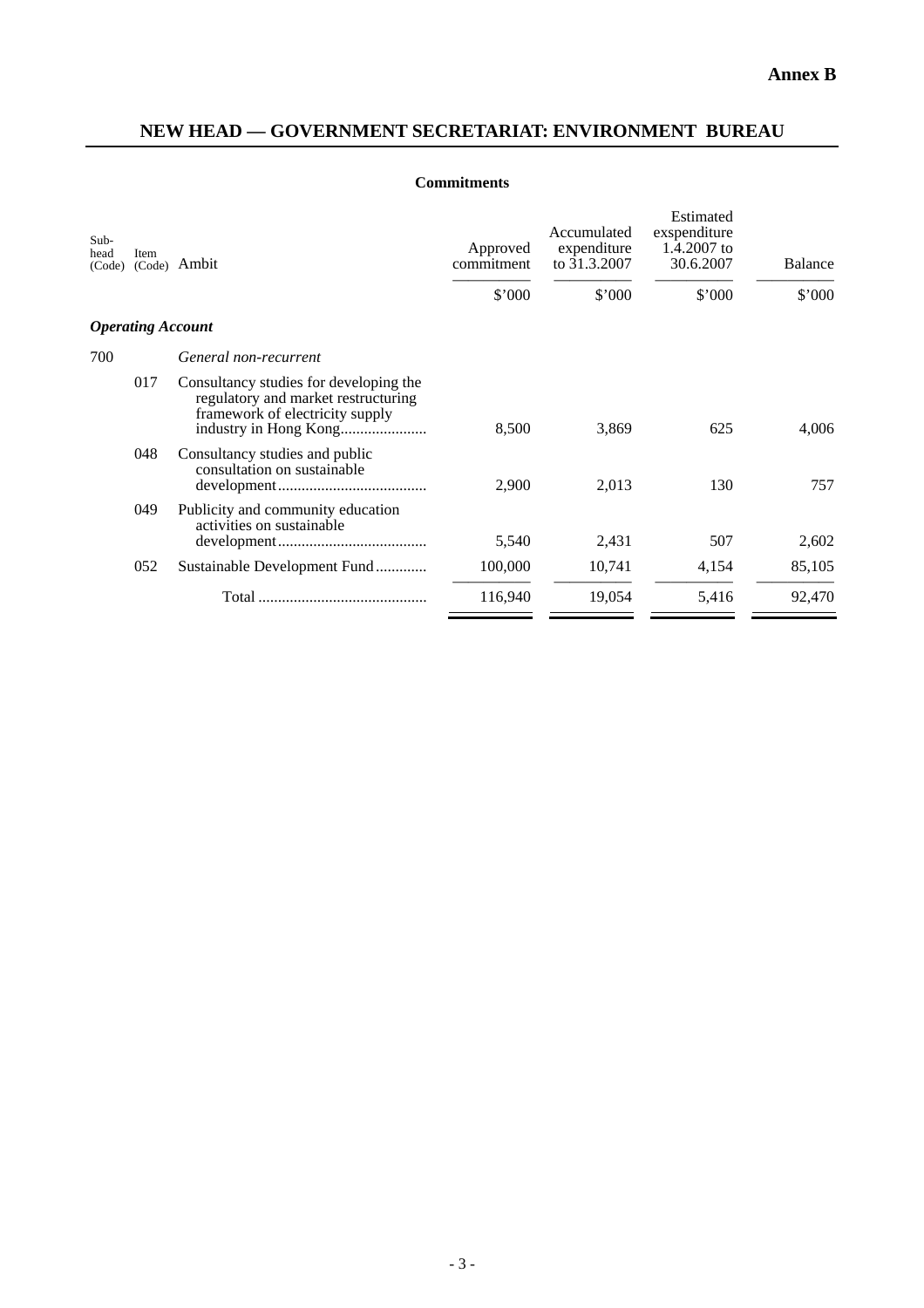### Head 152 - GOVERNMENT SECRETARIAT: **COMMERCE AND ECONOMIC DEVELOPMENT BUREAU** (COMMERCE, INDUSTRY AND TOURISM BRANCH)

| Sub-<br>head<br>(Code) | <b>Operating Account</b> | <b>Estimate</b><br>2007-08<br>\$2000 |
|------------------------|--------------------------|--------------------------------------|
|                        | Recurrent                |                                      |
| $000 \,$               |                          | 953,878                              |
|                        |                          | 953,878                              |
|                        | Non-Recurrent            |                                      |
| 700                    |                          | 23,763                               |
|                        |                          | 23,763                               |
|                        |                          | 977,641                              |

#### **Capital Account**

| 955 | 3,138   |
|-----|---------|
|     | 3,138   |
|     | 3.138   |
|     | 980,779 |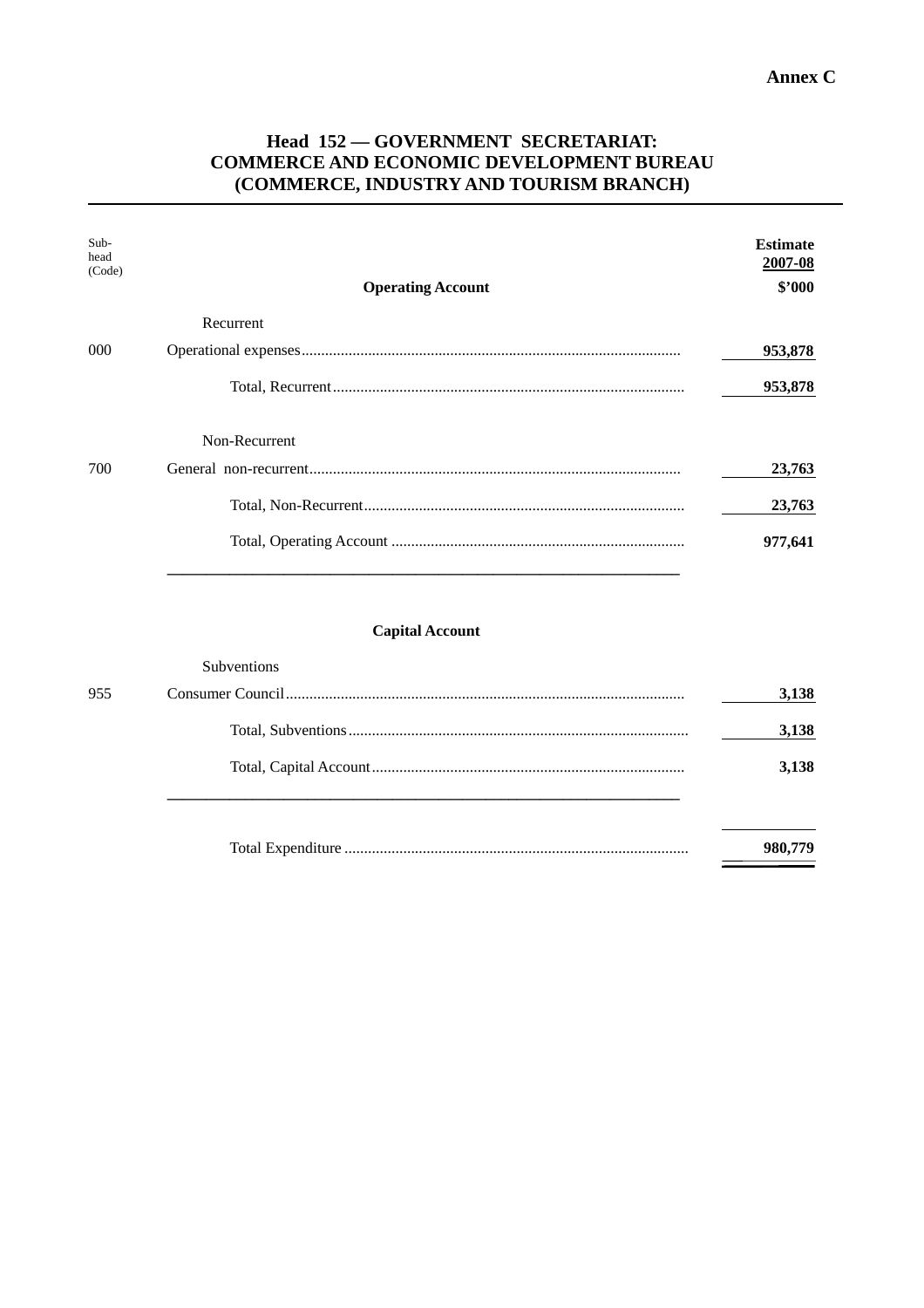### **Head 152 — GOVERNMENT SECRETARIAT: COMMERCE AND ECONOMIC DEVELOPMENT BUREAU (COMMERCE, INDUSTRY AND TOURISM BRANCH)**

#### **Details of Expenditure by Subhead**

The estimate of the amount required in 2007-08 for the salaries and expenses of the Commerce, Industry and Tourism Branch is \$980,779,000.

#### *Operating Account*

#### Recurrent

**2** Provision of \$953,878,000 under *Subhead 000 Operational expenses* is for the salaries, allowances and other operating expenses of the Commerce, Industry and Tourism Branch.

**3** The establishment as at 1 July 2007 will be 164 permanent posts and one supernumerary post. It is expected that 13 permanent posts will be created in the remainder of 2007-08. Subject to certain conditions, the controlling officer may under delegated power create or delete non-directorate posts during the remainder of 2007-08, but the notional annual mid-point salary value of all such posts must not exceed \$64,271,000.

**4** An analysis of the financial provision under *Subhead 000 Operational expenses* is as follows:

|                                   | 2007-08    |
|-----------------------------------|------------|
|                                   | (Estimate) |
|                                   | $(\$'000)$ |
| Personal Emoluments               |            |
|                                   | 81,158     |
|                                   | 4,163      |
|                                   |            |
| <b>Personnel Related Expenses</b> |            |
|                                   | 114        |
|                                   | 240        |
| Departmental Expenses             |            |
|                                   | 75,858     |
| <b>Other Charges</b>              |            |
|                                   | 38,000     |
| <b>Subventions</b>                |            |
|                                   | 3,610      |
|                                   | 350,000    |
|                                   | 41,862     |
|                                   | 358,869    |
|                                   | 953,878    |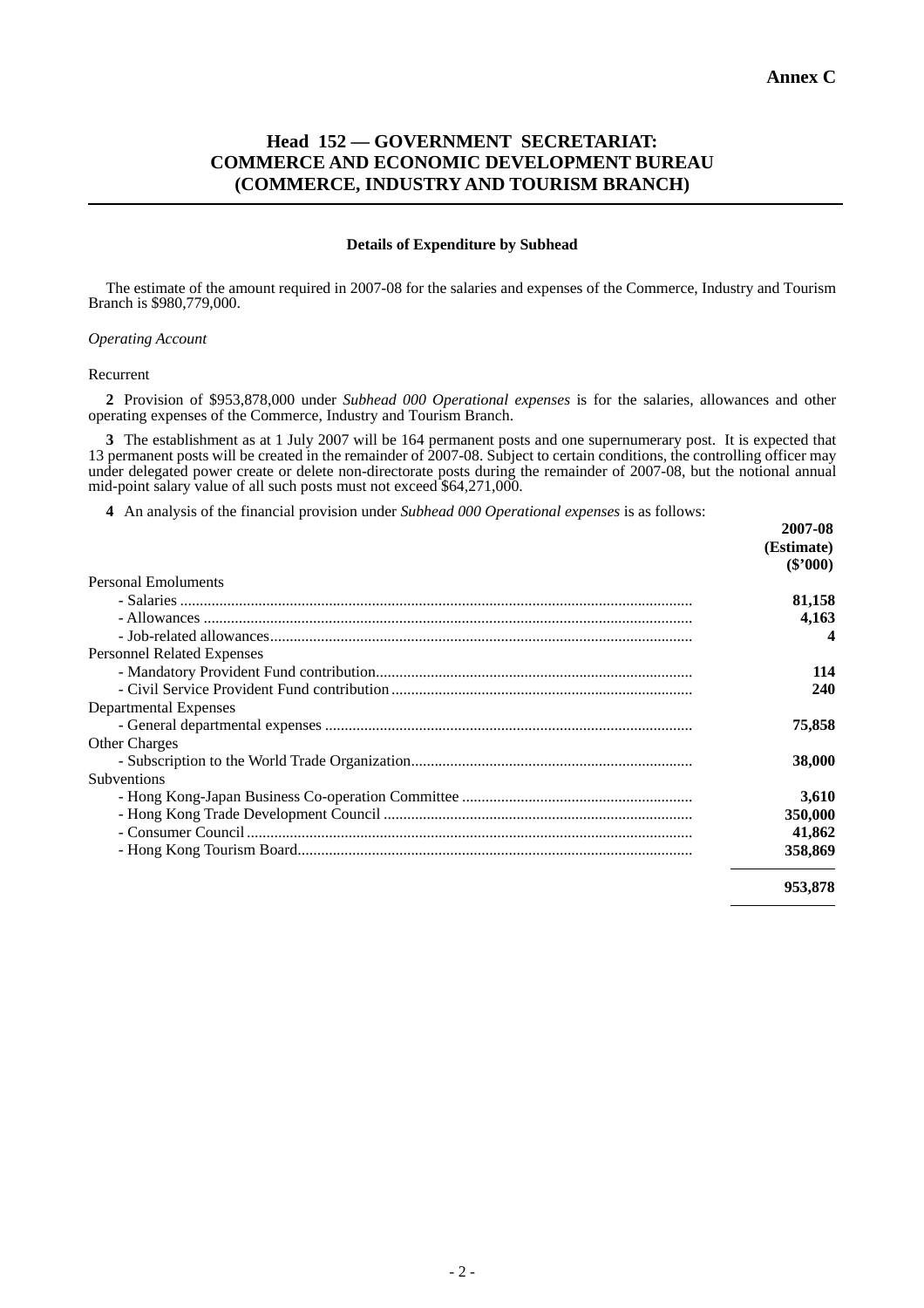### **Head 152 — GOVERNMENT SECRETARIAT: COMMERCE AND ECONOMIC DEVELOPMENT BUREAU (COMMERCE, INDUSTRY AND TOURISM BRANCH)**

| Sub-<br>head | Item                     | (Code) (Code) Ambit                                                                                    | Approved<br>commitment | Accumulated<br>expenditure<br>to 31.3.2007 | Estimated<br>expenditure<br>1.4.2007 to<br>30.6.2007 | <b>Balance</b> |
|--------------|--------------------------|--------------------------------------------------------------------------------------------------------|------------------------|--------------------------------------------|------------------------------------------------------|----------------|
|              |                          |                                                                                                        | \$'000                 | \$'000                                     | $$^{\circ}000$                                       | \$'000         |
|              | <b>Operating Account</b> |                                                                                                        |                        |                                            |                                                      |                |
| 700          |                          | General non-recurrent                                                                                  |                        |                                            |                                                      |                |
|              | 012                      | Professional Services Development<br>Assistance Scheme                                                 | 100,000                | 48,405                                     | 2,888                                                | 48,707         |
|              | 015                      | Enhancing public awareness of the work<br>of the Competition Policy Advisory                           | 500                    | 300                                        | 25                                                   | 175            |
|              | 016                      | A "Hospitable Hong Kong" Campaign.                                                                     | 22,400                 | 16,073                                     | 890                                                  | 5,437          |
|              | 152                      | Review of web-based services and<br>computer infrastructure of the                                     | 3,500                  | 2,884                                      | 142                                                  | 474            |
|              | 428                      | Consultancy on cruise terminal facilities<br>development for Hong Kong                                 | 8,000                  | 3,874                                      | 56                                                   | 4,070          |
|              | 483                      | Launching campaign of major tourism                                                                    | 8,600                  | 2,978                                      | 778                                                  | 4,844          |
|              | 685                      | Development of Hong Kong's<br>assessment capabilities for the<br>operation of strategic trade controls | 4,000                  | 3,530                                      |                                                      | 470            |
|              | 825                      | Revamping the website of Hong Kong                                                                     | 9,500                  | 4,816                                      | 875                                                  | 3,809          |
|              |                          |                                                                                                        | 156,500                | 82,860                                     | 5,654                                                | 67,986         |
|              | <b>Capital Account</b>   |                                                                                                        |                        |                                            |                                                      |                |
| 955          |                          | Consumer Council                                                                                       |                        |                                            |                                                      |                |
|              | 876                      | Procurement and installation of<br>interactive computer system for                                     | 4,184                  |                                            | 1,046                                                | 3,138          |
|              |                          |                                                                                                        |                        |                                            |                                                      |                |
|              |                          |                                                                                                        | 4,184                  |                                            | 1,046                                                | 3,138          |
|              |                          |                                                                                                        | 160,684                | 82,860                                     | 6,700                                                | 71,124         |

#### **Commitments**

 $\mathbf{r}$ 

 $=$   $-$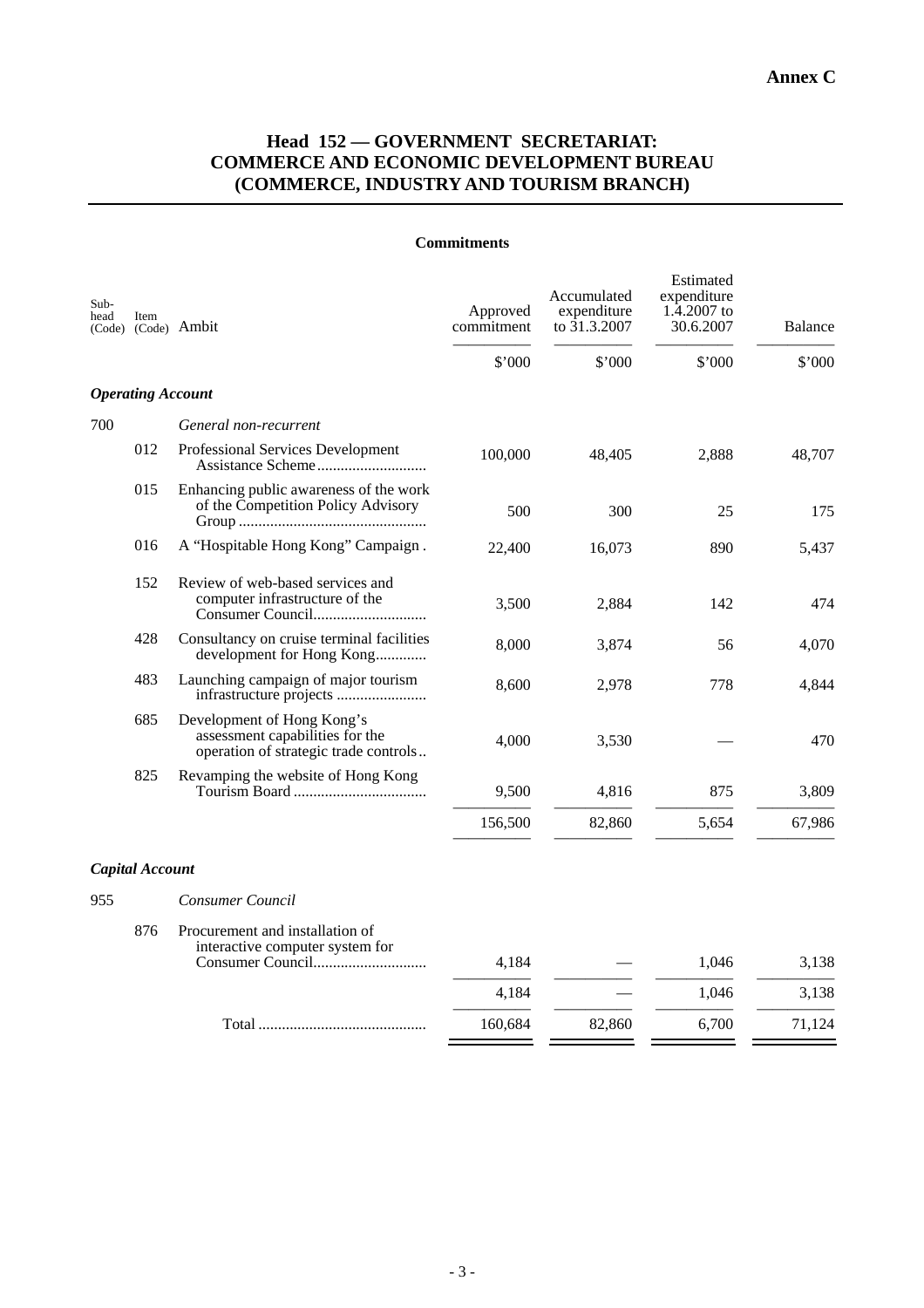# Head 144 - GOVERNMENT SECRETARIAT:<br>CONSTITUTIONAL AND MAINLAND AFFAIRS BUREAU

| Sub-<br>head<br>(Code) | <b>Operating Account</b> | <b>Estimate</b><br>2007-08<br>\$2000 |
|------------------------|--------------------------|--------------------------------------|
|                        | Recurrent                |                                      |
| 000                    |                          | 219,652                              |
|                        |                          | 219,652                              |
|                        | Non-Recurrent            |                                      |
| 700                    |                          | 788                                  |
|                        |                          | 788                                  |
|                        |                          | 220,440                              |
|                        |                          |                                      |
|                        |                          | 220,440                              |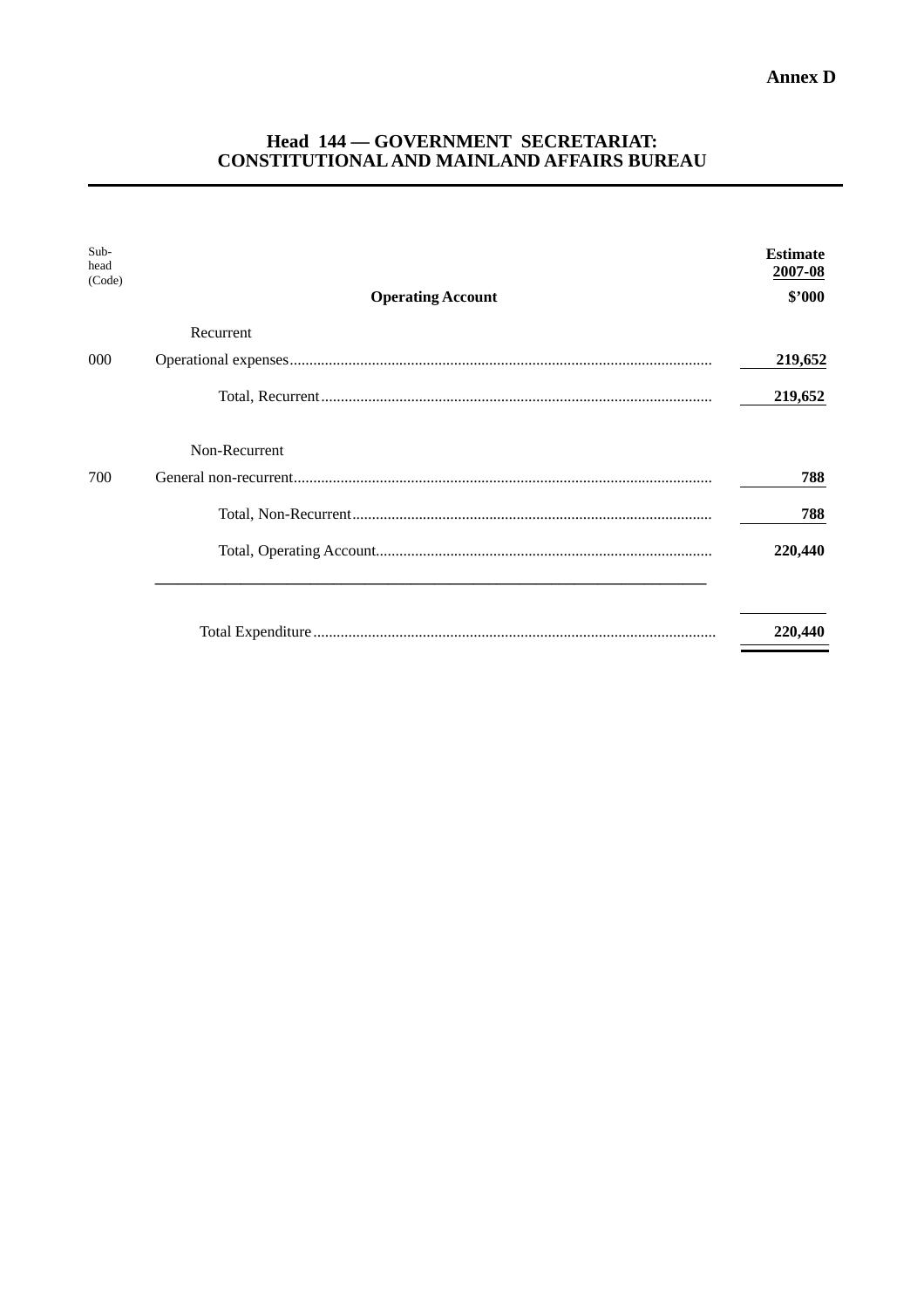# **Head 144 — GOVERNMENT SECRETARIAT: CONSTITUTIONAL AND MAINLAND AFFAIRS BUREAU**

### **Details of Expenditure by Subhead**

The estimate of the amount required in 2007-08 for the salaries and expenses of the Constitutional and Mainland Affairs Bureau is \$220,440,000.

### *Operating Account*

#### Recurrent

**2** Provision of \$219,652,000 under *Subhead 000 Operational expenses* is for the salaries, allowances and other operating expenses of the Constitutional and Mainland Affairs Bureau.

**3** The establishment as at 1 July 2007 will be 93 permanent posts. It is expected that two permanent posts will be created in the remainder of 2007-08. Subject to certain conditions, the controlling officer may under delegated power create or delete non-directorate posts during the remainder of 2007-08, but the notional annual mid-point salary value of all such posts must not exceed \$40,548,000.

**4** An analysis of the financial provision under *Subhead 000 Operational expenses* is as follows:

|                                   | 2007-08    |
|-----------------------------------|------------|
|                                   | (Estimate) |
|                                   | $(\$'000)$ |
| <b>Personal Emoluments</b>        |            |
|                                   | 56,783     |
|                                   | 6,299      |
|                                   | 2          |
| <b>Personnel Related Expenses</b> |            |
|                                   | 133        |
|                                   | 397        |
|                                   | 362        |
| Departmental Expenses             |            |
|                                   | 68,383     |
| <b>Other Charges</b>              |            |
|                                   | 8.149      |
| <b>Subventions</b>                |            |
|                                   | 52,740     |
|                                   | 26,404     |
|                                   |            |
|                                   | 219,652    |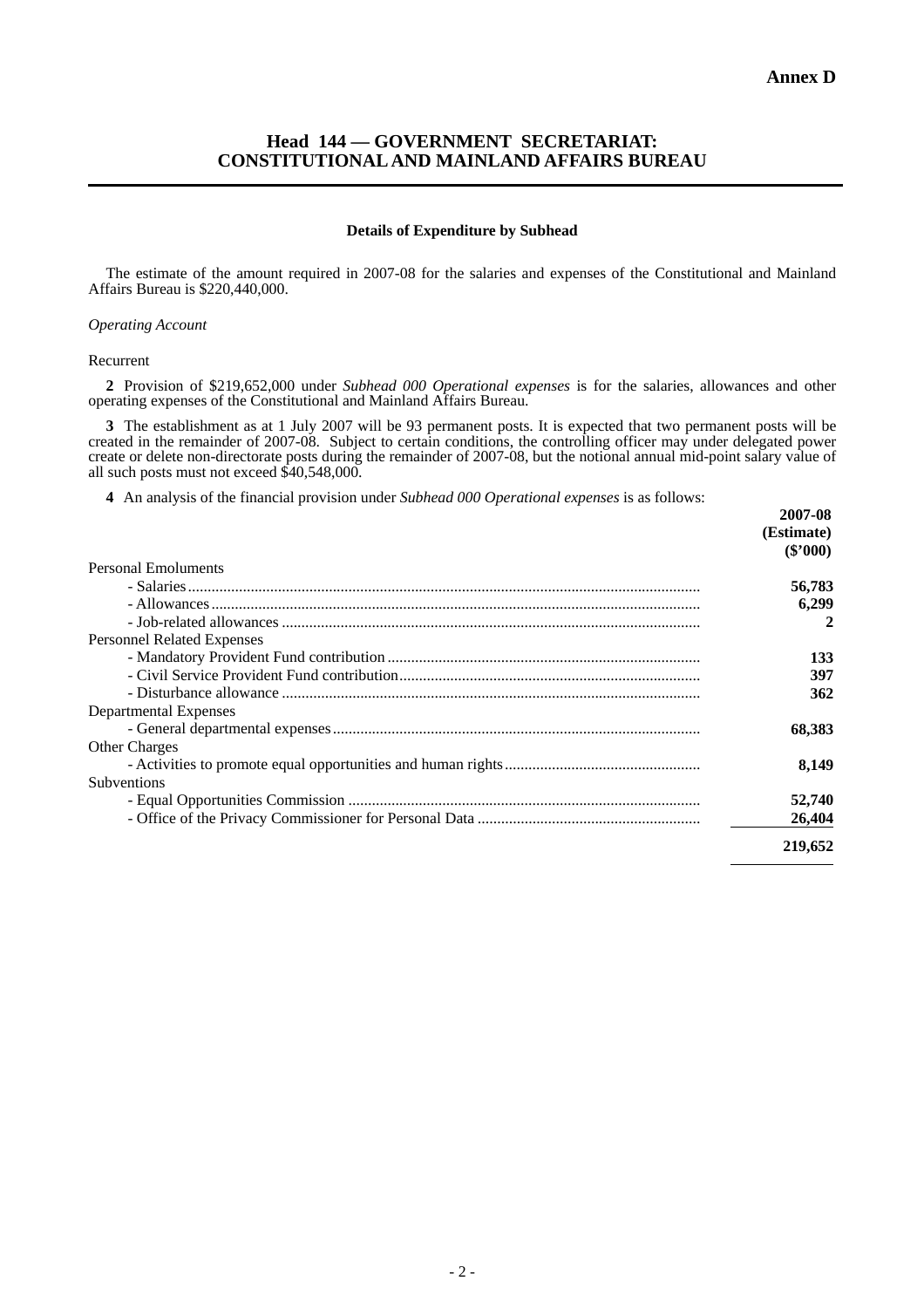# **Head 144 — GOVERNMENT SECRETARIAT: CONSTITUTIONAL AND MAINLAND AFFAIRS BUREAU**

### **Commitments**

| Sub-<br>head<br>(Code) | Item<br>(Code)           | Ambit                                                                                                   | Approved<br>Commitment<br>\$'000 | Accumulated<br>expenditure<br>to 31.3.2007<br>\$'000 | Estimated<br>expenditure<br>1.4.2007 to<br>30.6.2007<br>\$'000 | <b>Balance</b><br>\$'000 |
|------------------------|--------------------------|---------------------------------------------------------------------------------------------------------|----------------------------------|------------------------------------------------------|----------------------------------------------------------------|--------------------------|
|                        | <b>Operating Account</b> |                                                                                                         |                                  |                                                      |                                                                |                          |
| 700                    |                          | General non-recurrent                                                                                   |                                  |                                                      |                                                                |                          |
|                        | 145                      | <b>Equal Opportunities Commission:</b><br>Research and educational<br>projects on equal pay for work of | 2,000                            | 1,467                                                | 233                                                            | 300                      |
|                        | 155                      | <b>Equal Opportunities Commission:</b><br>Production of sector targeted                                 | 1,520                            | 942                                                  |                                                                | 578                      |
|                        | 285                      | Promotion of human rights                                                                               | 750                              | 337                                                  |                                                                | 413                      |
|                        |                          |                                                                                                         | 4,270                            | 2,746                                                | 233                                                            | 1,291                    |
|                        |                          |                                                                                                         |                                  |                                                      |                                                                |                          |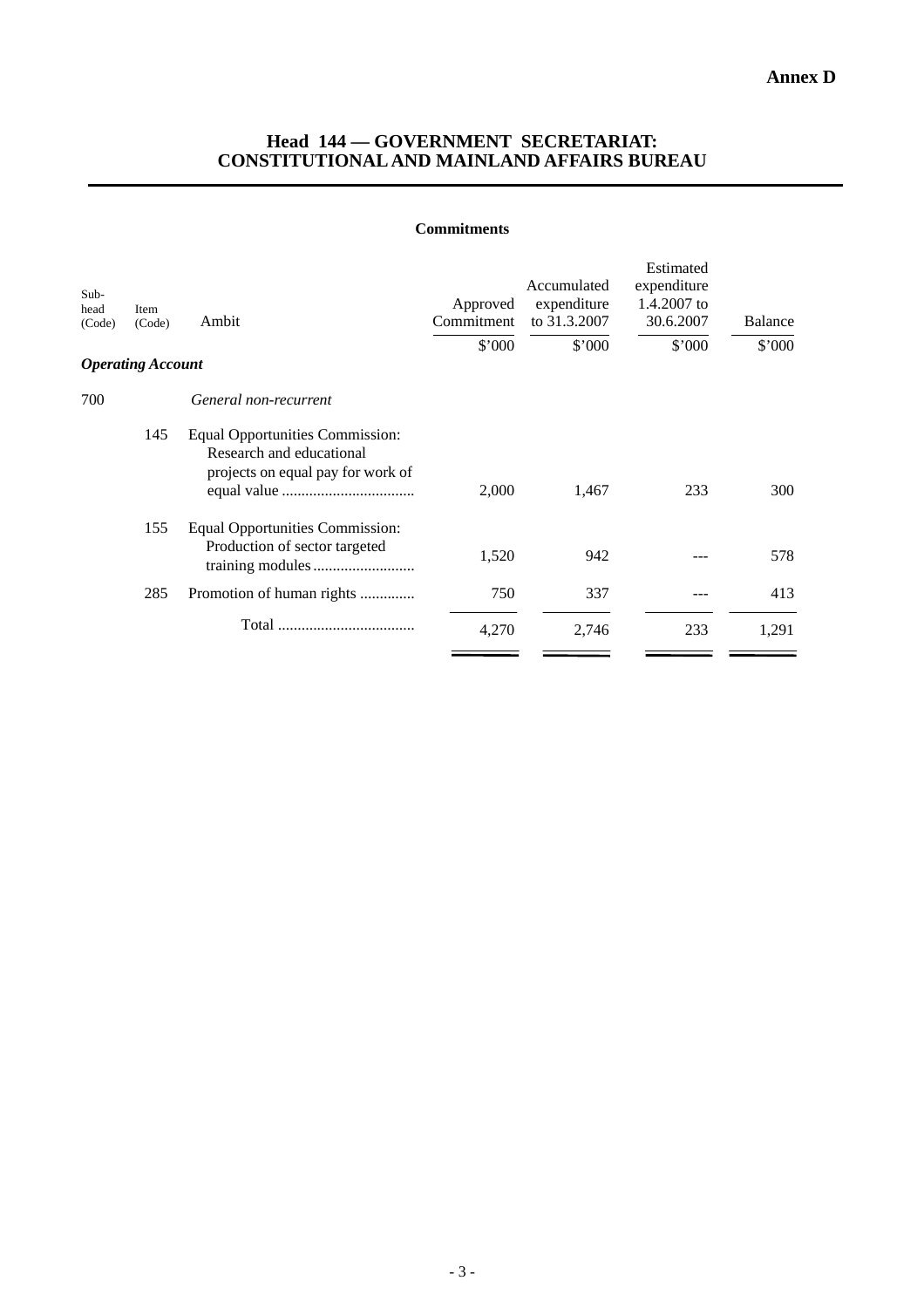# Head 158 — GOVERNMENT SECRETARIAT:<br>TRANSPORT AND HOUSING BUREAU (TRANSPORT BRANCH)

| Sub-<br>head<br>(Code) |                          | <b>Estimate</b><br>$2007 - 08$ |
|------------------------|--------------------------|--------------------------------|
|                        |                          | \$2000                         |
|                        | <b>Operating Account</b> |                                |
|                        | Recurrent                |                                |
| 000                    |                          | 98,969                         |
|                        |                          | 98,969                         |
|                        | Non-Recurrent            |                                |
| 700                    |                          | 1,514                          |
|                        |                          | 1,514                          |
|                        |                          | 100,483                        |
|                        |                          |                                |
|                        |                          | 100,483                        |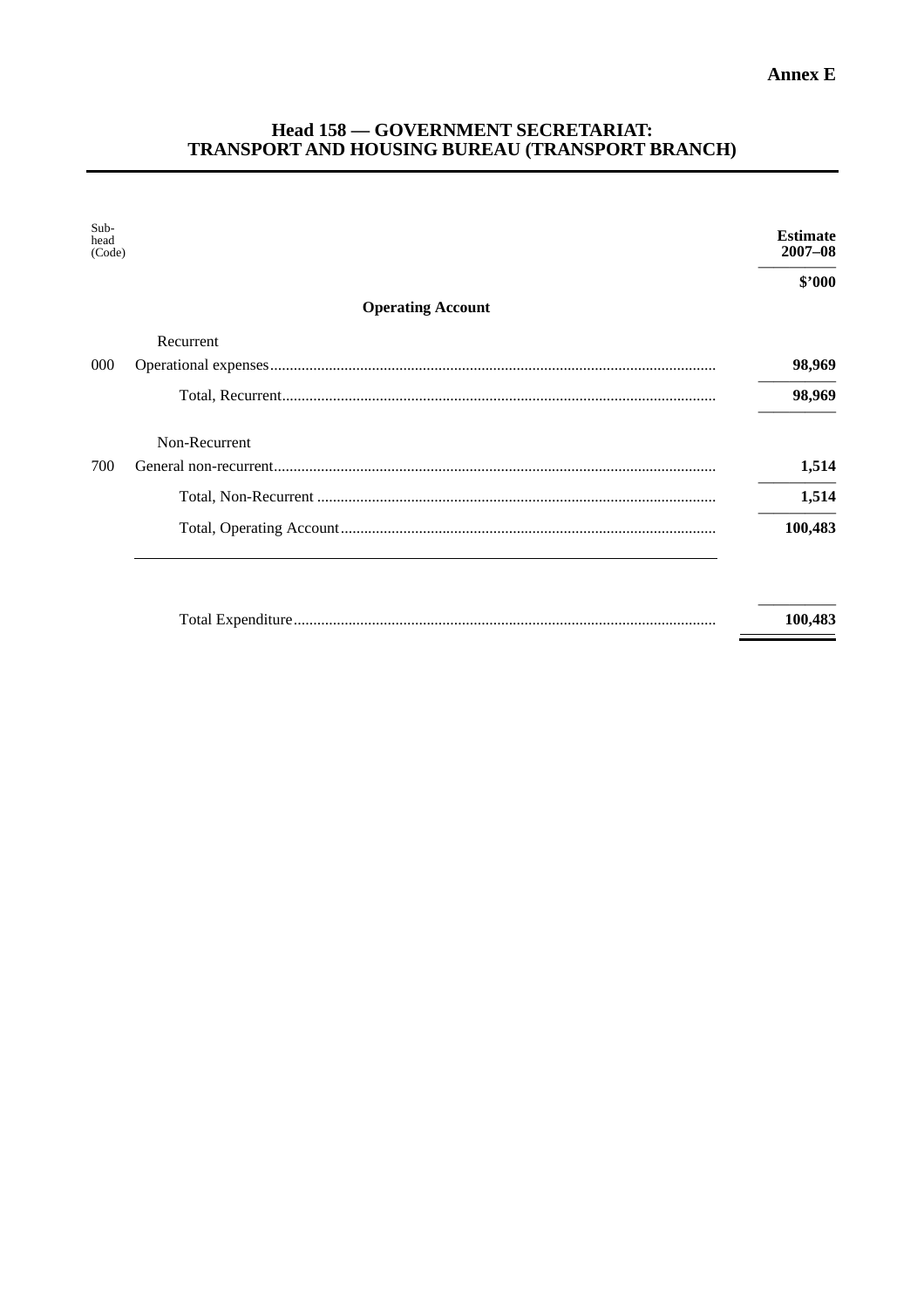## **Head 158 — GOVERNMENT SECRETARIAT: TRANSPORT AND HOUSING BUREAU (TRANSPORT BRANCH)**

### **Details of Expenditure by Subhead**

The estimate of the amount required in 2007–08 for the salaries and expenses of the Transport Branch is \$100,483,000.

### *Operating Account*

#### Recurrent

**2** Provision of \$98,969,000 under *Subhead 000 Operational expenses* is for the salaries, allowances and other operating expenses of the Transport Branch.

**3** The establishment as at 1 July 2007 will be 157 permanent posts and two supernumerary posts. It is expected that there will be a deletion of two supernumerary posts in the remainder of 2007-08. Subject to certain conditions, the controlling officer may under delegated power create or delete non-directorate posts during the remainder of 2007–08, but the notional annual mid-point salary value of all such posts must not exceed \$53,889,000.

**4** An analysis of the financial provision under *Subhead 000 Operational expenses* is as follows:

| $2007 - 08$<br>(Estimate)<br>(S'000) |
|--------------------------------------|
|                                      |
| 77,892                               |
| 4,723                                |
|                                      |
|                                      |
|                                      |
| 199                                  |
| 86                                   |
|                                      |
| 16,067                               |
| 98,969                               |
|                                      |
|                                      |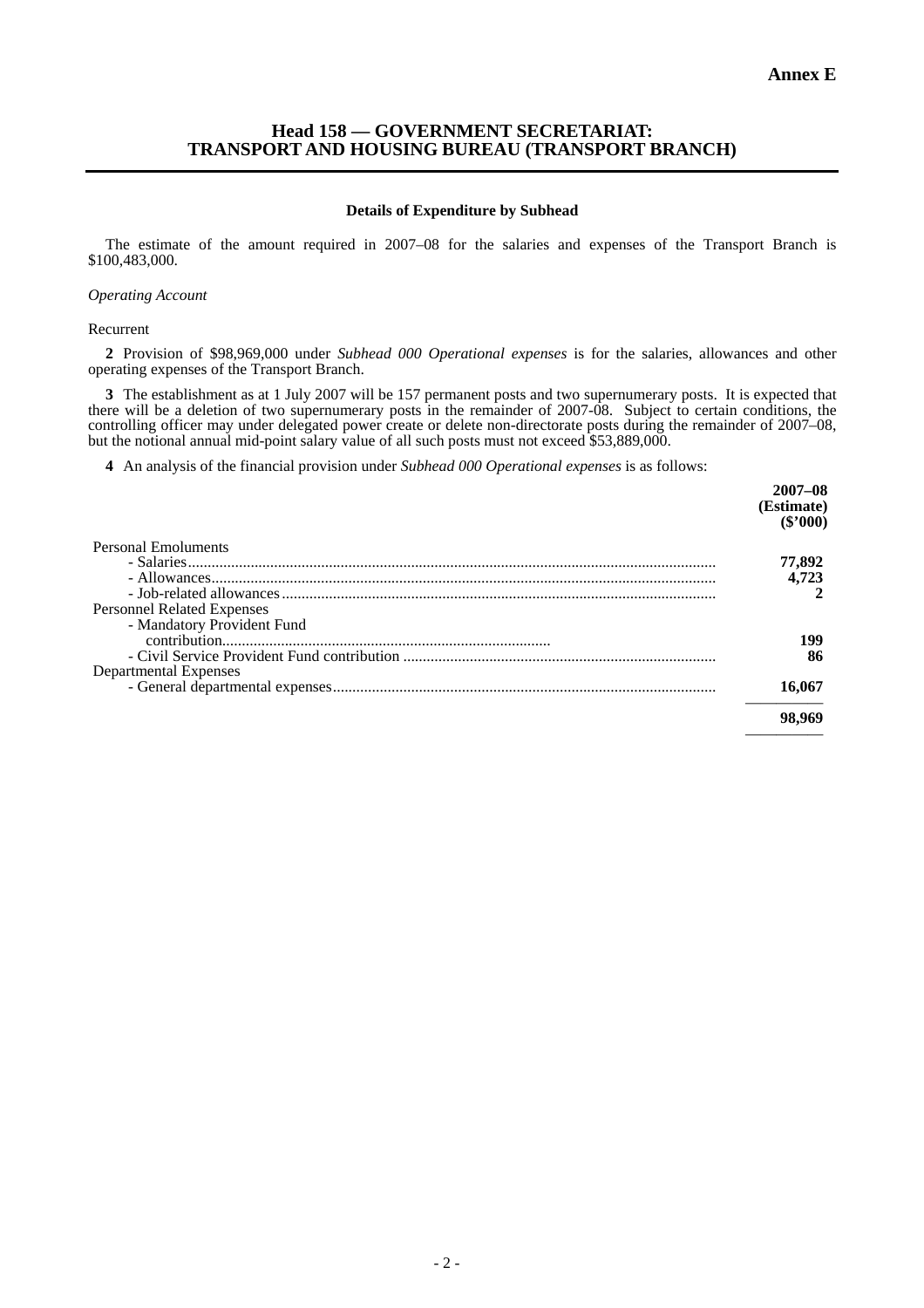### **Head 158 — GOVERNMENT SECRETARIAT: TRANSPORT AND HOUSING BUREAU (TRANSPORT BRANCH)**

### **Commitments**

| Sub-<br>head | Item                     | (Code) (Code) Ambit                                                                                                                                | Approved<br>commitment | Accumulated<br>expenditure<br>to 31.3.2007 | Estimated<br>expenditure<br>1.4.2007 to<br>30.6.2007 | <b>Balance</b> |
|--------------|--------------------------|----------------------------------------------------------------------------------------------------------------------------------------------------|------------------------|--------------------------------------------|------------------------------------------------------|----------------|
|              |                          |                                                                                                                                                    | \$'000                 | \$'000                                     | \$'000                                               | \$'000         |
|              | <b>Operating Account</b> |                                                                                                                                                    |                        |                                            |                                                      |                |
| 700          | 011                      | General non-recurrent<br>Management of a ticketing system for<br>taxi access to Lok Ma Chau Control<br>Point<br>during<br>the<br>extended<br>hours | 3,800                  | 2,485                                      | 166                                                  | 1,149          |
|              | 013                      | Promotion of Hong Kong as an<br>international maritime centre and                                                                                  | 3,600                  | 3,446                                      | 25                                                   | 129            |
|              | 018                      | Developing and promoting Hong Kong<br>as the preferred international and<br>regional transportation and logistics                                  | 9,500                  | 7,272                                      | 112                                                  | 2,116          |
|              | 021                      | Organisation<br>of<br>international<br>an                                                                                                          | 900                    |                                            | 100                                                  | 800            |
|              | 023                      | Promotion of Hong Kong's logistics<br>advantages<br>under<br>the<br>Mainland/Hong<br>Kong<br>Closer<br>Economic<br>Partnership                     | 600                    |                                            | 50                                                   | 550            |
|              | 892*                     | Promotion of Hong Kong as<br>an<br>international shipping centre and<br>study on the competitiveness of the<br>Hong Kong container port            | 2,150                  | 2,091                                      | 5                                                    | 54             |
|              |                          |                                                                                                                                                    | 20,550                 | 15,294                                     | 458                                                  | 4,798          |

\* This is item 011 transferred from Head 145-Government Secretariat: Economic Development and Labour Bureau (Economic Development Branch) with effect from 1 July 2007.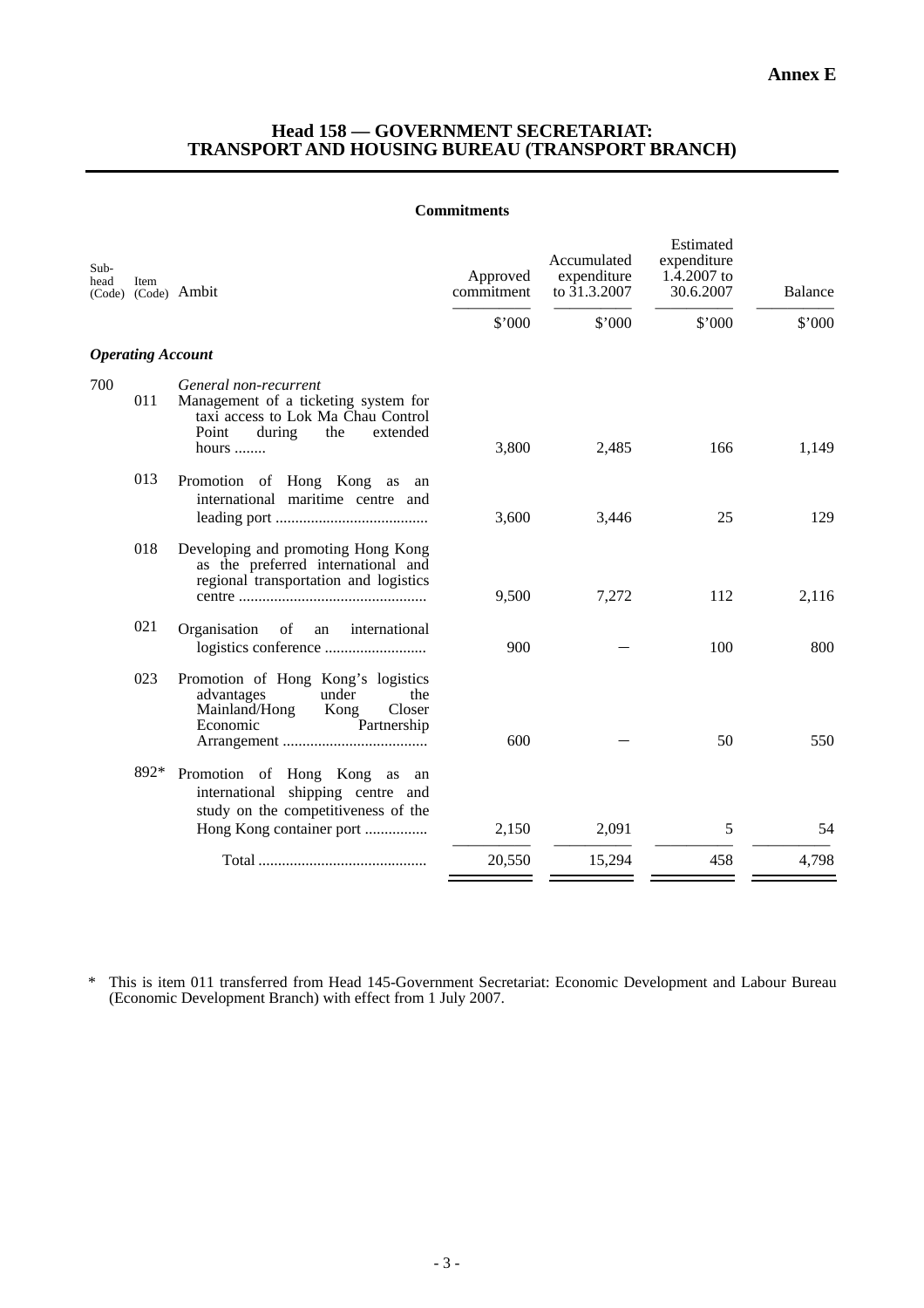Ξ

# Head 44 - ENVIRONMENTAL PROTECTION DEPARTMENT

| Sub-<br>head<br>(Code) |                          | <b>Estimate</b><br>$2007 - 08$ |
|------------------------|--------------------------|--------------------------------|
|                        |                          | \$'000                         |
|                        | <b>Operating Account</b> |                                |
|                        | Recurrent                |                                |
| 000                    |                          | 960,738                        |
| 297                    |                          | 1,077,763                      |
|                        |                          | 2,038,501                      |
|                        | Non-Recurrent            |                                |
| 700                    |                          | 711,557                        |
|                        |                          | 711,557                        |
|                        |                          | 2,750,058                      |

# **Capital Account**

|     | Plant, Equipment and Works |       |
|-----|----------------------------|-------|
| 661 |                            | 7.244 |
|     |                            | 7,244 |
|     |                            | 7.244 |
|     |                            |       |

| 2,757,302 |
|-----------|
|           |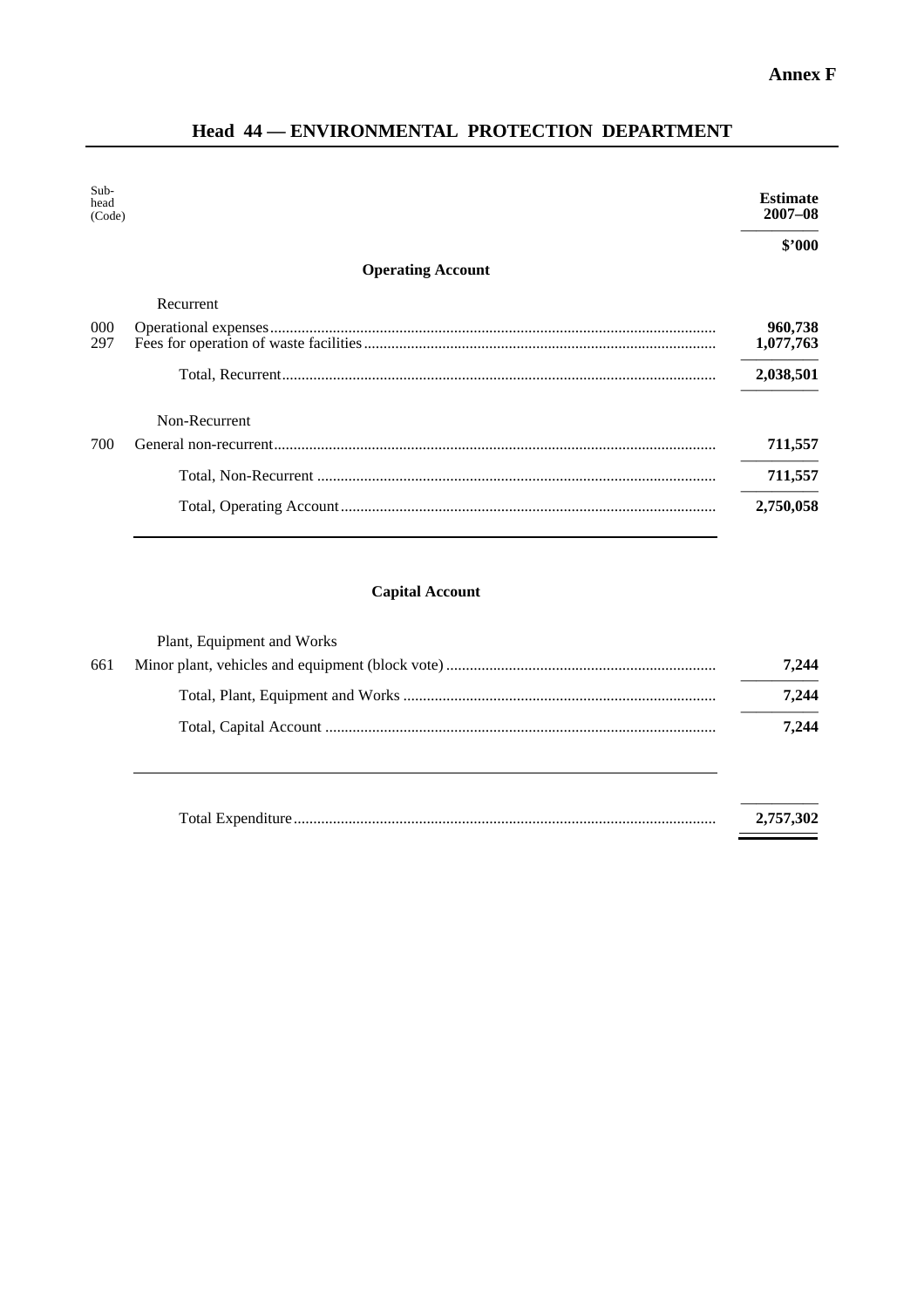# **Head 44 — ENVIRONMENTAL PROTECTION DEPARTMENT**

### **Details of Expenditure by Subhead**

The estimate of the amount required in 2007–08 for the salaries and expenses of the Environmental Protection Department is \$2,757,302,000.

### *Operating Account*

Recurrent

**2** Provision of \$960,738,000 under *Subhead 000 Operational expenses* is for the salaries, allowances and other operating expenses of the Environmental Protection Department.

**3** The establishment as at 1 July 2007 will be 1 612 permanent posts. It is expected that eight permanent posts will be created in the remainder of 2007–08. Subject to certain conditions, the controlling officer may under delegated power create or delete non-directorate posts during the remainder of 2007–08, but the notional annual mid-point salary value of all such posts must not exceed \$518,596,000.

**4** An analysis of the financial provision under *Subhead 000 Operational expenses* is as follows:

|                                   | $2007 - 08$<br>(Estimate)<br>(S'000) |
|-----------------------------------|--------------------------------------|
| Personal Emoluments               |                                      |
|                                   | 743,136                              |
|                                   | 9.565                                |
|                                   | 491                                  |
| <b>Personnel Related Expenses</b> |                                      |
|                                   | 761                                  |
|                                   | 1.630                                |
| Departmental Expenses             |                                      |
|                                   | 9,000                                |
|                                   | 196.155                              |
|                                   | 960,738                              |
|                                   |                                      |

**5** Provision of \$1,077,763,000 under *Subhead 297 Fees for operation of waste facilities* is for contract payments for the operation of waste facilities including the Chemical Waste Treatment Centre, refuse transfer stations, landfills and for administering the charging schemes therefor.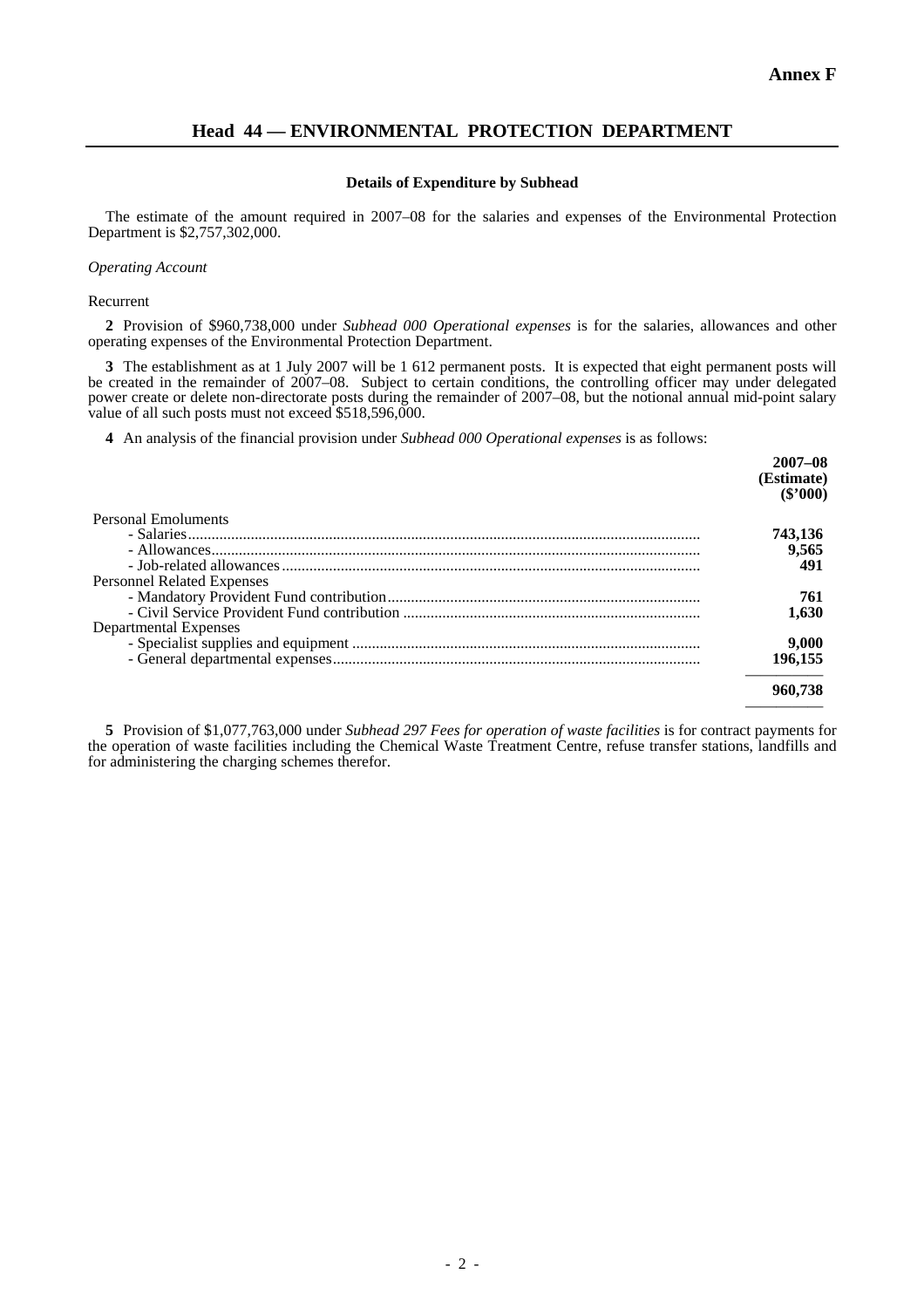# **Head 44 — ENVIRONMENTAL PROTECTION DEPARTMENT**

# **Commitments**

| Sub-<br>head | Item                     | (Code) (Code) Ambit                                                                                                                                                                | Approved<br>commitment | Accumulated<br>expenditure<br>to $31.3.2007$ | Estimated<br>exspenditure<br>1.4.2007 to<br>30.6.2007 | <b>Balance</b> |
|--------------|--------------------------|------------------------------------------------------------------------------------------------------------------------------------------------------------------------------------|------------------------|----------------------------------------------|-------------------------------------------------------|----------------|
|              |                          |                                                                                                                                                                                    | \$'000                 | \$'000                                       | \$'000                                                | \$'000         |
|              | <b>Operating Account</b> |                                                                                                                                                                                    |                        |                                              |                                                       |                |
| 700          |                          | General non-recurrent                                                                                                                                                              |                        |                                              |                                                       |                |
|              | 435                      | One-off grant to assist owners of<br>pre-Euro diesel heavy vehicles of<br>long idling operational mode to<br>retrofit their vehicles with emission                                 | 70,000                 | 34,180                                       | 50                                                    | 35,770         |
|              | 548                      | Consultancy study on the air pollution<br>problems in the Pearl River Delta                                                                                                        | 15,000                 | 13,403                                       |                                                       | 1,597          |
|              | 559                      | Development of a Pearl River<br>Estuary Model for water quality                                                                                                                    | 5,100                  | 1,386                                        | 1,484                                                 | 2,230          |
|              | 564                      | Study to evaluate the adverse impact of<br>environmental noise on public health                                                                                                    | 3,500                  | 553                                          | 43                                                    | 2,904          |
|              | 565                      | Study to evaluate the environmental<br>implications on traffic management                                                                                                          | 1,500                  | 798                                          |                                                       | 702            |
|              | 566                      | Review the eligibility of road sections<br>for retrofitting barriers                                                                                                               | 3,000                  | 1,063                                        |                                                       | 1,937          |
|              | 568                      | One-off grant to assist owners of<br>pre-Euro diesel heavy vehicles to<br>retrofit their vehicles with particulate                                                                 | 600,000                | 314,087                                      | 6                                                     | 285,907        |
|              | 569                      | "Community green network"<br>programme" to educate the public on<br>the environment and government's                                                                               | 9,950                  | 6,786                                        | 392                                                   | 2,772          |
|              | 884                      | One-off grant to encourage early<br>replacement of pre-Euro and Euro I<br>diesel commercial vehicles with new<br>ones complying with the prevailing<br>statutory emission standard | 3,176,000              |                                              | 7,000                                                 | 3,169,000      |
|              | 974                      | Review of the air quality objectives and<br>development of a long-term air<br>quality strategy for Hong Kong -                                                                     | 8,700                  |                                              |                                                       | 8,700          |
|              | 979                      | Consultancy study on the development<br>of standard protocols for chronic<br>whole effluent toxicity test for<br>effluent characterisation and impact                              | 4,950                  |                                              |                                                       | 4,950          |
|              | 980                      | Study of volatile organic compound and<br>photochemical ozone pollution in the<br>Pearl River Delta Region                                                                         | 9,000                  |                                              |                                                       | 9,000          |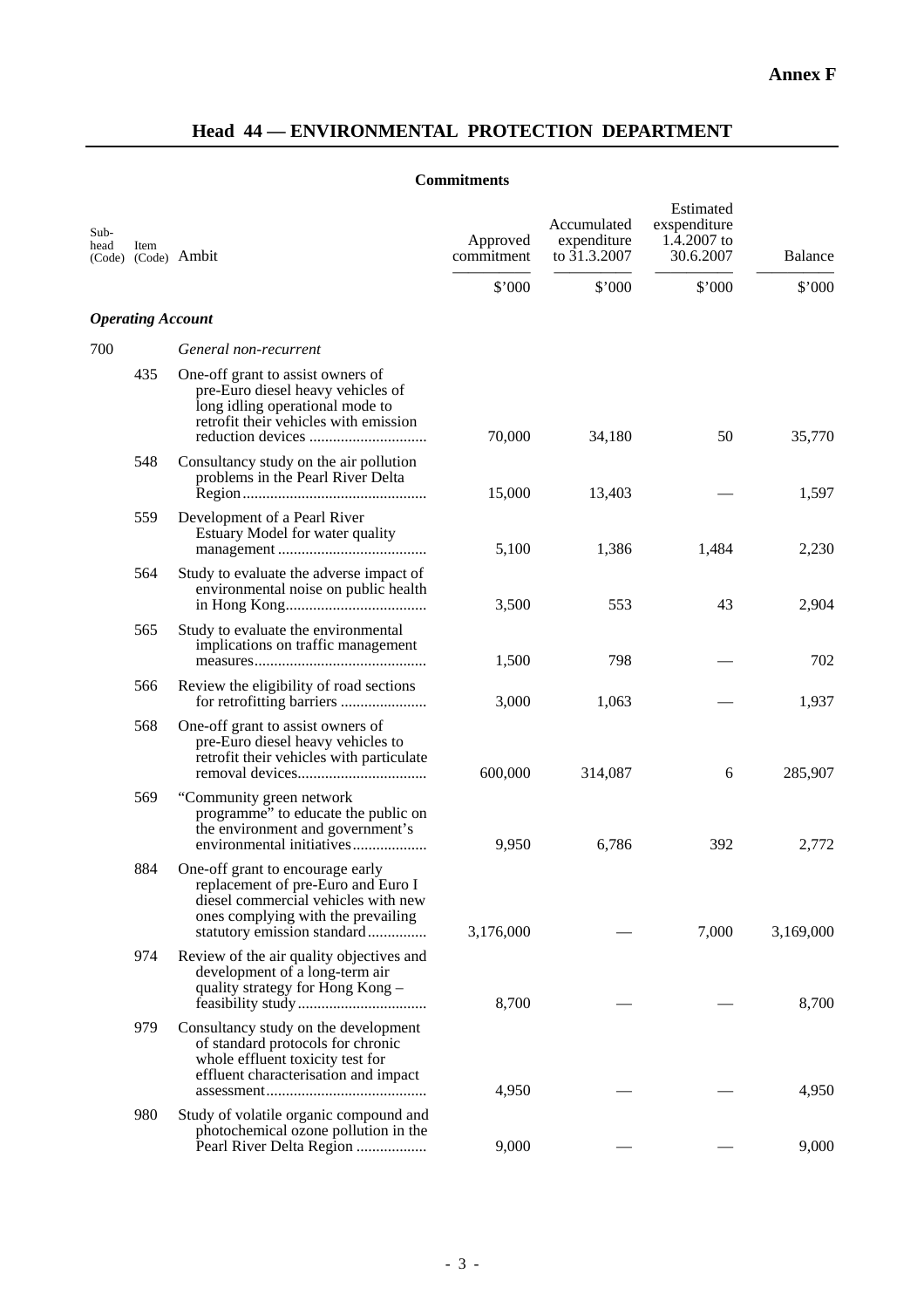# **Head 44 — ENVIRONMENTAL PROTECTION DEPARTMENT**

# **Commitments**—*Cont'd.*

| Item<br>(Code) | Ambit                                                                       | Approved<br>commitment           | Accumulated<br>expenditure<br>to 31.3.2007 | exspenditure<br>1.4.2007 to<br>30.6.2007 | <b>Balance</b> |
|----------------|-----------------------------------------------------------------------------|----------------------------------|--------------------------------------------|------------------------------------------|----------------|
|                |                                                                             | $$^{\circ}000$                   | $$^{\circ}000$                             | \$'000                                   | \$'000         |
|                |                                                                             |                                  |                                            |                                          |                |
|                | General non-recurrent—Cont'd.                                               |                                  |                                            |                                          |                |
| 981            | Study of major industrial air pollution<br>sources in the Pearl River Delta | 9,000                            |                                            |                                          | 9.000          |
|                | Total                                                                       | 3,915,700                        | 372,256                                    | 8.975                                    | 3.534.469      |
|                |                                                                             | <b>Operating Account–Cont'd.</b> |                                            |                                          |                |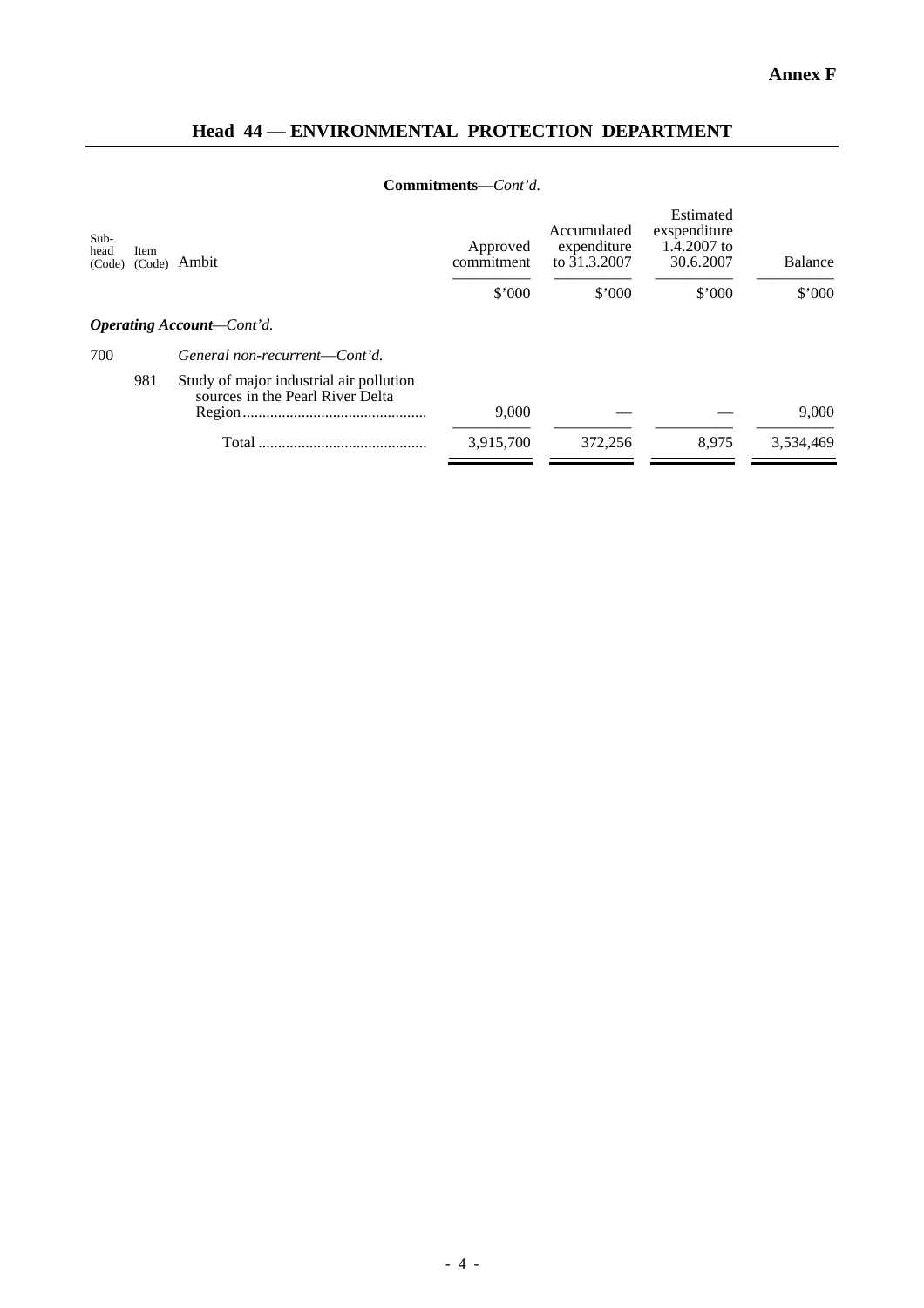Ĩ.

| Sub-<br>head<br>(Code) |                          | <b>Estimate</b><br>$2007 - 08$ |
|------------------------|--------------------------|--------------------------------|
|                        |                          | \$'000                         |
|                        | <b>Operating Account</b> |                                |
|                        | Recurrent                |                                |
| $000 \,$               |                          | 348,615                        |
|                        |                          | 348,615                        |
|                        |                          | 348,615                        |
|                        |                          |                                |
|                        |                          | 348,615                        |

# **Head 74 — INFORMATION SERVICES DEPARTMENT**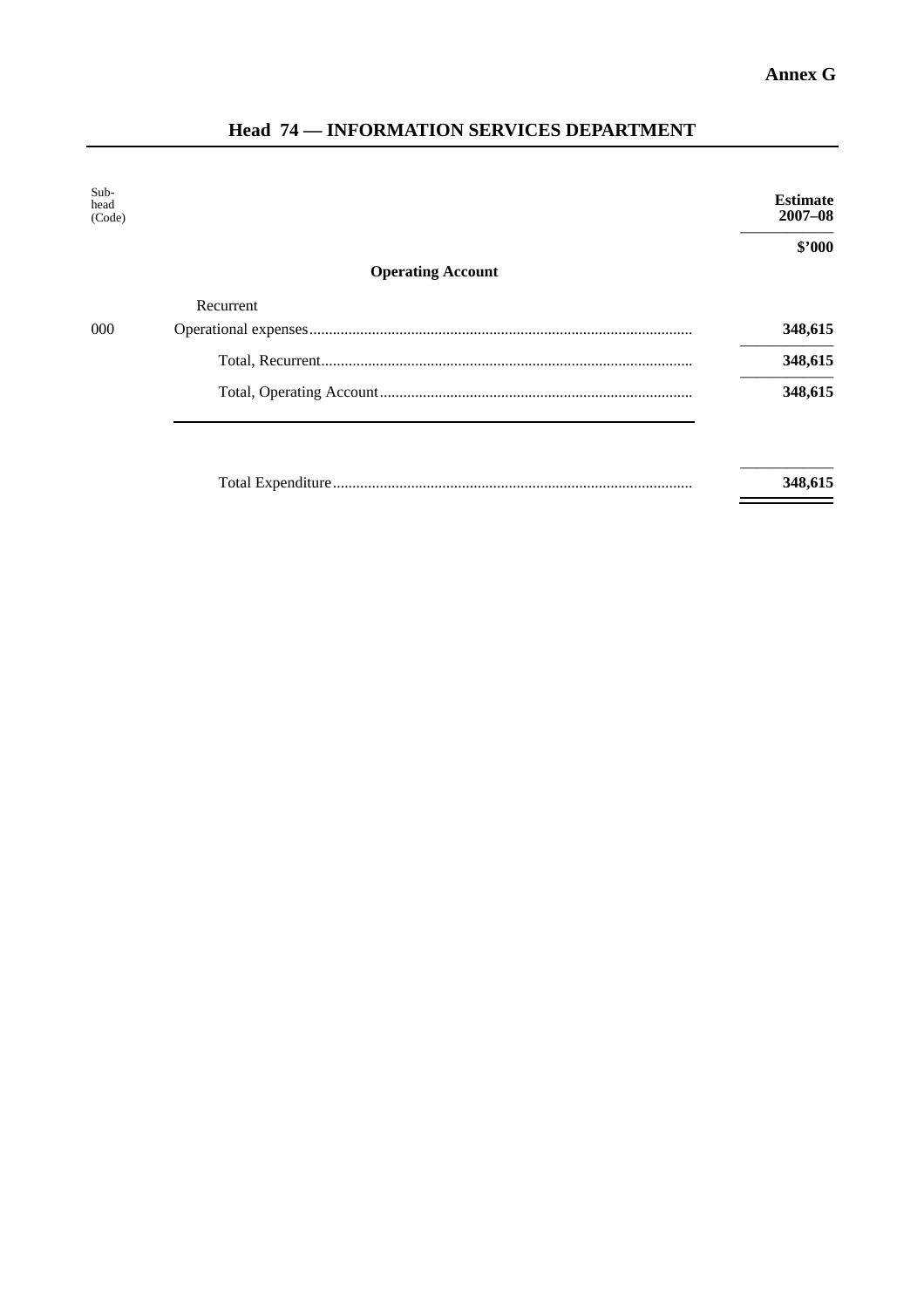—————

# **Head 74 — INFORMATION SERVICES DEPARTMENT**

### **Details of Expenditure by Subhead**

 The estimate of the amount required in 2007–08 for the salaries and expenses of the Information Services Department is \$348,615,000.

### *Operating Account*

Recurrent

**2** Provision of \$348,615,000 under *Subhead 000 Operational expenses* is for the salaries, allowances and other operating expenses of the Information Services Department.

**3** The establishment as at 1 July 2007 will be 424 permanent posts. It is expected that two permanent posts will be deleted in the remainder of 2007–08. Subject to certain conditions, the controlling officer may under delegated power create or delete non-directorate posts during the remainder of 2007–08, but the notional annual mid-point salary value of all such posts must not exceed \$180,805,000.

**4** An analysis of the financial provision under *Subhead 000 Operational expenses* is as follows:

|                                   | $2007 - 08$<br>(Estimate)<br>$(\$'000)$ |
|-----------------------------------|-----------------------------------------|
| Personal Emoluments               |                                         |
|                                   | 204,795                                 |
|                                   | 5,631                                   |
|                                   | 373                                     |
| <b>Personnel Related Expenses</b> |                                         |
|                                   | 510                                     |
|                                   | 494                                     |
| Departmental Expenses             |                                         |
|                                   | 41,807                                  |
| <b>Other Charges</b>              |                                         |
|                                   | 53,690                                  |
|                                   | 41.315                                  |
|                                   | 348,615                                 |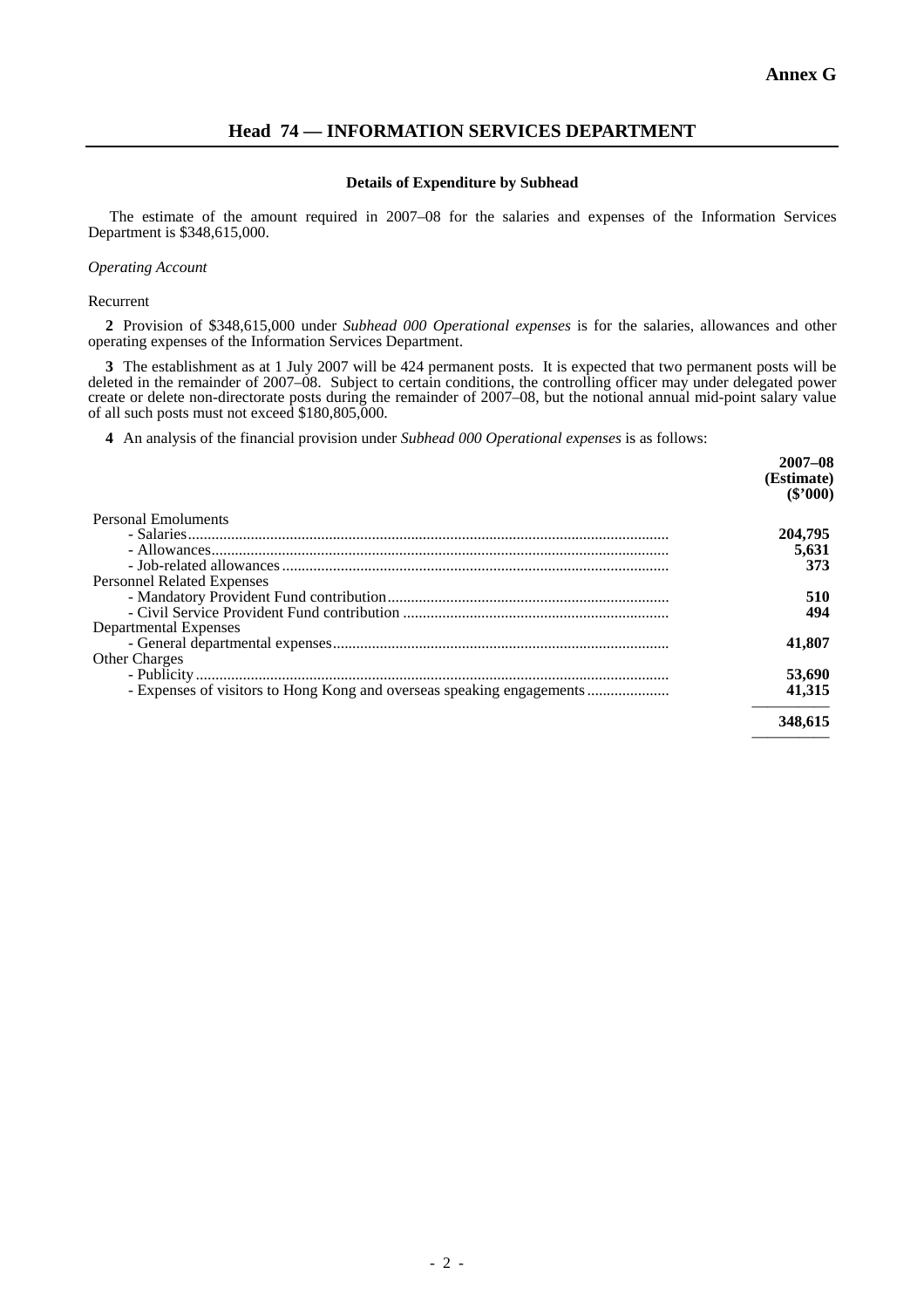# Head 159 - GOVERNMENT SECRETARIAT: DEVELOPMENT BUREAU (WORKS BRANCH)

| $Sub-$<br>head<br>(Code) |                          | <b>Estimate</b><br>$2007 - 08$ |
|--------------------------|--------------------------|--------------------------------|
|                          |                          | \$2000                         |
|                          | <b>Operating Account</b> |                                |
|                          | Recurrent                |                                |
| 000                      |                          | 185,076                        |
|                          |                          | 185,076                        |
|                          | Non-Recurrent            |                                |
| 700                      |                          | 1,073                          |
|                          |                          | 1,073                          |
|                          |                          | 186,149                        |
|                          |                          |                                |
|                          |                          | 186,149                        |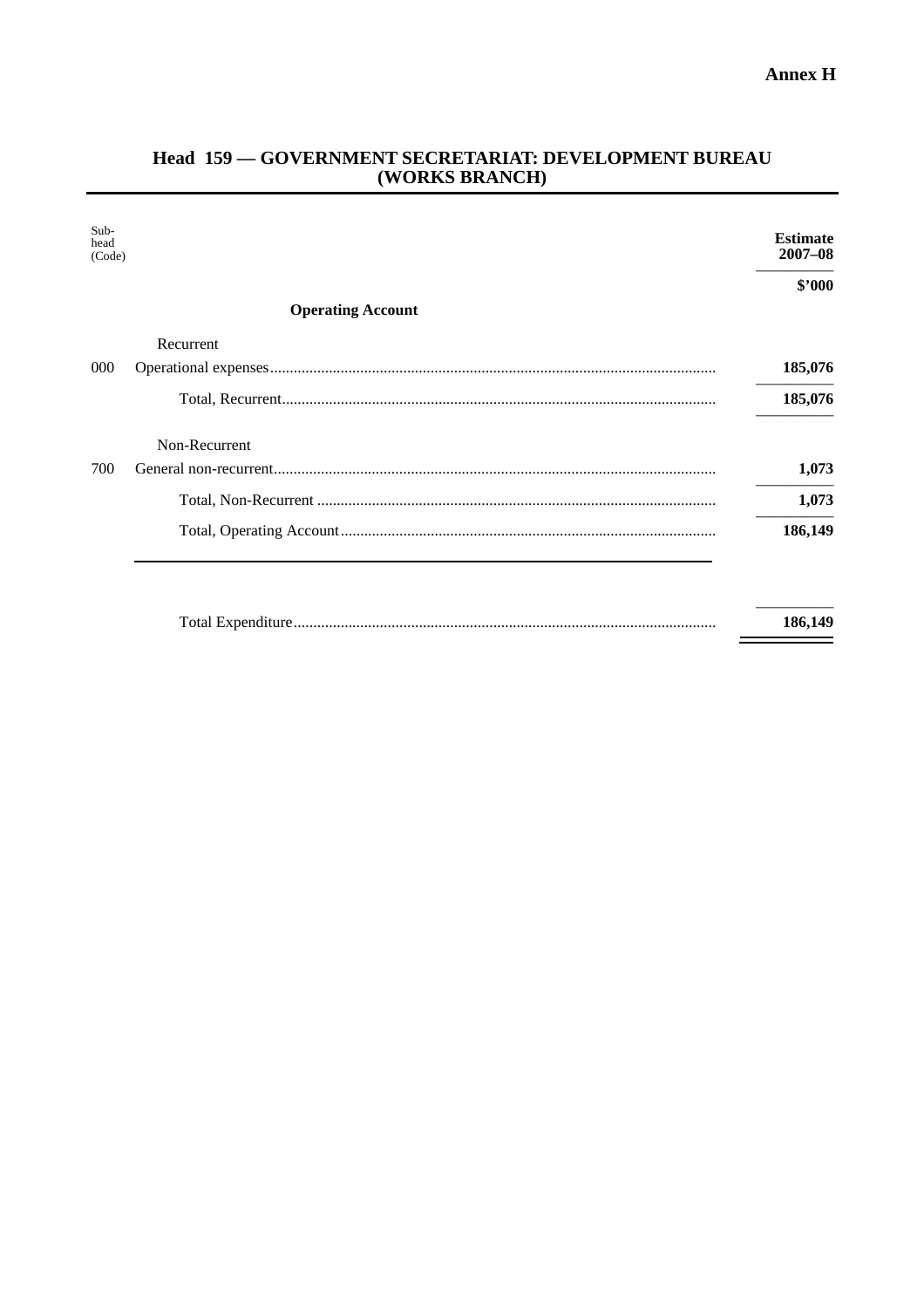## **Head 159 — GOVERNMENT SECRETARIAT: DEVELOPMENT BUREAU (WORKS BRANCH)**

### **Details of Expenditure by Subhead**

The estimate of the amount required in 2007–08 for the salaries and expenses of the Works Branch is \$186,149,000.

### *Operating Account*

#### Recurrent

**2** Provision of \$185,076,000 under *Subhead 000 Operational expenses* is for the salaries, allowances and other operating expenses of the Works Branch.

**3** The establishment as at 1 July 2007 will be 181 permanent posts. No change in establishment is expected in the remainder of 2007–08. Subject to certain conditions, the controlling officer may under delegated power create or delete non-directorate posts during the remainder of 2007–08, but the notional annual mid-point salary value of all such posts must not exceed \$70,907,000.

**4** An analysis of the financial provision under *Subhead 000 Operational expenses* is as follows:

|                                   | $2007 - 08$<br>(Estimate)<br>$(\$'000)$ |
|-----------------------------------|-----------------------------------------|
| Personal Emoluments               |                                         |
|                                   | 107,697                                 |
|                                   | 1.715                                   |
|                                   |                                         |
| <b>Personnel Related Expenses</b> |                                         |
|                                   | 52                                      |
|                                   | 85                                      |
| Departmental Expenses             |                                         |
|                                   | 47,424                                  |
|                                   | 26,099                                  |
| <b>Other Charges</b>              |                                         |
|                                   | 2,000                                   |
|                                   | 185,076                                 |
|                                   |                                         |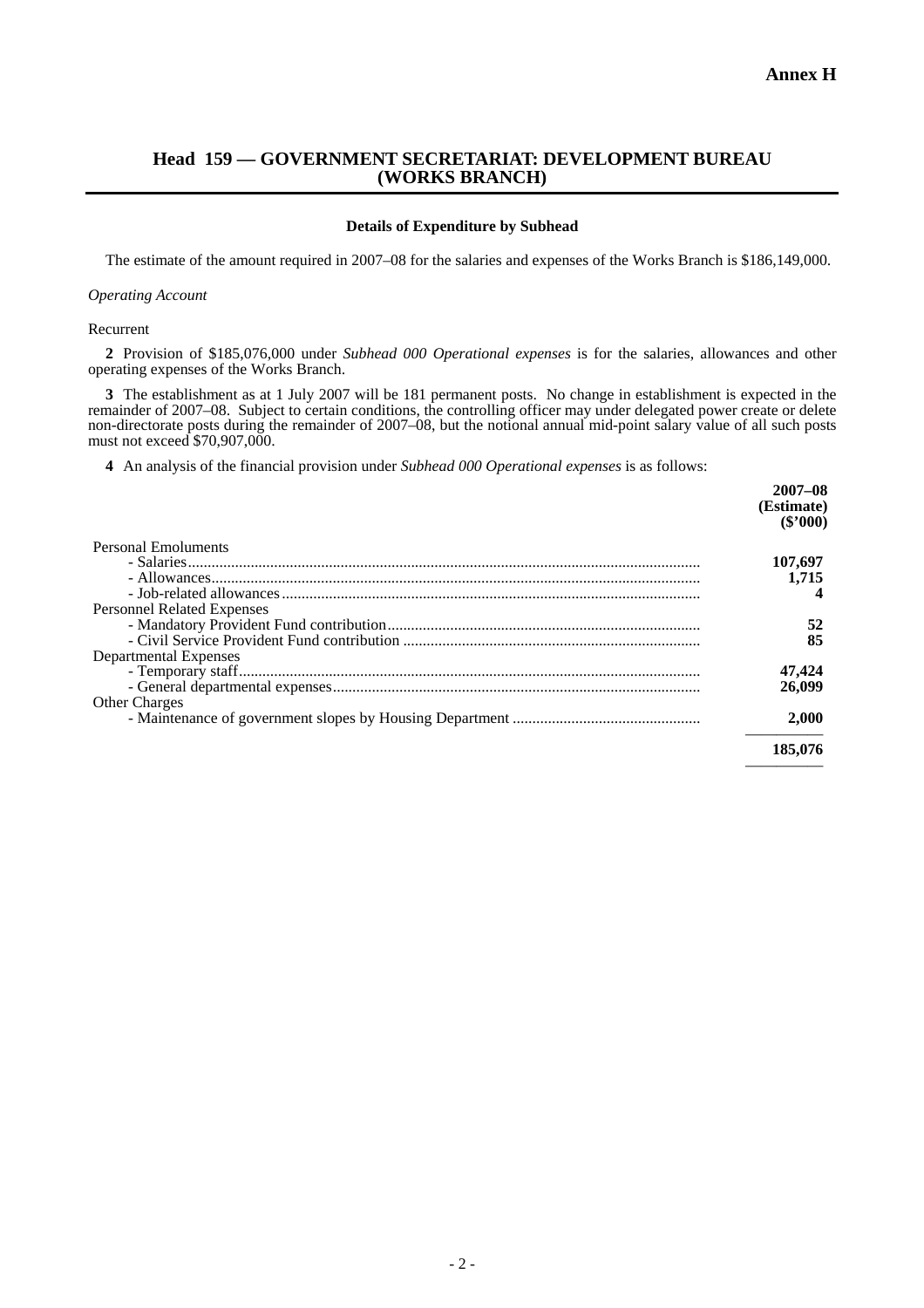# **Head 159 — GOVERNMENT SECRETARIAT: DEVELOPMENT BUREAU (WORKS BRANCH)**

### **Commitments**

| Sub-<br>head<br>(Code) | Item                     | (Code) Ambit                                                                                                                                                                                                                         | Approved<br>commitment<br>\$'000 | Accumulated<br>expenditure<br>to 31.3.2007<br>\$'000 | Estimated<br>expenditure<br>1.4.2007 to<br>30.6.2007<br>\$'000 | Balance<br>\$'000 |
|------------------------|--------------------------|--------------------------------------------------------------------------------------------------------------------------------------------------------------------------------------------------------------------------------------|----------------------------------|------------------------------------------------------|----------------------------------------------------------------|-------------------|
|                        | <b>Operating Account</b> |                                                                                                                                                                                                                                      |                                  |                                                      |                                                                |                   |
| 700                    |                          | General non-recurrent                                                                                                                                                                                                                |                                  |                                                      |                                                                |                   |
|                        | 450                      | Start-up grant for the Construction<br>Workers Registration Authority to<br>acquire a computerised registration                                                                                                                      | 9,750                            | 8,575                                                | 244                                                            | 931               |
|                        | 473                      | Start-up grant for the Construction<br>Workers Registration Authority to<br>carry out publicity and community<br>education activities for construction<br>workers registration under the<br><b>Construction Workers Registration</b> | 1,400                            | 1,307                                                | 93                                                             |                   |
|                        |                          |                                                                                                                                                                                                                                      | 11,150                           | 9,882                                                | 337                                                            | 931               |
|                        |                          |                                                                                                                                                                                                                                      |                                  |                                                      |                                                                |                   |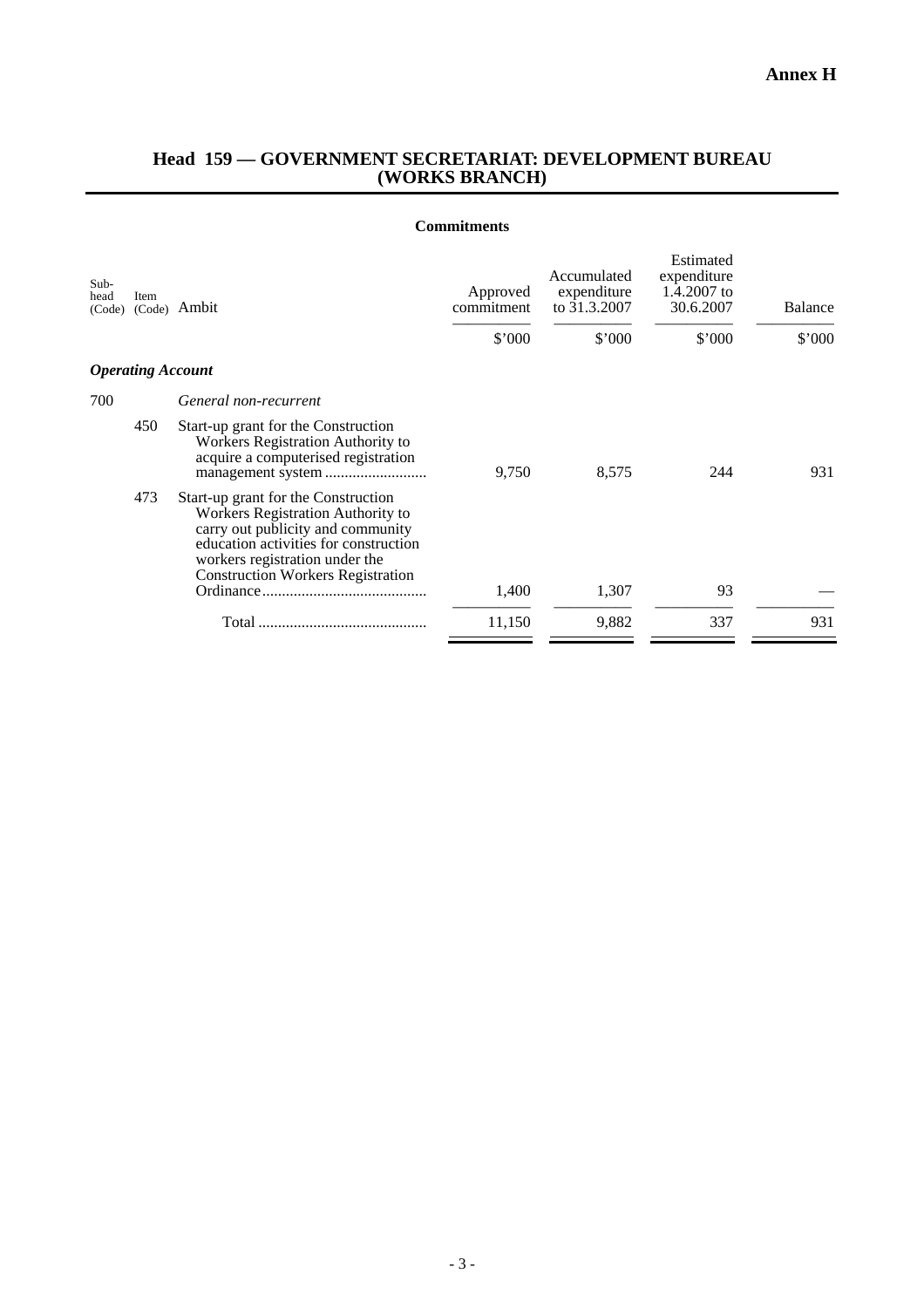# **Annex I**

 $\begin{tabular}{|c|c|c|c|} \hline \multicolumn{3}{|c|}{\textbf{1}} & \multicolumn{3}{|c|}{\textbf{2}} & \multicolumn{3}{|c|}{\textbf{3}} & \multicolumn{3}{|c|}{\textbf{4}} & \multicolumn{3}{|c|}{\textbf{5}} & \multicolumn{3}{|c|}{\textbf{6}} & \multicolumn{3}{|c|}{\textbf{6}} & \multicolumn{3}{|c|}{\textbf{6}} & \multicolumn{3}{|c|}{\textbf{6}} & \multicolumn{3}{|c|}{\textbf{6}} & \multicolumn{3}{|c|}{\textbf{6}} & \multic$ 

| $Sub-$<br>head<br>(Code)                      |                                                                                             | Estimate<br>$2007 - 08$                                            |
|-----------------------------------------------|---------------------------------------------------------------------------------------------|--------------------------------------------------------------------|
|                                               |                                                                                             | \$'000                                                             |
|                                               | <b>Operating Account</b>                                                                    |                                                                    |
|                                               | Recurrent                                                                                   |                                                                    |
| 000<br>003                                    |                                                                                             | 33,800,921                                                         |
|                                               |                                                                                             | 33,800,921                                                         |
|                                               | Non-Recurrent                                                                               |                                                                    |
| 700                                           |                                                                                             | 712,393                                                            |
|                                               |                                                                                             | 712,393                                                            |
|                                               |                                                                                             | 34,513,314                                                         |
|                                               | <b>Capital Account</b>                                                                      |                                                                    |
|                                               | Plant, Equipment and Works                                                                  |                                                                    |
| 603<br>661                                    |                                                                                             | 2,323<br>1,122                                                     |
|                                               |                                                                                             | 3,445                                                              |
|                                               | Subventions                                                                                 |                                                                    |
| 871<br>873<br>880<br>898<br>900<br>950<br>976 | Codes of Aid for existing schools - maintenance, repairs and minor improvement (block vote) | 18,577<br>16,800<br>44,800<br>3,406<br>442,669<br>53,609<br>26,649 |
|                                               |                                                                                             | 606,510                                                            |
|                                               |                                                                                             | 609,955                                                            |
|                                               |                                                                                             | 35,123,269                                                         |

# Head 156 - GOVERNMENT SECRETARIAT: EDUCATION BUREAU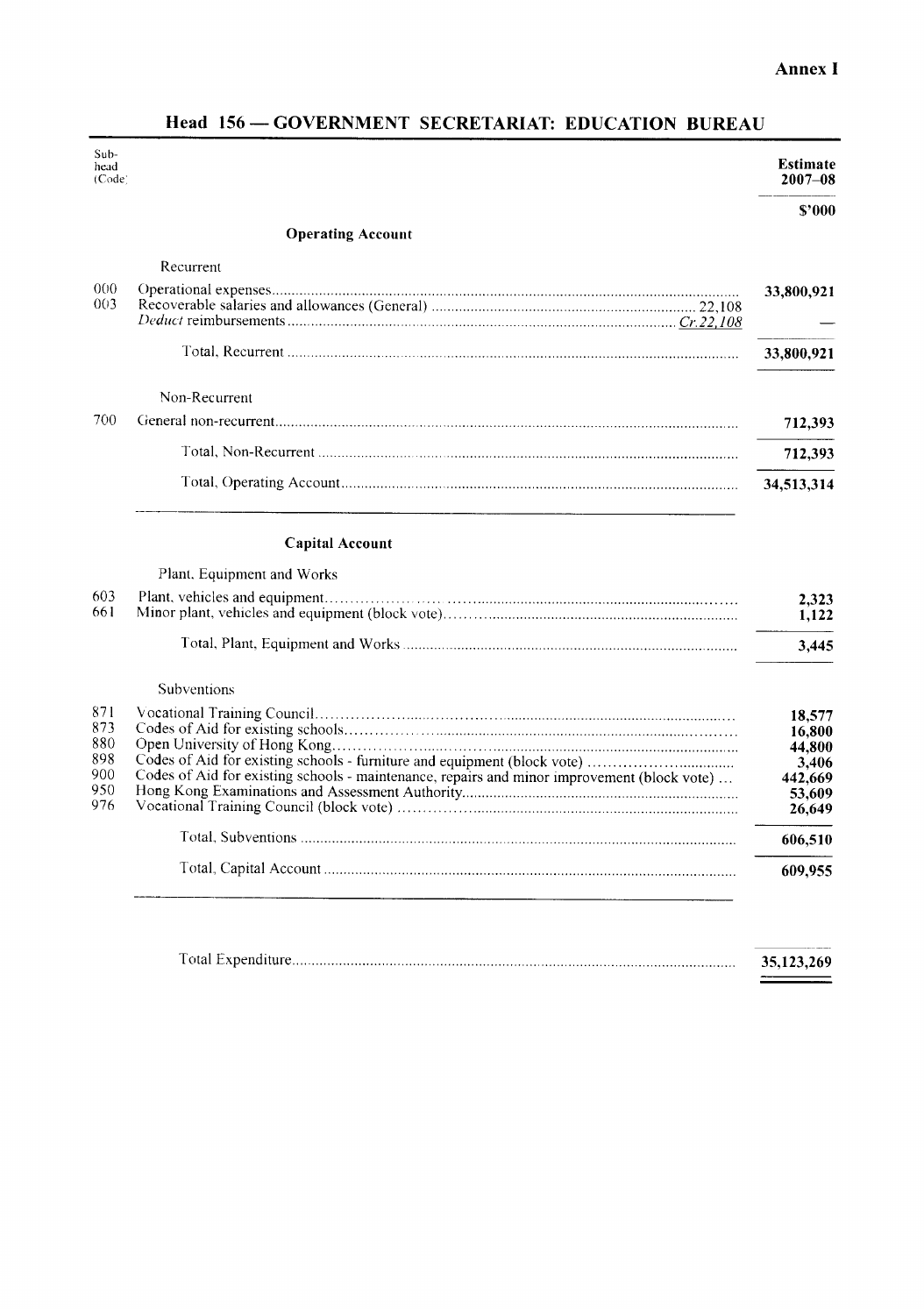### **Details of Expenditure by Subhead**

The estimate of the amount required in 2007-08 for the salaries and expenses of the Education Bureau is \$35,123,269,000.

### **Operating Account**

#### Recurrent

2 Provision of \$33,800,921,000 under Subhead 000 Operational expenses is for the salaries, allowances and other operating expenses of the Education Bureau.

3 The establishment as at 1 July 2007 will be 5 839 permanent posts and two supernumerary posts. It is expected that there will be a net deletion of five posts in the remainder of 2007-08. Subject to certain conditions, the controlling officer may under delegated power create or delete non-directorate posts during the remainder of 2007–08, but the notional annual mid-point salary value of all such posts must not exceed \$2,220,515,000.

4 An analysis of the financial provision under Subhead 000 Operational expenses is as follows:

| <b>Personal Emoluments</b><br>2,429,769<br>19,111<br>983<br><b>Personnel Related Expenses</b><br>6,491<br>Departmental Expenses<br>358,523<br>78,364<br>518,874<br>Other Charges<br>172,355<br>195,538<br>127,063<br>49,099<br>1,973,000<br>Subventions<br>9,089,788<br>13,396,816<br>17,010<br>1,268,110<br>1,800,494<br>99,466<br>181,648<br>115.098<br>167,780<br>- Refund of rent, rates and government rent to kindergartens, kindergarten-cum-child care<br>261,650<br>180,281<br>1,202,353<br>91,257 | $2007 - 08$<br>(Estimate)<br>(S'000) |
|-------------------------------------------------------------------------------------------------------------------------------------------------------------------------------------------------------------------------------------------------------------------------------------------------------------------------------------------------------------------------------------------------------------------------------------------------------------------------------------------------------------|--------------------------------------|
|                                                                                                                                                                                                                                                                                                                                                                                                                                                                                                             |                                      |
|                                                                                                                                                                                                                                                                                                                                                                                                                                                                                                             |                                      |
|                                                                                                                                                                                                                                                                                                                                                                                                                                                                                                             |                                      |
|                                                                                                                                                                                                                                                                                                                                                                                                                                                                                                             |                                      |
|                                                                                                                                                                                                                                                                                                                                                                                                                                                                                                             |                                      |
|                                                                                                                                                                                                                                                                                                                                                                                                                                                                                                             |                                      |
|                                                                                                                                                                                                                                                                                                                                                                                                                                                                                                             |                                      |
|                                                                                                                                                                                                                                                                                                                                                                                                                                                                                                             |                                      |
|                                                                                                                                                                                                                                                                                                                                                                                                                                                                                                             |                                      |
|                                                                                                                                                                                                                                                                                                                                                                                                                                                                                                             |                                      |
|                                                                                                                                                                                                                                                                                                                                                                                                                                                                                                             |                                      |
|                                                                                                                                                                                                                                                                                                                                                                                                                                                                                                             |                                      |
|                                                                                                                                                                                                                                                                                                                                                                                                                                                                                                             |                                      |
|                                                                                                                                                                                                                                                                                                                                                                                                                                                                                                             |                                      |
|                                                                                                                                                                                                                                                                                                                                                                                                                                                                                                             |                                      |
|                                                                                                                                                                                                                                                                                                                                                                                                                                                                                                             |                                      |
|                                                                                                                                                                                                                                                                                                                                                                                                                                                                                                             |                                      |
|                                                                                                                                                                                                                                                                                                                                                                                                                                                                                                             |                                      |
|                                                                                                                                                                                                                                                                                                                                                                                                                                                                                                             |                                      |
|                                                                                                                                                                                                                                                                                                                                                                                                                                                                                                             |                                      |
|                                                                                                                                                                                                                                                                                                                                                                                                                                                                                                             |                                      |
|                                                                                                                                                                                                                                                                                                                                                                                                                                                                                                             |                                      |
|                                                                                                                                                                                                                                                                                                                                                                                                                                                                                                             |                                      |
|                                                                                                                                                                                                                                                                                                                                                                                                                                                                                                             |                                      |
|                                                                                                                                                                                                                                                                                                                                                                                                                                                                                                             |                                      |
|                                                                                                                                                                                                                                                                                                                                                                                                                                                                                                             |                                      |
|                                                                                                                                                                                                                                                                                                                                                                                                                                                                                                             |                                      |
|                                                                                                                                                                                                                                                                                                                                                                                                                                                                                                             |                                      |
|                                                                                                                                                                                                                                                                                                                                                                                                                                                                                                             |                                      |
|                                                                                                                                                                                                                                                                                                                                                                                                                                                                                                             |                                      |
|                                                                                                                                                                                                                                                                                                                                                                                                                                                                                                             |                                      |
|                                                                                                                                                                                                                                                                                                                                                                                                                                                                                                             |                                      |

33,800,921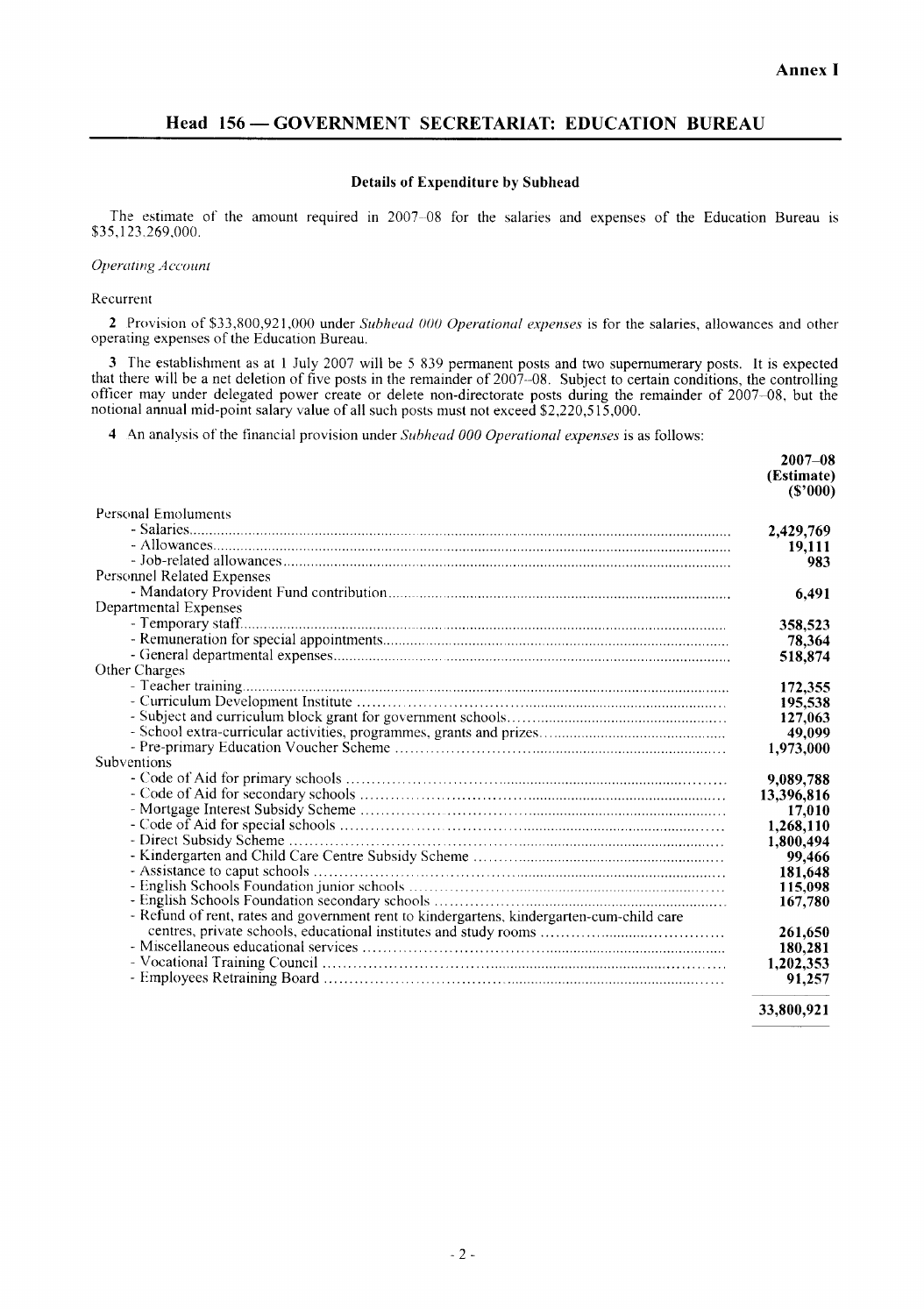- 5 Provision of \$22,107,750 under Subhead 003 Recoverable salaries and allowances (General) comprises:
- \$1,830,000 to be reimbursed by the Schools Provident Funds for salaries and allowances of staff working in the Provident Funds Unit of the Education Bureau;
- \$19,894,000 to be reimbursed by the Vocational Training Council for salaries and allowances of civil servants working in the Council; and
- \$383,750 to be reimbursed by the Employees Retraining Board for salaries and allowances of a civil servant working in the Board.

It must not be exceeded without prior approval of the Secretary for Financial Services and the Treasury.

### Capital Account

### Subventions

6 Provision of \$3,406,000 under Subhead 898 Codes of Aid for existing schools - furniture and equipment (block vote) is for replacement and additional furniture and equipment for aided schools in operation requiring a subsidy of not more than \$500,000 each that is not covered by the recurrent Composite Furniture and Equipment Grant, such as new requirements arising from curriculum changes and opening of additional classes, and replacement of standard items lost in natural disasters, fire and burglary.

7 Provision of \$442,669,000 under Subhead 900 Codes of Aid for existing schools - maintenance, repairs and minor improvement (block vote) is for maintenance, repairs and minor improvement projects for aided schools in operation requiring a subsidy of not more than \$2,000,000 each.

8 Provision of \$26,649,000 under Subhead 976 Vocational Training Council (block vote) is for replacement and additional furniture and equipment for existing teaching and training venues under the Council requiring a subsidy of not more than \$2,000,000 each.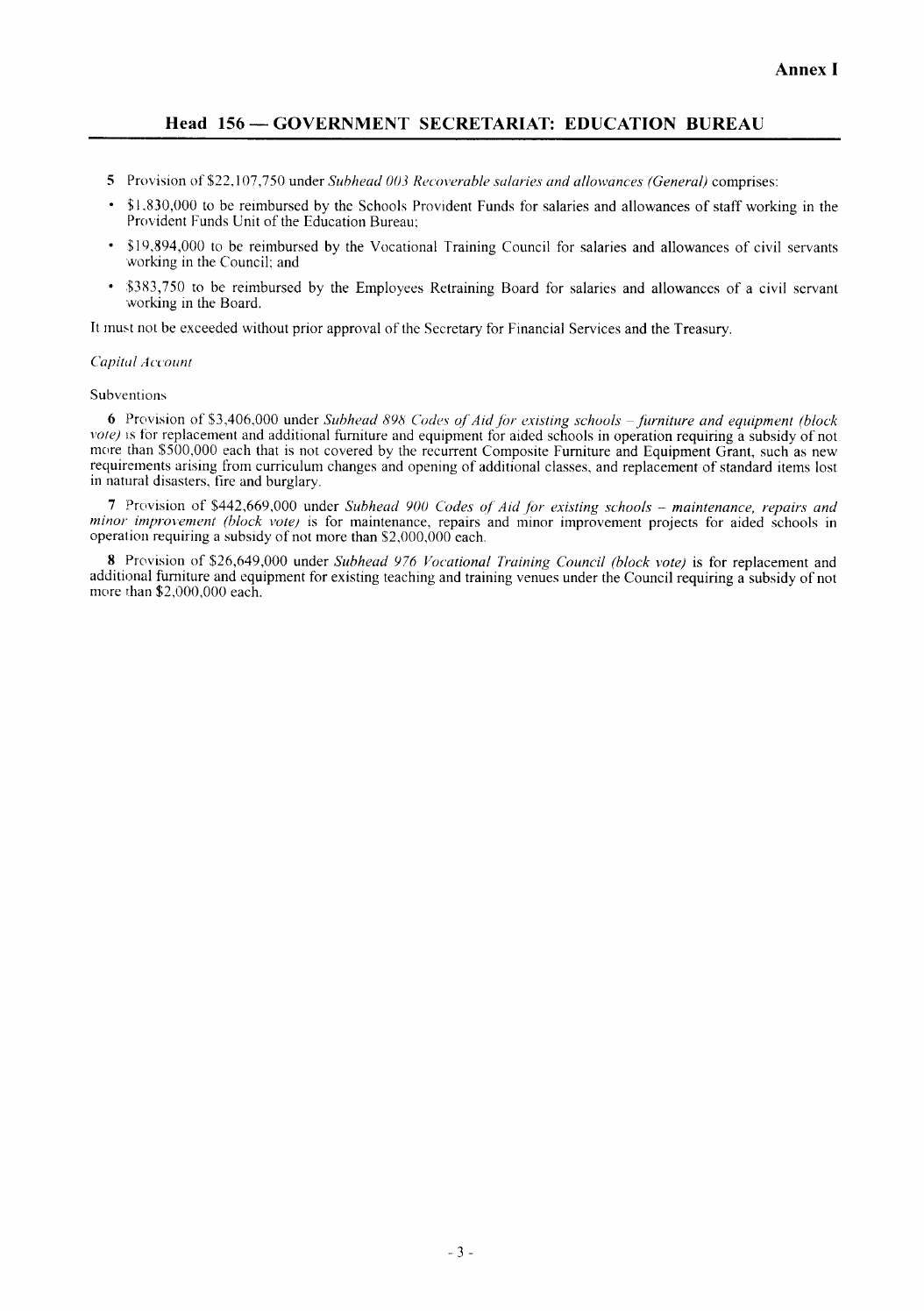### **Commitments**

| Sub-<br>head | Item                     | (Code) (Code) Ambit                                                                                            | Approved<br>commitment | Accumulated<br>expenditure<br>to 31.3.2007 | Estimated<br>expenditure<br>$1.4.2007$ to<br>30.6.2007 | Balance   |
|--------------|--------------------------|----------------------------------------------------------------------------------------------------------------|------------------------|--------------------------------------------|--------------------------------------------------------|-----------|
|              |                          |                                                                                                                | \$000                  | \$'000                                     | \$'000                                                 | \$'000    |
|              | <b>Operating Account</b> |                                                                                                                |                        |                                            |                                                        |           |
| 700          |                          | General non-recurrent                                                                                          |                        |                                            |                                                        |           |
|              | 027                      |                                                                                                                | 435,000                | 240,913                                    | 20,000                                                 | 174,087   |
|              | $031*$                   |                                                                                                                | 400,000                | 257,495                                    | 9,000                                                  | 133,505   |
|              | 032                      | Consultation relating to and publicity<br>for the Education Reform                                             | 7,500                  | 5,827                                      | 150                                                    | 1,523     |
|              | 034                      | Accreditation grant to providers of<br>post-secondary programmes                                               | 30,000                 | 20,798                                     | 1,675                                                  | 7,527     |
|              | 301                      | An evaluation and development of<br>classification and assessment tools<br>for children with special education | 5,490                  | 37                                         | 158                                                    | 5,295     |
|              | 338                      | Impact of the reform of the Primary One<br>Admission System on primary                                         | 8,500                  | 1,487                                      | 298                                                    | 6,715     |
|              | 339                      | Impact of the reform of the Secondary<br>School Places Allocation System on                                    | 8,500                  | 3,447                                      | 250                                                    | 4,803     |
|              | 340                      | Impact of the reform of the Secondary<br>School Places Allocation System on                                    | 9,200                  | 5,275                                      | 326                                                    | 3,599     |
|              | 344                      | Stakeholder monitoring survey on<br>education reform and major                                                 | 2,000                  | 1,089                                      | 100                                                    | 811       |
|              | 433*                     | Youth Sustainable Development and<br>Engagement Fund                                                           | 50,000                 | 17,633                                     | 1,000                                                  | 31,367    |
|              | 496                      | Measures to Support the Development<br>of the New Academic Structure for<br>Senior Secondary Education and     | 2,447,200              | 489,362                                    | 118,000                                                | 1,839,838 |
|              | 498                      | Opening up school premises for                                                                                 | 10.000                 | 4,147                                      | 439                                                    | 5,414     |
|              | 914                      | Implementation of information<br>technology in education strategy                                              | 164,500                | 86,929                                     | 7,100                                                  | 70,471    |
|              | 924                      | Grant for establishment of incorporated<br>management committee in aided                                       | 350,000                | 86,975                                     | 24,413                                                 | 238,612   |
|              | 948                      | Trends in Mathematics and Science                                                                              | 4,000                  | 2,251                                      | 218                                                    | 1,531     |
|              | 949                      | Promotion of Gifted Education                                                                                  | 5,680                  | 1,892                                      | 473                                                    | 3,315     |

\* To be transferred to the new Head "Government Secretariat: Labour and Welfare Bureau" with effect from 1 July 2007.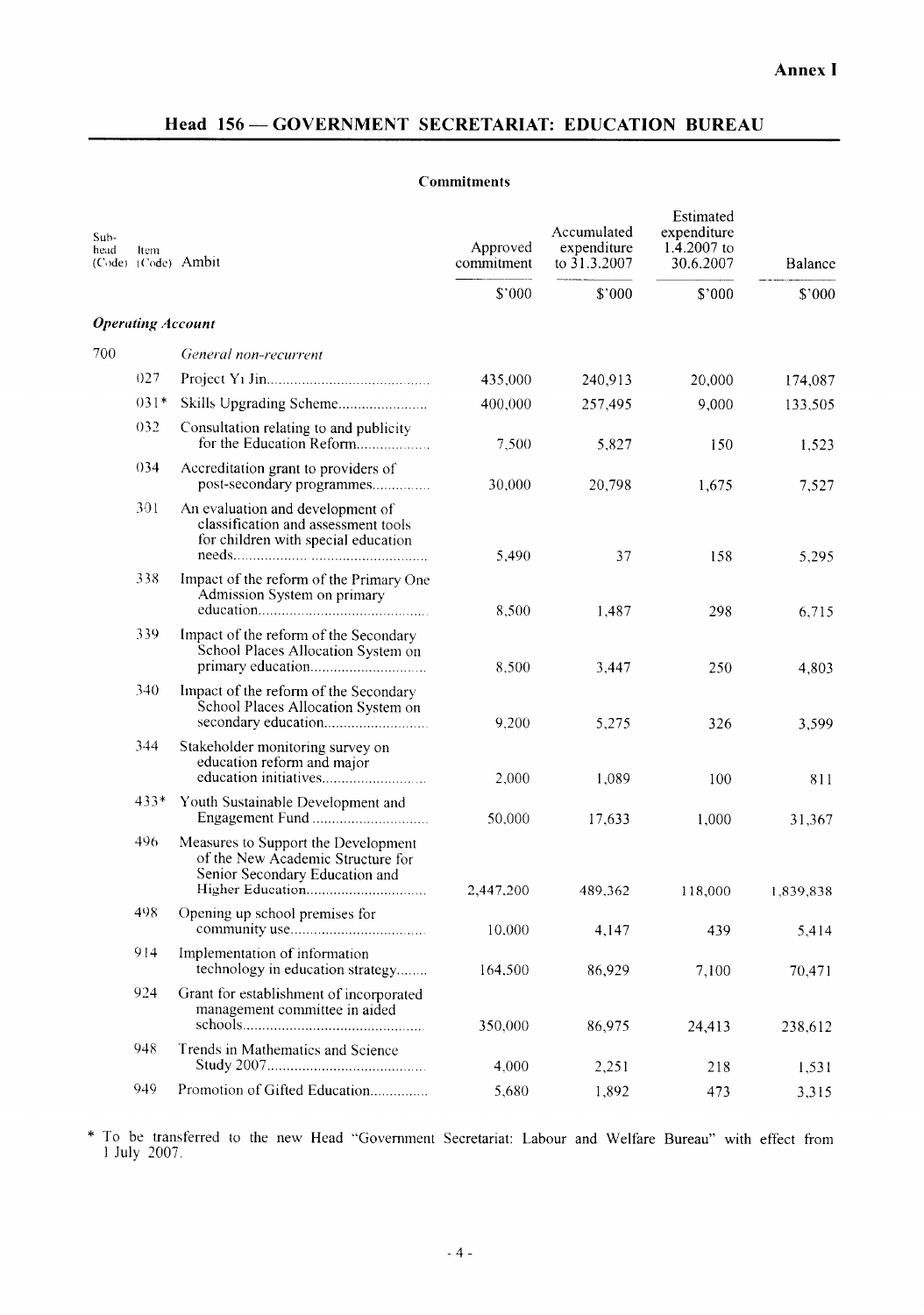# Commitments--Cont'd.

| Sub-<br>head | ltem                   | (Code) (Code) Ambit                                                                                                                        | Approved<br>commitment | Accumulated<br>expenditure<br>to 31.3.2007 | Estimated<br>expenditure<br>1.4.2007 to<br>30.6.2007 | Balance   |
|--------------|------------------------|--------------------------------------------------------------------------------------------------------------------------------------------|------------------------|--------------------------------------------|------------------------------------------------------|-----------|
|              |                        |                                                                                                                                            | \$'000                 | \$'000                                     | \$'000                                               | \$'000    |
|              |                        | <b>Operating Account--Cont'd.</b>                                                                                                          |                        |                                            |                                                      |           |
| 700          |                        | General non-recurrent-Cont'd.                                                                                                              |                        |                                            |                                                      |           |
|              | 952                    | Grant to the Hong Kong Examinations<br>and Assessment Authority for<br>temporary accommodation of a<br>centralised onscreen marking centre | 16,000                 | 1,606                                      | 1,000                                                | 13,394    |
|              | 970                    | One-off facilitation grant for eligible<br>private independent kindergartens                                                               | 5,000                  |                                            | 1,000                                                | 4,000     |
|              |                        |                                                                                                                                            | 3,958,570              | 1,227,163                                  | 185,600                                              | 2,545,807 |
|              | <b>Capital Account</b> |                                                                                                                                            |                        |                                            |                                                      |           |
| 603          |                        | Plant, vehicles and equipment                                                                                                              |                        |                                            |                                                      |           |
|              | 837                    | Furniture and equipment for North<br>Point Government Primary (PM)<br>School upon its relocation to Cloud                                  |                        |                                            |                                                      |           |
|              |                        |                                                                                                                                            | 3.144                  | 803                                        | 581                                                  | 1,760     |
|              |                        |                                                                                                                                            | 3.144                  | 803                                        | 581                                                  | 1,760     |
| 871          |                        | <b>Vocational Training Council</b>                                                                                                         |                        |                                            |                                                      |           |
|              | 138                    | Enhancement of information technology<br>infrastructure and services                                                                       | 176.900                | 163,759                                    | 3,285                                                | 9,856     |
|              | 821                    | Replacement of the library automated<br>system of Vocational Training                                                                      |                        |                                            |                                                      |           |
|              |                        |                                                                                                                                            | 8,165                  | 2,729                                      | 1,359                                                | 4,077     |
|              |                        |                                                                                                                                            | 185,065                | 166,488                                    | 4,644                                                | 13,933    |
| 873          |                        | Codes of Aid for existing schools                                                                                                          |                        |                                            |                                                      |           |
|              | 835                    | Asbestos management plan for school                                                                                                        | 55,440                 |                                            | 4,200                                                | 51,240    |
|              |                        |                                                                                                                                            | 55,440                 |                                            | 4,200                                                | 51,240    |
|              |                        |                                                                                                                                            |                        |                                            |                                                      |           |
| 880          |                        | Open University of Hong Kong                                                                                                               |                        |                                            |                                                      |           |
|              | 889                    | Grant to the Open University of Hong<br>Kong for Establishing a Centre For                                                                 |                        |                                            |                                                      |           |
|              |                        |                                                                                                                                            | 62,800                 |                                            | 11,200                                               | 51,600    |
|              |                        |                                                                                                                                            | 62,800                 |                                            | 11,200                                               | 51,600    |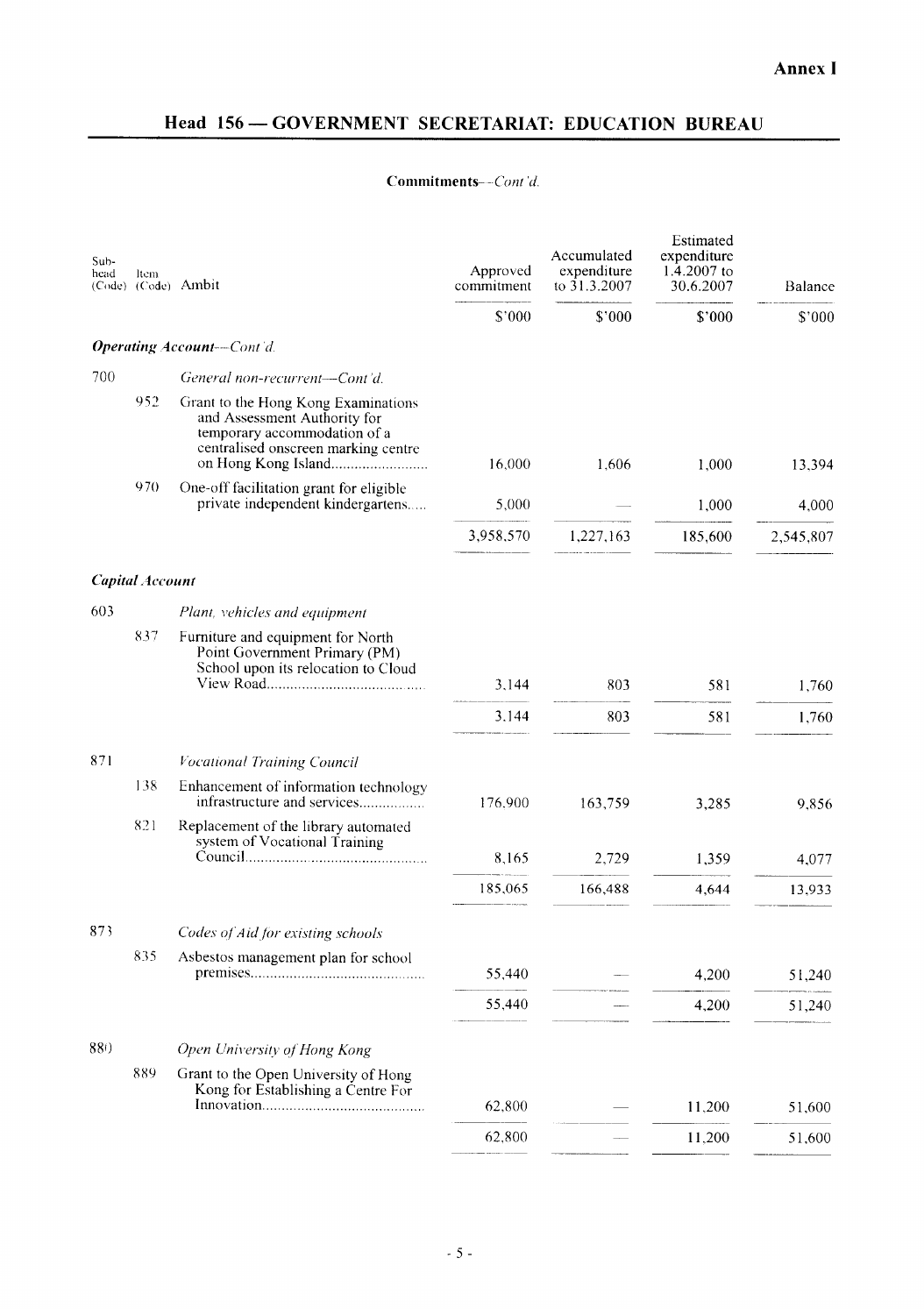# Commitments--Cont'd.

| Sub-<br>head<br>(Code) | Item<br>(Code) | Ambit                                                                                                                                      | Approved<br>commitment | Accumulated<br>expenditure<br>to 31.3.2007 | Estimated<br>expenditure<br>1.4.2007 to<br>30.6.2007 | Balance   |
|------------------------|----------------|--------------------------------------------------------------------------------------------------------------------------------------------|------------------------|--------------------------------------------|------------------------------------------------------|-----------|
|                        |                |                                                                                                                                            | \$000                  | $$^{\circ}000$                             | \$7000                                               | \$'000    |
|                        |                | Capital Account-Cont'd.                                                                                                                    |                        |                                            |                                                      |           |
| 950                    |                | Hong Kong Examinations and<br><b>Assessment Authority</b>                                                                                  |                        |                                            |                                                      |           |
|                        | 808            | Grant to support the modernisation and<br>development of the examination<br>systems of the Hong Kong<br><b>Examinations and Assessment</b> | 198.870                | 83,670                                     | 13,402                                               | 101.798   |
|                        |                |                                                                                                                                            | 198,870                | 83,670                                     | 13,402                                               | 101,798   |
|                        |                | Total                                                                                                                                      | 4,463,889              | 1.478.124                                  | 219,627                                              | 2,766,138 |
|                        |                |                                                                                                                                            |                        |                                            |                                                      |           |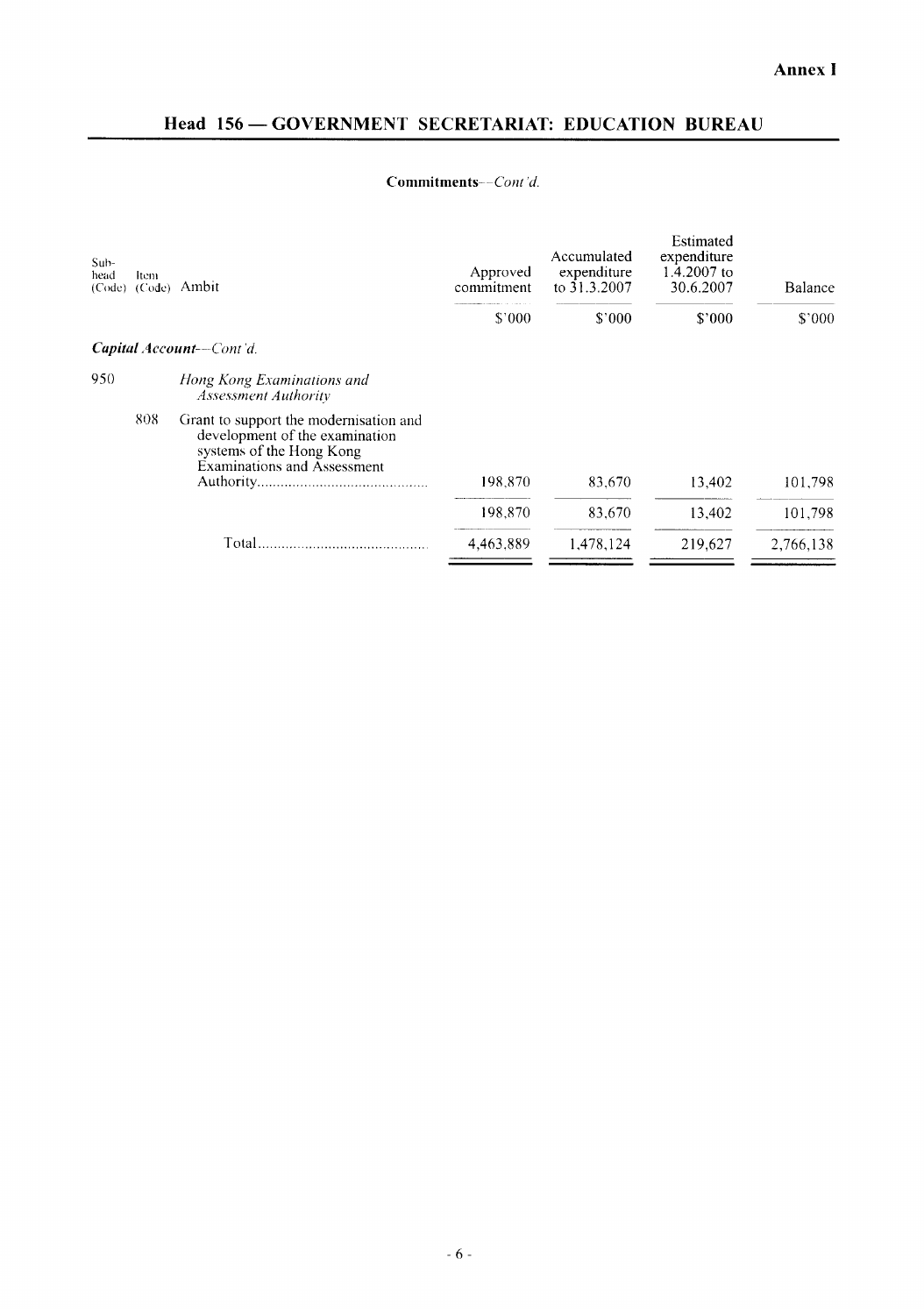# **Head 140 — GOVERNMENT SECRETARIAT: FOOD AND HEALTH BUREAU (HEALTH BRANCH)**

| Sub-<br>head<br>(Code)      |                                                                                                                                                                                        | <b>Estimate</b><br>$2007 - 08$ |
|-----------------------------|----------------------------------------------------------------------------------------------------------------------------------------------------------------------------------------|--------------------------------|
|                             |                                                                                                                                                                                        | \$2000                         |
|                             | <b>Operating Account</b>                                                                                                                                                               |                                |
|                             | Recurrent                                                                                                                                                                              |                                |
| 000                         |                                                                                                                                                                                        | 28,224,464                     |
|                             |                                                                                                                                                                                        | 28,224,464                     |
|                             | Non-Recurrent                                                                                                                                                                          |                                |
| 700                         |                                                                                                                                                                                        | 50,241                         |
|                             |                                                                                                                                                                                        | 50,241                         |
|                             |                                                                                                                                                                                        | 28,274,705                     |
|                             | <b>Capital Account</b>                                                                                                                                                                 |                                |
|                             | Subventions                                                                                                                                                                            |                                |
| $864*$<br>874<br>879<br>899 | Prince Philip Dental Hospital - replacement of lift controllers and driving machines<br>Prince Philip Dental Hospital - minor plant, vehicles, equipment, maintenance, and improvement | 640<br>2,200<br>300<br>4,763   |
| 979                         |                                                                                                                                                                                        | 678,000                        |
|                             |                                                                                                                                                                                        | 685,903                        |
|                             |                                                                                                                                                                                        | 685,903                        |
|                             |                                                                                                                                                                                        |                                |
|                             |                                                                                                                                                                                        | 28,960,608                     |

\* To be transferred to the new Head "Government Secretariat: Labour and Welfare Bureau" with effect from 1 July 2007.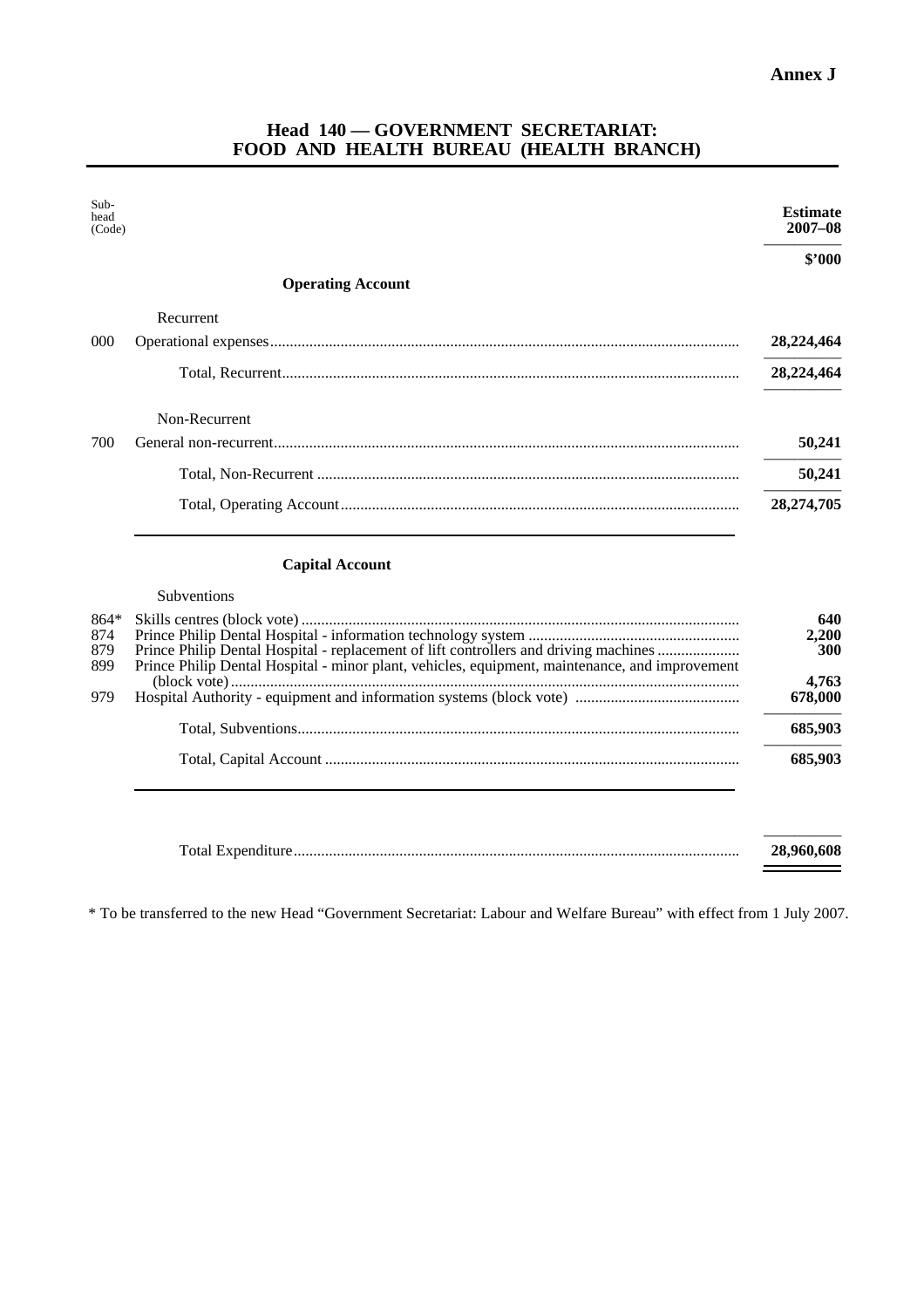# **Head 140 — GOVERNMENT SECRETARIAT: FOOD AND HEALTH BUREAU (HEALTH BRANCH)**

#### **Details of Expenditure by Subhead**

The estimate of the amount required in 2007–08 for the salaries and expenses of the Health Branch is \$28,960,608,000.

#### *Operating Account*

#### Recurrent

**2** Provision of \$28,224,464,000 under *Subhead 000 Operational expenses* is for the salaries, allowances and other operating expenses of the Health Branch.

**3** The establishment as at 1 July 2007 will be 56 permanent posts. No change in establishment is expected in the remainder of 2007–08. Subject to certain conditions, the controlling officer may under delegated power create or delete non-directorate posts during the remainder of 2007–08, but the notional annual mid-point salary value of all such posts must not exceed \$18,613,000.

**4** An analysis of the financial provision under *Subhead 000 Operational expenses* is as follows:

|                                                                                             | $2007 - 08$<br>(Estimate)<br>$(\$'000)$ |
|---------------------------------------------------------------------------------------------|-----------------------------------------|
| <b>Personal Emoluments</b>                                                                  |                                         |
|                                                                                             | 37,783                                  |
|                                                                                             | 2,203                                   |
|                                                                                             |                                         |
| <b>Personnel Related Expenses</b>                                                           |                                         |
|                                                                                             | 108                                     |
|                                                                                             | 24                                      |
| Departmental Expenses                                                                       |                                         |
|                                                                                             | 106,250                                 |
| <b>Other Charges</b>                                                                        |                                         |
| - Financial assistance for family members of those who sacrifice their lives to save others | 3,000                                   |
|                                                                                             | 500                                     |
| Subventions                                                                                 |                                         |
|                                                                                             | 336                                     |
|                                                                                             | 27,953,560                              |
|                                                                                             | 18,340                                  |
|                                                                                             | 857                                     |
|                                                                                             | 100,572                                 |
| - Legal representation scheme for children/juvenile involved in care or protection          | 925                                     |
|                                                                                             |                                         |
|                                                                                             | 28,224,464                              |
|                                                                                             |                                         |

#### *Capital Account*

#### Subventions

**5** Provision of \$640,000 under *Subhead 864 Skills centres (block vote)* is for carrying out inspections of electrical installations, renovation work and replacement of equipment at Tuen Mun Skills Centre and Kwun Tong Skills Centre before 1 July 2007.

**6** Provision of \$4,763,000 under *Subhead 899 Prince Philip Dental Hospital - minor plant, vehicles, equipment, maintenance, and improvement (block vote)* is for the procurement of plant and equipment, maintenance, and minor improvement works costing over \$150,000 but not exceeding \$2,000,000 for each project.

**7** Provision of \$678,000,000 under *Subhead 979 Hospital Authority - equipment and information systems (block vote*) is to cover expenditure on all equipment items and computerisation projects costing over \$150,000 each.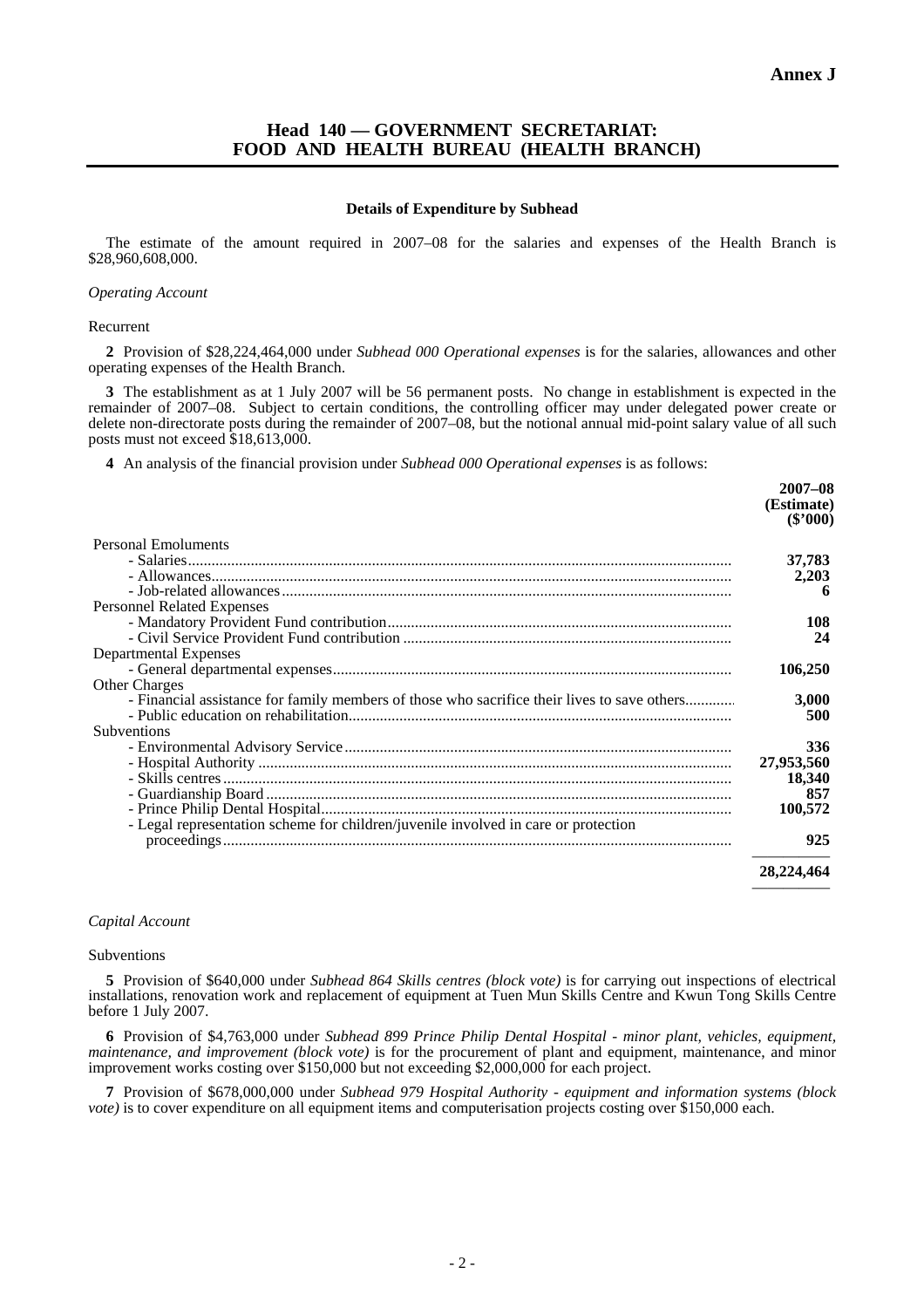## **Head 140 — GOVERNMENT SECRETARIAT: FOOD AND HEALTH BUREAU (HEALTH BRANCH)**

### **Commitments**

| Sub-<br>head<br>(Code) | Item                     | (Code) Ambit                                                                                                                                           | Approved<br>commitment | Accumulated<br>expenditure<br>to 31.3.2007 | Estimated<br>expenditure<br>$1.\overline{4}.2007$ to<br>30.6.2007 | <b>Balance</b> |
|------------------------|--------------------------|--------------------------------------------------------------------------------------------------------------------------------------------------------|------------------------|--------------------------------------------|-------------------------------------------------------------------|----------------|
|                        |                          |                                                                                                                                                        | \$'000                 | \$'000                                     | \$'000                                                            | \$'000         |
|                        | <b>Operating Account</b> |                                                                                                                                                        |                        |                                            |                                                                   |                |
| 700                    |                          | General non-recurrent                                                                                                                                  |                        |                                            |                                                                   |                |
|                        | 019                      | Health and Health Services Research                                                                                                                    | 26,000                 | 8,242                                      | 1,233                                                             | 16,525         |
|                        | 021                      | Funding Research on Control of                                                                                                                         | 500,000                | 125,693                                    | 11,433                                                            | 362,874        |
|                        | 443                      | Setting up of an international network<br>for continuing medical education and<br>continuing professional development<br>by the HK Academy of Medicine | 9,500                  | 4,880                                      | 1,421                                                             | 3,199          |
|                        | 890*                     | Capacity Building Mileage Programme                                                                                                                    | 9,800                  |                                            | 2,500                                                             | 7,300          |
|                        |                          |                                                                                                                                                        | 545,300                | 138,815                                    | 16,587                                                            | 389,898        |
|                        | Capital Account          |                                                                                                                                                        |                        |                                            |                                                                   |                |
| 874                    | 445                      | Prince Philip Dental Hospital -<br>information technology system                                                                                       | 9,300                  | 3,733                                      | 65                                                                | 5,502          |
| 879                    | 888                      | Prince Philip Dental Hospital -<br>replacement of lift controllers and                                                                                 | 3,220                  |                                            |                                                                   | 3,220          |
|                        |                          |                                                                                                                                                        |                        |                                            |                                                                   |                |
|                        |                          |                                                                                                                                                        | 12,520                 | 3,733                                      | 65                                                                | 8,722          |
|                        |                          |                                                                                                                                                        | 557,820                | 142,548                                    | 16,652                                                            | 398,620        |

\* To be transferred to the new Head "Government Secretariat: Labour and Welfare Bureau" with effect from 1 July 2007.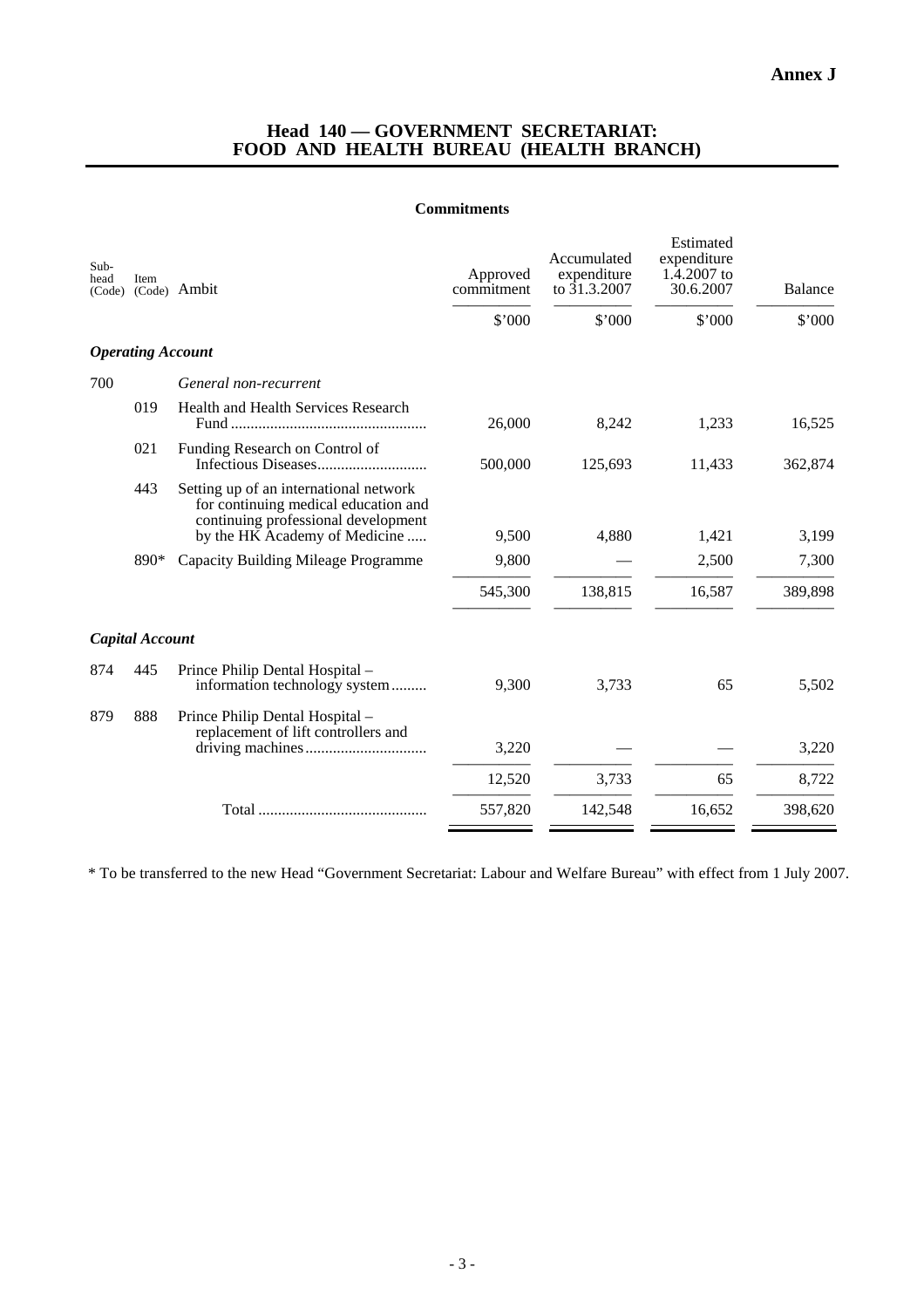# **Head 53 — GOVERNMENT SECRETARIAT: HOME AFFAIRS BUREAU**

| Sub-head<br>(Code) |                                                                             | <b>Estimate</b><br>$2007 - 08$ |
|--------------------|-----------------------------------------------------------------------------|--------------------------------|
|                    |                                                                             | \$2000                         |
|                    | <b>Operating Account</b>                                                    |                                |
|                    | Recurrent                                                                   |                                |
| 000<br>003         |                                                                             | 987,550                        |
|                    |                                                                             | 987,550                        |
|                    | Non-Recurrent                                                               |                                |
| 700                |                                                                             | 6,833                          |
|                    |                                                                             | 6,833                          |
|                    |                                                                             | 994,383                        |
|                    | <b>Capital Account</b>                                                      |                                |
|                    | <b>Subventions</b>                                                          |                                |
| 942<br>973         | Hong Kong Academy for Performing Arts - minor plant, vehicles and equipment | 3,844                          |

| כ ו ל | Hong Kong Academy for Performing Arts - influor plant, venicles and equipment | 10.095 |
|-------|-------------------------------------------------------------------------------|--------|
|       |                                                                               | 13.939 |
|       |                                                                               | 13.939 |

| Total Expenditure | .008.322 |
|-------------------|----------|
|                   |          |

 $\overline{\phantom{a}}$ 

Ξ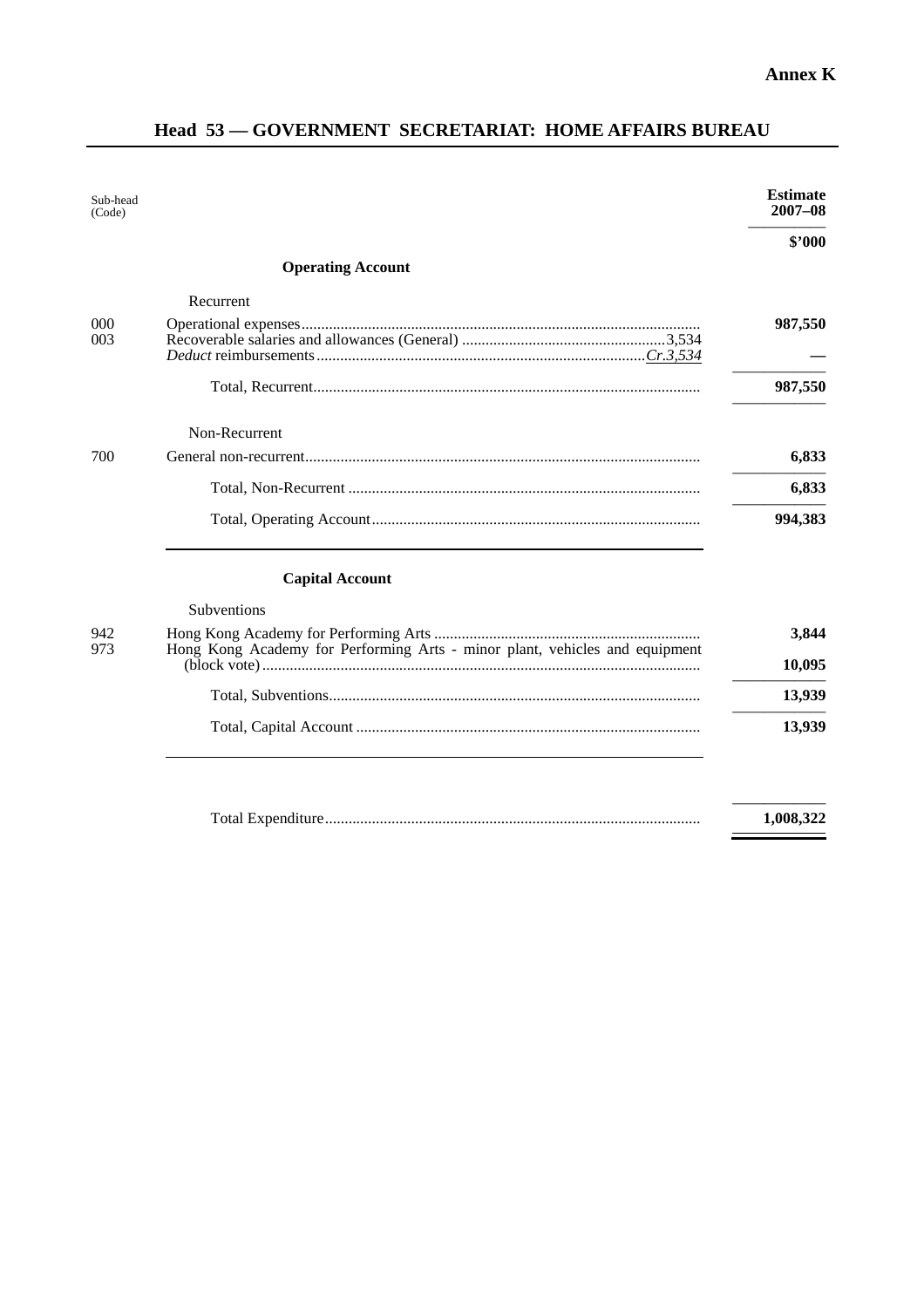# **Head 53 — GOVERNMENT SECRETARIAT: HOME AFFAIRS BUREAU**

### **Details of Expenditure by Subhead**

The estimate of the amount required in 2007–08 for the salaries and expenses of the Home Affairs Bureau is \$1,008,322,000.

### *Operating Account*

### Recurrent

**2** Provision of \$987,550,000 under *Subhead 000 Operational expenses* is for the salaries, allowances and other operating expenses of the Home Affairs Bureau.

**3** The establishment as at 1 July 2007 will be 190 permanent posts. It is expected that there will be a net deletion of seven permanent posts in the remainder of 2007–08. Subject to certain conditions, the controlling officer may under delegated power create or delete non-directorate posts during the remainder of 2007–08, but the notional annual midpoint salary value of all such posts must not exceed \$77,196,000.

**4** An analysis of the financial provision under *Subhead 000 Operational expenses* is as follows:

|                                   | $2007 - 08$              |
|-----------------------------------|--------------------------|
|                                   | (Estimate)<br>$(\$'000)$ |
| <b>Personal Emoluments</b>        |                          |
|                                   | 93,048                   |
|                                   | 3,044                    |
|                                   | 20                       |
| <b>Personnel Related Expenses</b> |                          |
|                                   | 147                      |
|                                   | 287                      |
| <b>Departmental Expenses</b>      |                          |
|                                   | 133,564                  |
| <b>Other Charges</b>              |                          |
|                                   | 1,350                    |
|                                   | 1,413                    |
|                                   | 10,315                   |
|                                   | 10,250                   |
|                                   | 15,000                   |
| <b>Subventions</b>                |                          |
|                                   | 121,300                  |
|                                   | 159,493                  |
|                                   | 1,771                    |
|                                   | 17,580                   |
|                                   | 8,801                    |
|                                   | 70,102                   |
|                                   | 15,769                   |
|                                   | 48,700                   |
|                                   | 227,294                  |
|                                   | 45,975                   |
|                                   | 2,327                    |
|                                   | 987,550                  |

**5** Gross provision of \$3,534,000 under *Subhead 003 Recoverable salaries and allowances (General)* is for the salaries and allowances of the civil servants seconded to (a) the Trust Funds, Temples and Cemeteries Joint Secretariat which serves as the secretarial and executive arms of the Chinese Temples Committee, the Board of Management of the Chinese Permanent Cemeteries and eight Trust Fund Committees, and (b) the Equestrian Events (Hong Kong) of the Games of the XXIX Olympiad Company Limited. Expenditure under this subhead is reimbursed by the relevant Committees, Board of Management and the Company concerned.

*Capital Account* 

Subventions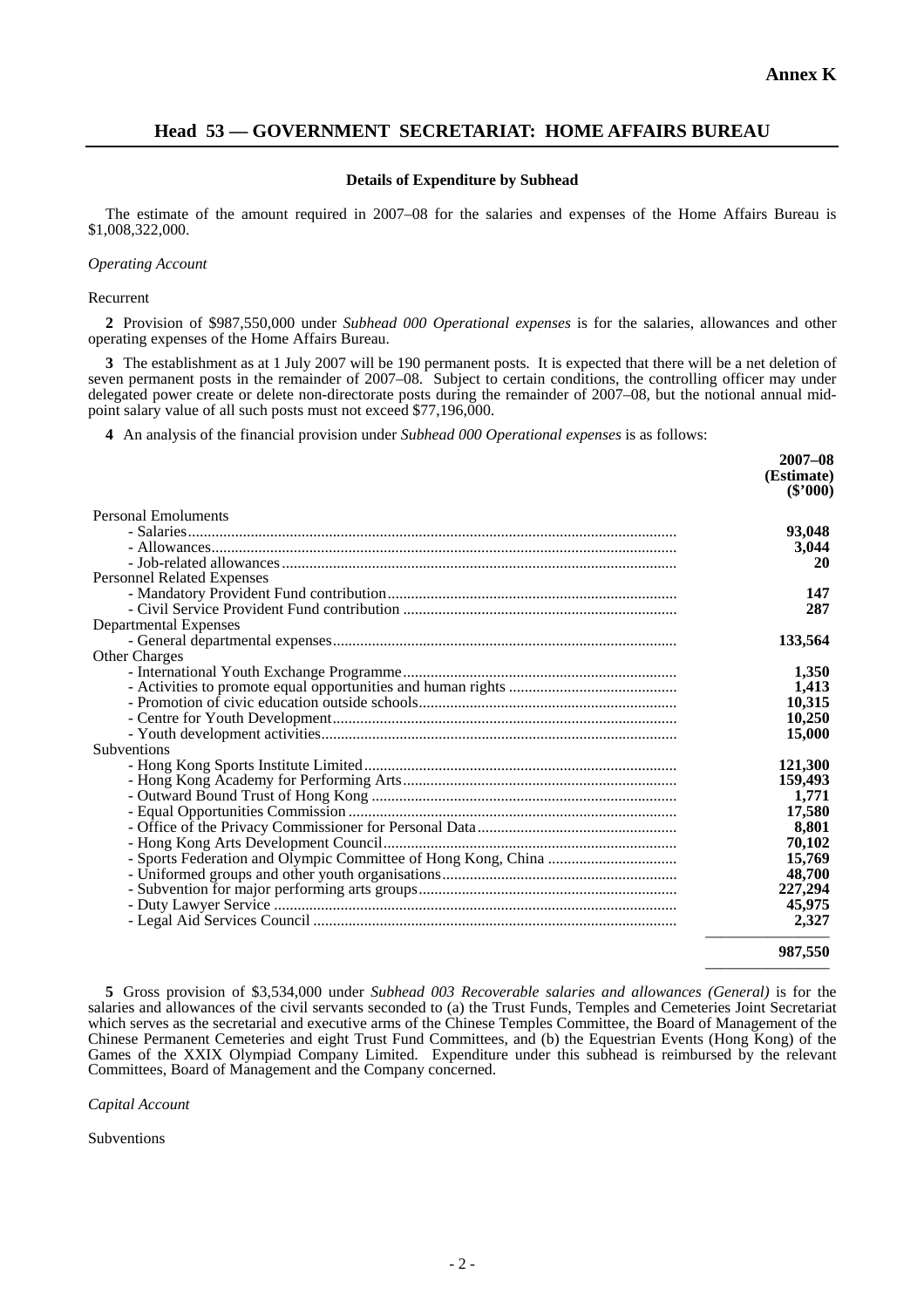# **Head 53 — GOVERNMENT SECRETARIAT: HOME AFFAIRS BUREAU**

**6** Provision of \$10,095,000 under *Subhead 973 Hong Kong Academy for Performing Arts - minor plant, vehicles and equipment (block vote)* is for new equipment and minor modification/renovation works costing above \$150,000 but not exceeding \$2,000,000 for each item.

### **Commitments**

| Sub-<br>head<br>(Code) | Item                     | (Code) Ambit                                                                                                                                   | Approved<br>commitment | Accumulated<br>expenditure<br>to $31.3.2007$ | Estimated<br>expenditure<br>1.4.2007 to<br>30.6.2007 | <b>Balance</b> |
|------------------------|--------------------------|------------------------------------------------------------------------------------------------------------------------------------------------|------------------------|----------------------------------------------|------------------------------------------------------|----------------|
|                        |                          |                                                                                                                                                | \$'000                 | \$'000                                       | \$'000                                               | \$'000         |
|                        | <b>Operating Account</b> |                                                                                                                                                |                        |                                              |                                                      |                |
| 700                    |                          | General non-recurrent                                                                                                                          |                        |                                              |                                                      |                |
|                        | $145*$                   | <b>Equal Opportunities Commission:</b><br>Research and educational projects on<br>equal pay for work of equal value                            | 2,000                  | 1,467                                        | 233                                                  | 300            |
|                        | 266                      | Youth development programmes                                                                                                                   | 9,000                  | 5,956                                        |                                                      | 3,044          |
|                        | 267                      | The "Hong Kong, Our Home"                                                                                                                      | 10,000                 | 8,140                                        |                                                      | 1,860          |
|                        | 951                      | Financial Advisor for the Development<br>of the West Kowloon Cultural<br>District and Related Matters                                          | 6,000                  | 4,193                                        |                                                      | 1,807          |
|                        |                          |                                                                                                                                                | 27,000                 | 19,756                                       | 233                                                  | 7,011          |
|                        | Capital Account          |                                                                                                                                                |                        |                                              |                                                      |                |
| 942                    |                          | Hong Kong Academy for Performing<br>Arts                                                                                                       |                        |                                              |                                                      |                |
|                        | 819                      | Migration of the Academy information<br>infrastructure to an e-campus<br>environment and upgrading of the<br>current Student / Finance / Human | 4,600                  | 1,195                                        | 468                                                  | 2,937          |
|                        | 820                      | Performing Arts Digital Initiative                                                                                                             | 5,272                  |                                              | 25                                                   | 5,247          |
|                        |                          |                                                                                                                                                | 9,872                  | 1,195                                        | 493                                                  | 8,184          |
|                        |                          |                                                                                                                                                |                        |                                              |                                                      |                |
|                        |                          |                                                                                                                                                | 36,872                 | 20,951                                       | 726                                                  | 15,195         |

\* Item to be transferred to Head 144 − Government Secretariat: Constitutional and Mainland Affairs Bureau with effect from 1 July 2007.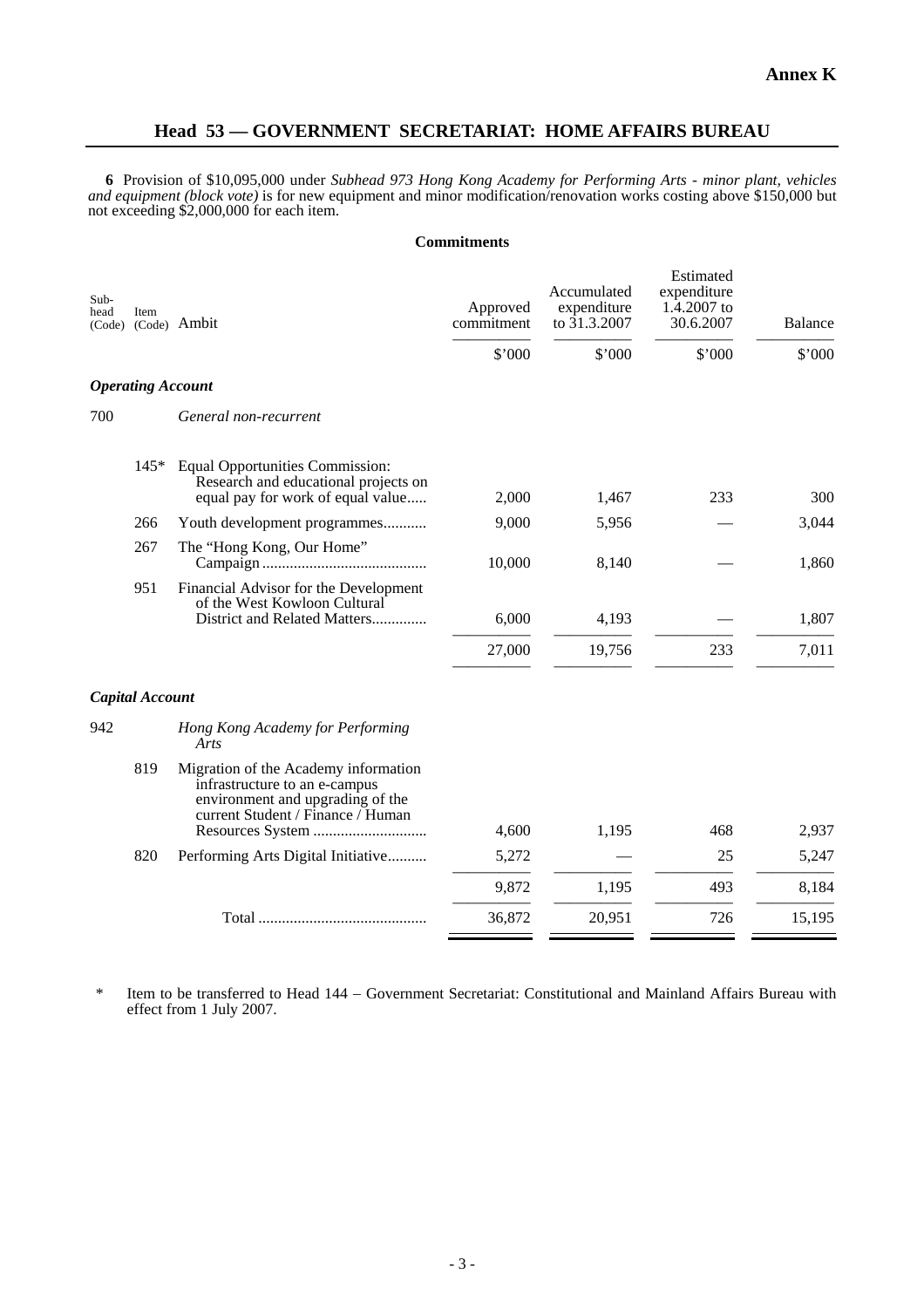$\equiv$ 

Ξ

# **Head 142 — GOVERNMENT SECRETARIAT: OFFICES OF THE CHIEF SECRETARY FOR ADMINISTRATION AND THE FINANCIAL SECRETARY**

| Sub-<br>head<br>(Code) |                          | <b>Estimate</b><br>$2007 - 08$ |
|------------------------|--------------------------|--------------------------------|
|                        |                          | \$2000                         |
|                        | <b>Operating Account</b> |                                |
|                        | Recurrent                |                                |
| 000                    |                          | 517,669                        |
|                        |                          | 517,669                        |
|                        | Non-Recurrent            |                                |
| 700                    |                          | 11,201                         |
|                        |                          | 11,201                         |
|                        |                          | 528,870                        |
|                        |                          |                                |
|                        |                          | 528,870                        |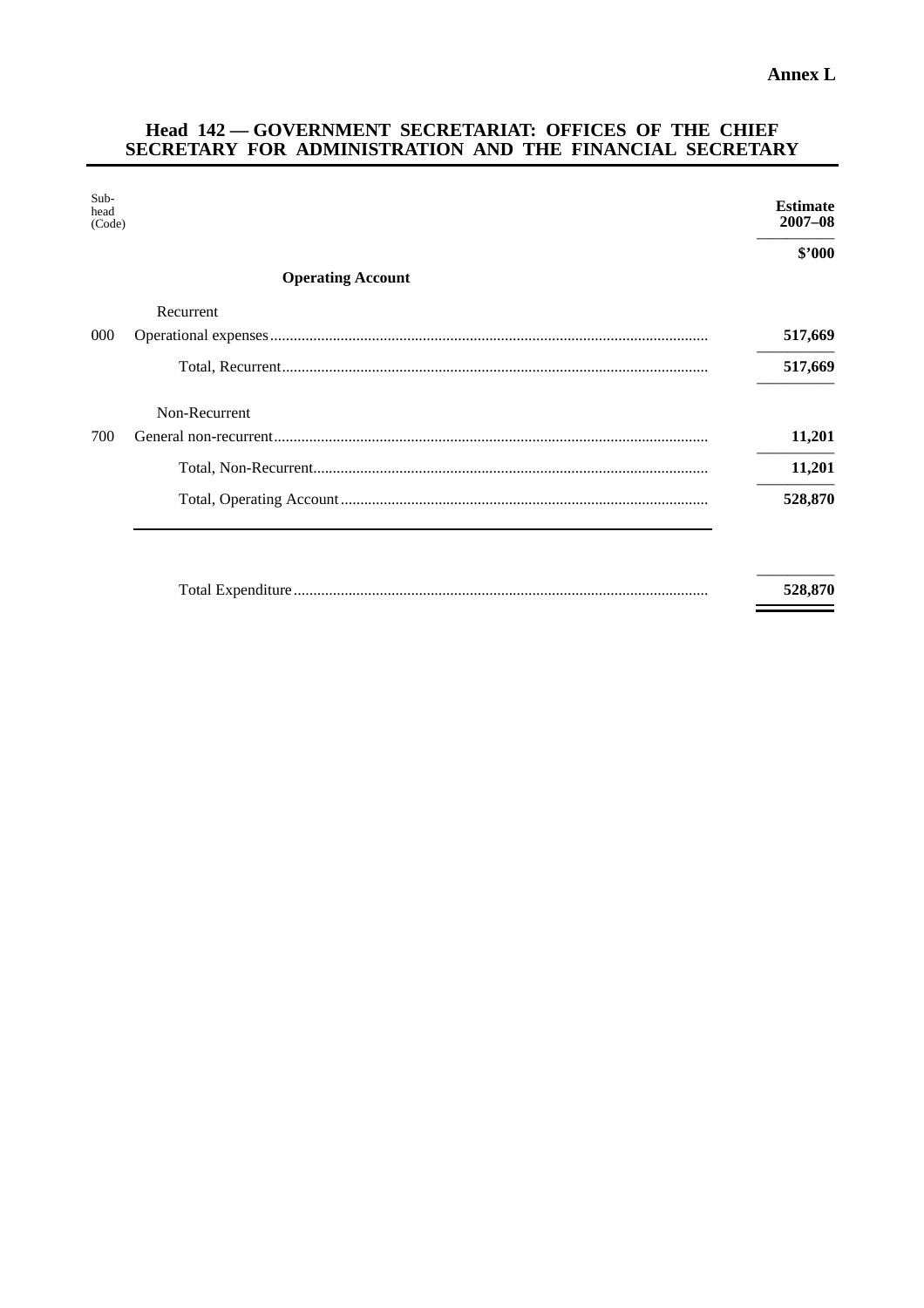### **Head 142 — GOVERNMENT SECRETARIAT: OFFICES OF THE CHIEF SECRETARY FOR ADMINISTRATION AND THE FINANCIAL SECRETARY**

#### **Details of Expenditure by Subhead**

The estimate of the amount required in 2007-08 for the salaries and expenses of the Offices of the Chief Secretary for Administration and the Financial Secretary is \$528,870,000.

### *Operating Account*

Recurrent

**2** Provision of \$517,669,000 under *Subhead 000 Operational expenses* is for the salaries, allowances and other operating expenses of the Offices of the Chief Secretary for Administration and the Financial Secretary. The provision also includes a non-accountable entertainment allowance of \$376,700 and \$288,700 for the Chief Secretary for Administration and for the Financial Secretary respectively.

**3** The establishment as at 1 July 2007 will be 482 permanent posts and three supernumerary posts. It is expected that there will be a net deletion of ten permanent posts and two supernumerary posts in the remainder of 2007-08. Subject to certain conditions, the controlling officer may under delegated power create or delete non-directorate posts during the remainder of 2007-08, but the notional annual mid-point salary value of all such posts must not exceed \$153,678,000.

**4** An analysis of the financial provision under *Subhead 000 Operational expenses* is as follows:

|                                   | $2007 - 08$<br>(Estimate)<br>$(\$'000)$ |
|-----------------------------------|-----------------------------------------|
| Personal Emoluments               |                                         |
|                                   | 206,169                                 |
|                                   | 8,237                                   |
|                                   | 44                                      |
| <b>Personnel Related Expenses</b> |                                         |
|                                   | 229                                     |
|                                   | 133                                     |
| Departmental Expenses             |                                         |
|                                   | 17,566                                  |
|                                   | 2,144                                   |
|                                   | 109,592                                 |
|                                   | 125,253                                 |
| Subventions                       |                                         |
|                                   | 45,976                                  |
|                                   | 2,326                                   |
|                                   | 517,669                                 |
|                                   |                                         |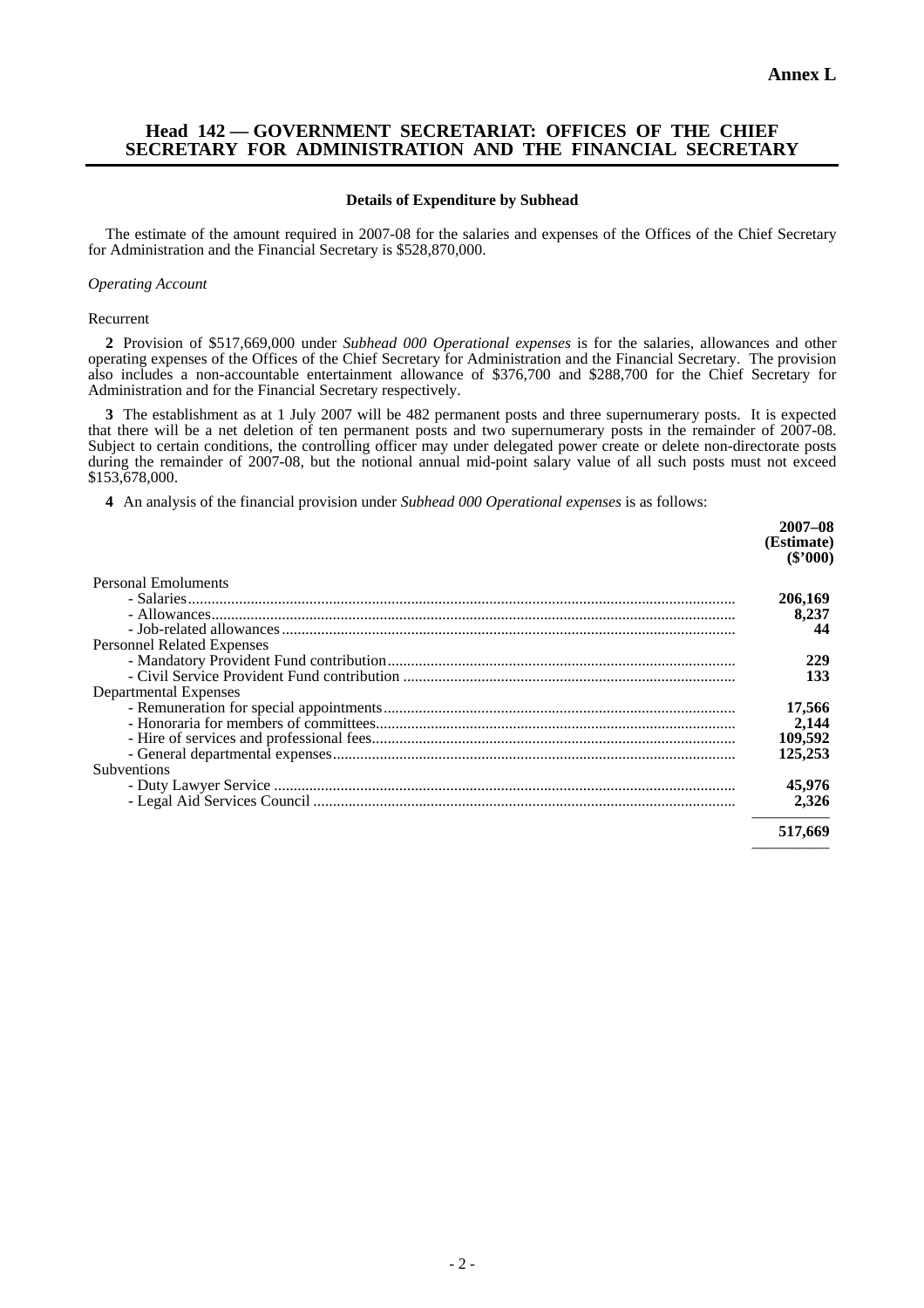# **Head 142 — GOVERNMENT SECRETARIAT: OFFICES OF THE CHIEF SECRETARY FOR ADMINISTRATION AND THE FINANCIAL SECRETARY**

### **Commitments**

| Sub-<br>head | Item                     | (Code) (Code) Ambit                                                                                        | Approved<br>commitment | Accumulated<br>expenditure<br>to 31.3.2007 | Estimated<br>expenditure<br>1.4.2007 to<br>30.6.2007 | Balance |
|--------------|--------------------------|------------------------------------------------------------------------------------------------------------|------------------------|--------------------------------------------|------------------------------------------------------|---------|
|              |                          |                                                                                                            | \$'000                 | \$'000                                     | \$'000                                               | \$'000  |
|              | <b>Operating Account</b> |                                                                                                            |                        |                                            |                                                      |         |
| 700          |                          | General non-recurrent                                                                                      |                        |                                            |                                                      |         |
|              | 001                      | Undertaking economic research<br>projects for the Asia-Pacific                                             | 2,400                  | 2,082                                      | 83                                                   | 235     |
|              | 004                      | Contracting out economic projects                                                                          | 5,450                  | 5,257                                      |                                                      | 193     |
|              | 019                      | Acquisition of archival materials about                                                                    | 1,400                  | 312                                        |                                                      | 1,088   |
|              | 027                      | Exercise on socio-economic-political<br>development trends in the Mainland<br>(with particular emphasis on | 7,770                  | 7,638                                      |                                                      | 132     |
|              | 033                      | Managing for results at departmental<br>level to support delivery of policy                                | 5,000                  | 1,889                                      |                                                      | 3,111   |
|              | 034                      | Customer satisfaction model for use in                                                                     | 1,200                  | 1,175                                      | 15                                                   | 10      |
|              | 035                      | Periodic surveys and reviews of<br>satisfaction and needs of the                                           | 3,200                  | 913                                        |                                                      | 2,287   |
|              | 037                      | Purchase of equipment and making<br>duplicates for Film Archives                                           | 400                    | 357                                        |                                                      | 43      |
|              | 047                      | Seminars on private sector                                                                                 | 1,200                  | 717                                        | 170                                                  | 313     |
|              | $048*$                   | Consultancy studies and public<br>consultation on sustainable                                              | 2,900                  | 2,013                                      | 130                                                  | 757     |
|              | $049*$                   | Publicity and community education<br>activities on sustainable                                             | 5.540                  | 2.431                                      | 507                                                  | 2,602   |
|              | $052*$                   | Sustainable Development Fund                                                                               | 100,000                | 10,741                                     | 4,154                                                | 85,105  |
|              | 494                      |                                                                                                            | 9,400                  | 3,341                                      |                                                      | 6,059   |
|              | 499                      | Publicity and communication related<br>activities of the Commission on                                     | 9,500                  | 4,864                                      | 250                                                  | 4,386   |
|              | 822                      | Initiatives to strengthen support to                                                                       | 8,600                  | 597                                        | 600                                                  | 7,403   |
|              | 823                      | Initiatives to enhance incentive to                                                                        | 9,450                  | 3,442                                      | 900                                                  | 5,108   |
|              | 824                      | Initiatives to support social enterprise                                                                   | 9,850                  | 996                                        | 496                                                  | 8,358   |

\* To be transferred to the new Head "Government Secretariat: Environment Bureau" with effect from 1 July 2007.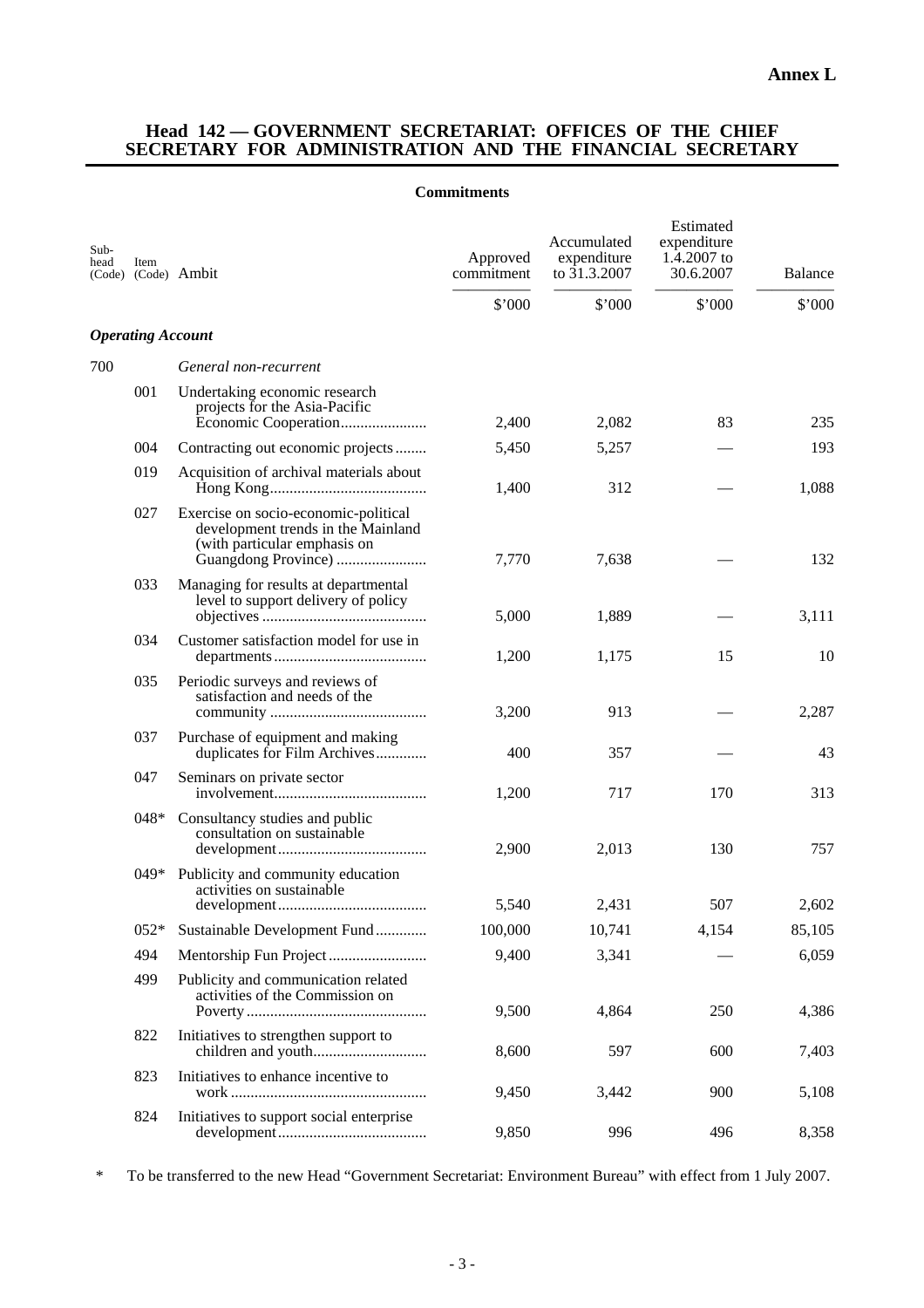### **Head 142 — GOVERNMENT SECRETARIAT: OFFICES OF THE CHIEF SECRETARY FOR ADMINISTRATION AND THE FINANCIAL SECRETARY**

### **Commitments—***Cont'd.*

| Item   | Ambit                             | Accumulated<br>expenditure<br>Approved<br>to 31.3.2007<br>commitment | Estimated<br>expenditure<br>1.4.2007 to<br>30.6.2007 | Balance |         |
|--------|-----------------------------------|----------------------------------------------------------------------|------------------------------------------------------|---------|---------|
|        |                                   | \$'000                                                               | \$'000                                               | \$'000  | \$'000  |
|        |                                   |                                                                      |                                                      |         |         |
|        | General non-recurrent-Cont'd.     |                                                                      |                                                      |         |         |
| 826    | Researches on poverty-alleviation | 2,100                                                                | 1,261                                                | 376     | 463     |
|        | Total                             | 185,360                                                              | 50,026                                               | 7.681   | 127,653 |
| (Code) | (Code)                            | <b>Operating Account—Cont'd.</b>                                     |                                                      |         |         |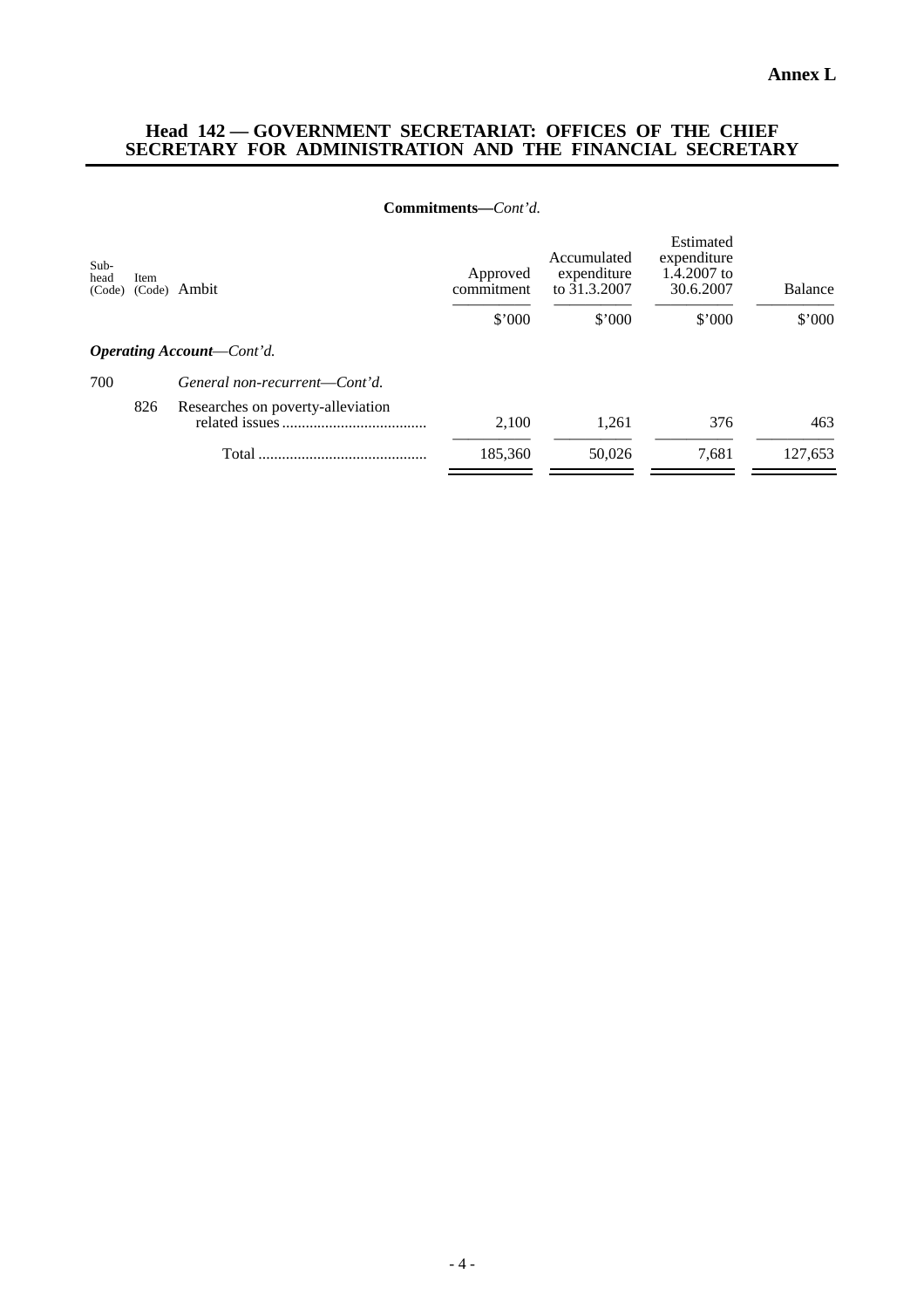| $Sub-$<br>head<br>(Code) |                          | <b>Estimate</b><br>$2007 - 08$ |
|--------------------------|--------------------------|--------------------------------|
|                          |                          | \$2000                         |
|                          | <b>Operating Account</b> |                                |
|                          | Recurrent                |                                |
| 000<br>280<br>295        |                          | 862,231<br>3,300<br>1,980      |
|                          |                          | 867,511                        |
|                          | Non-Recurrent            |                                |
| 700                      |                          | 322,500                        |
|                          |                          | 322,500                        |
|                          |                          | 1,190,011                      |
|                          |                          |                                |
|                          |                          |                                |

# **Head 90 — LABOUR DEPARTMENT**

|  | 1.190.011 |
|--|-----------|
|  |           |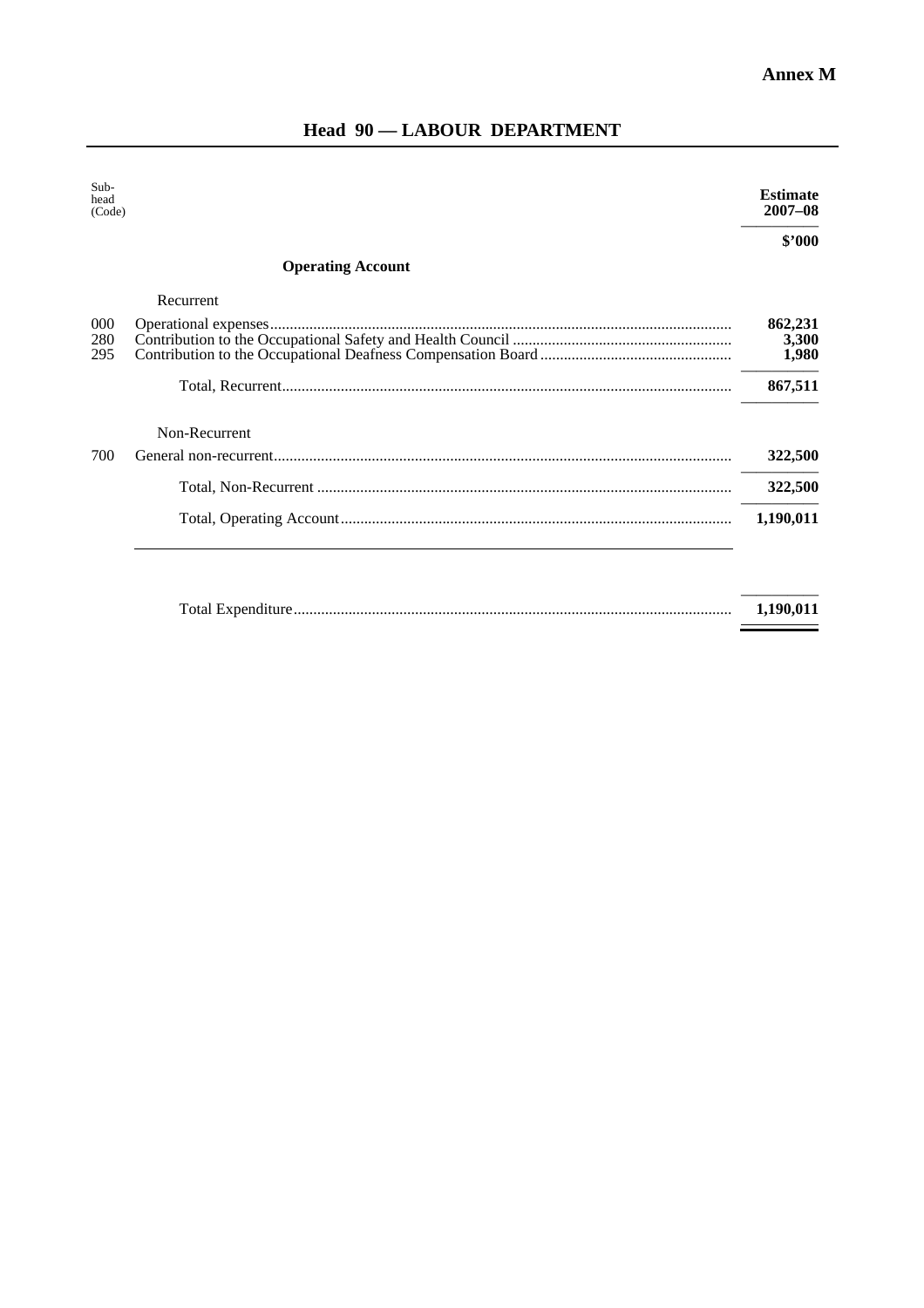# **Head 90 — LABOUR DEPARTMENT**

### **Details of Expenditure by Subhead**

The estimate of the amount required in 2007–08 for the salaries and expenses of the Labour Department is \$1,190,011,000.

### *Operating Account*

### Recurrent

**2** Provision of \$862,231,000 under *Subhead 000 Operational expenses* is for the salaries, allowances and other operating expenses of the Labour Department.

**3** The establishment as at 1 July 2007 will be 1 788 permanent posts. No change in establishment is expected in the remainder of 2007–08. Subject to certain conditions, the controlling officer may under delegated power create or delete non-directorate posts during the remainder of 2007–08, but the notional annual mid-point salary value of all such posts must not exceed \$607,787,000.

**4** An analysis of the financial provision under *Subhead 000 Operational expenses* is as follows:

|                                   | $2007 - 08$<br>(Estimate)<br>$(\$'000)$ |
|-----------------------------------|-----------------------------------------|
| Personal Emoluments               |                                         |
|                                   | 673,380                                 |
|                                   | 8,502                                   |
|                                   |                                         |
| <b>Personnel Related Expenses</b> |                                         |
|                                   | 980                                     |
|                                   | 370                                     |
| Departmental Expenses             |                                         |
|                                   | 164,885                                 |
| <b>Other Charges</b>              |                                         |
|                                   | 14,111                                  |
|                                   | 862,231                                 |
|                                   |                                         |

**5** Provision of \$3,300,000 under *Subhead 280 Contribution to the Occupational Safety and Health Council* is to meet the annual contribution to the Occupational Safety and Health Council. The amount of contribution is currently based on a proportion of the amount of levy received by the Council, with the proportion equivalent to the ratio of the size of the civil service to the working population in Hong Kong.

**6** Provision of \$1,980,000 under *Subhead 295 Contribution to the Occupational Deafness Compensation Board* is to meet the annual contribution to the Occupational Deafness Compensation Board under a similar arrangement as for the Occupational Safety and Health Council.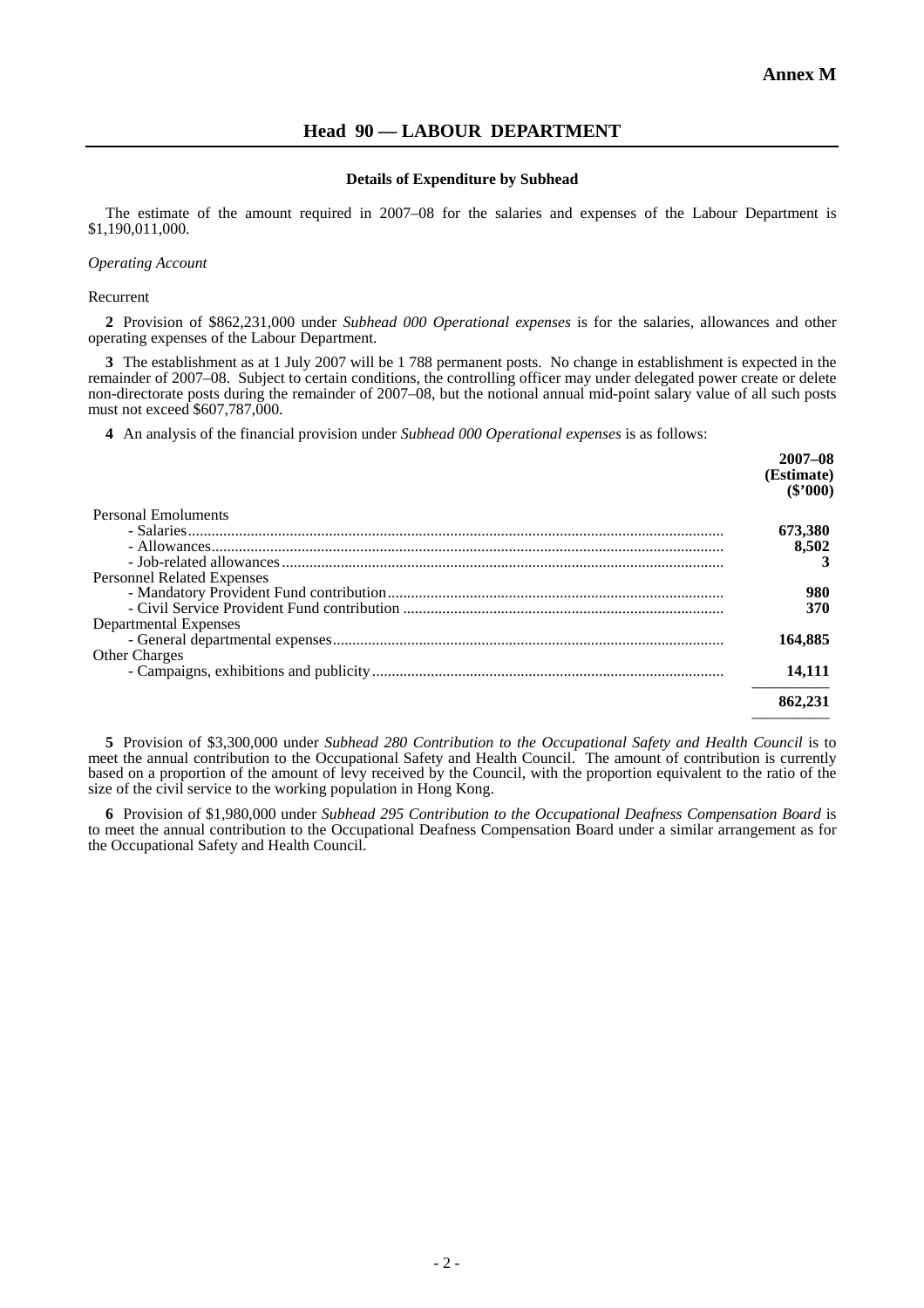# **Head 90 — LABOUR DEPARTMENT**

# **Commitments**

| Sub-<br>head<br>(Code) | Item<br>(Code)           | Ambit                                                                 | Approved<br>commitment | Accumulated<br>expenditure<br>to 31.3.2007 | Estimated<br>expenditure<br>1.4.2007 to<br>30.6.2007 | <b>Balance</b> |
|------------------------|--------------------------|-----------------------------------------------------------------------|------------------------|--------------------------------------------|------------------------------------------------------|----------------|
|                        |                          |                                                                       | \$'000                 | \$'000                                     | \$'000                                               | \$'000         |
|                        | <b>Operating Account</b> |                                                                       |                        |                                            |                                                      |                |
| 700                    |                          | General non-recurrent                                                 |                        |                                            |                                                      |                |
|                        | 050                      | Loan guarantee scheme for Severe<br><b>Acute Respiratory Syndrome</b> | 3,500,000              | 30,755                                     | 50                                                   | 3,469,195      |
|                        | 532                      | Youth work experience and training                                    | 700,000                | 365,890                                    | 15,000                                               | 319,110        |
|                        | 534                      | Re-employment training programme for                                  | 60,000                 | 28,371                                     | 2,500                                                | 29,129         |
|                        | 536                      | Incentive allowance for local domestic                                | 60,000                 | 41,325                                     | 3,200                                                | 15,475         |
|                        | 891                      | Pilot Transport Support Scheme                                        | 365,000                |                                            | 2,310                                                | 362,690        |
|                        |                          |                                                                       | 4,685,000              | 466,341                                    | 23,060                                               | 4,195,599      |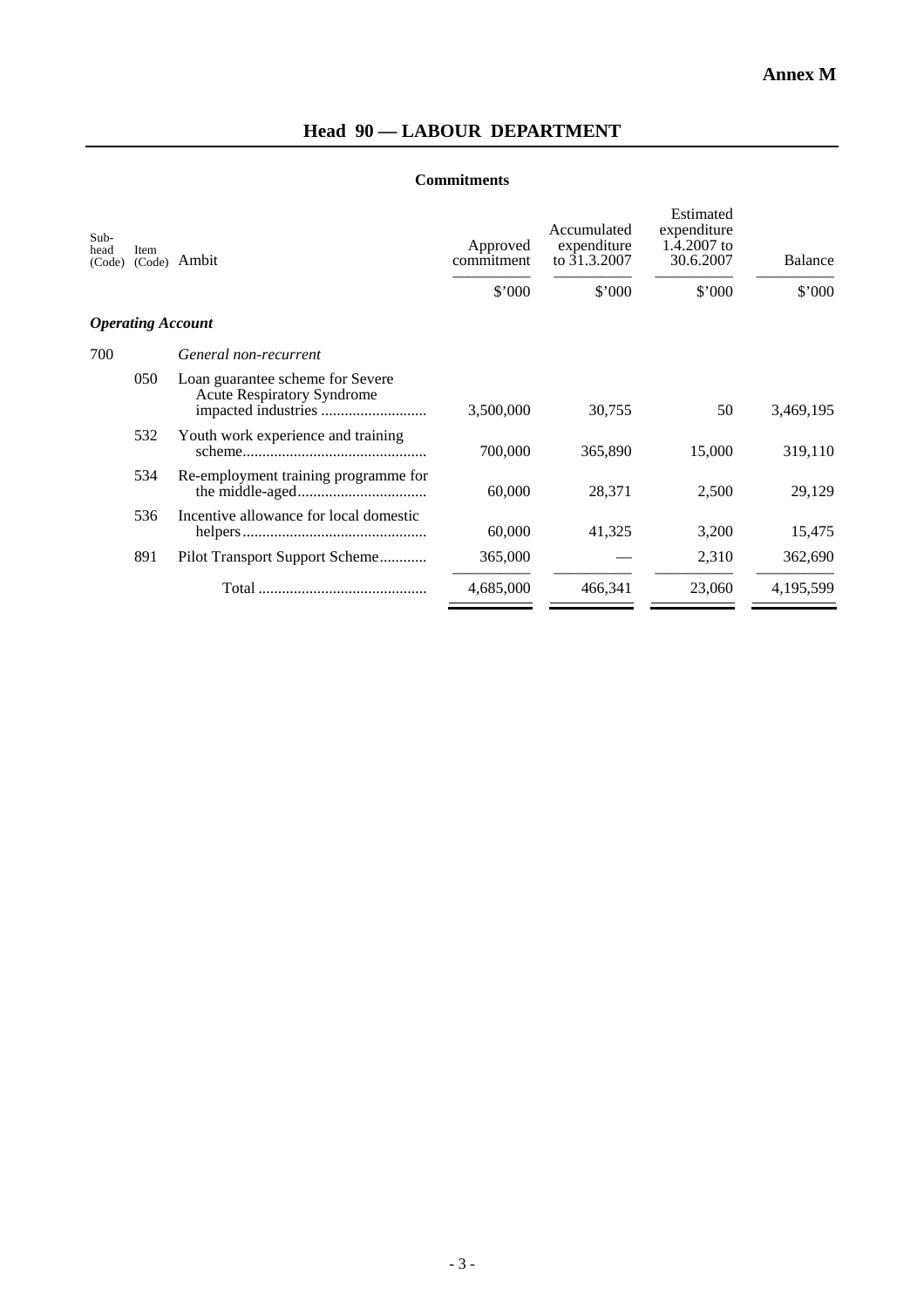# **Enclosure 4 to FCR(2007-08)16**

# **General Revenue Account for the 2007-08 Estimates**

# **Transfer of Non-Recurrent and Capital Account Commitments from 1 July 2007 #**

| Head                                                                  | Subhead                                                                        | Item | Description of Commitment                                                            | Old Head from which<br>the commitment is transferred                                            |
|-----------------------------------------------------------------------|--------------------------------------------------------------------------------|------|--------------------------------------------------------------------------------------|-------------------------------------------------------------------------------------------------|
| New Head – Government<br>Secretariat:<br>Labour and Welfare<br>Bureau | 700<br>General<br>non-recurrent                                                | 016  | Community Investment and Inclusion Fund                                              | 140 – Government Secretariat:<br>Health, Welfare and Food Bureau (Health<br>and Welfare Branch) |
|                                                                       | 700<br>General<br>non-recurrent                                                | 890  | <b>Capacity Building Mileage Programme</b>                                           | 140 – Government Secretariat:<br>Health, Welfare and Food Bureau (Health<br>and Welfare Branch) |
|                                                                       | 700<br>General<br>non-recurrent                                                | 031  | Skills Upgrading Scheme                                                              | 156 – Government Secretariat:<br><b>Education and Manpower Bureau</b>                           |
|                                                                       | 700<br>General<br>non-recurrent                                                | 433  | Youth Sustainable Development and<br><b>Engagement Fund</b>                          | 156 – Government Secretariat:<br><b>Education and Manpower Bureau</b>                           |
|                                                                       | 710<br>Self-employment<br><b>Business Start-up</b><br><b>Assistance Scheme</b> | 033  | Self-employment Business Start-up Assistance 156 - Government Secretariat:<br>Scheme | <b>Education and Manpower Bureau</b>                                                            |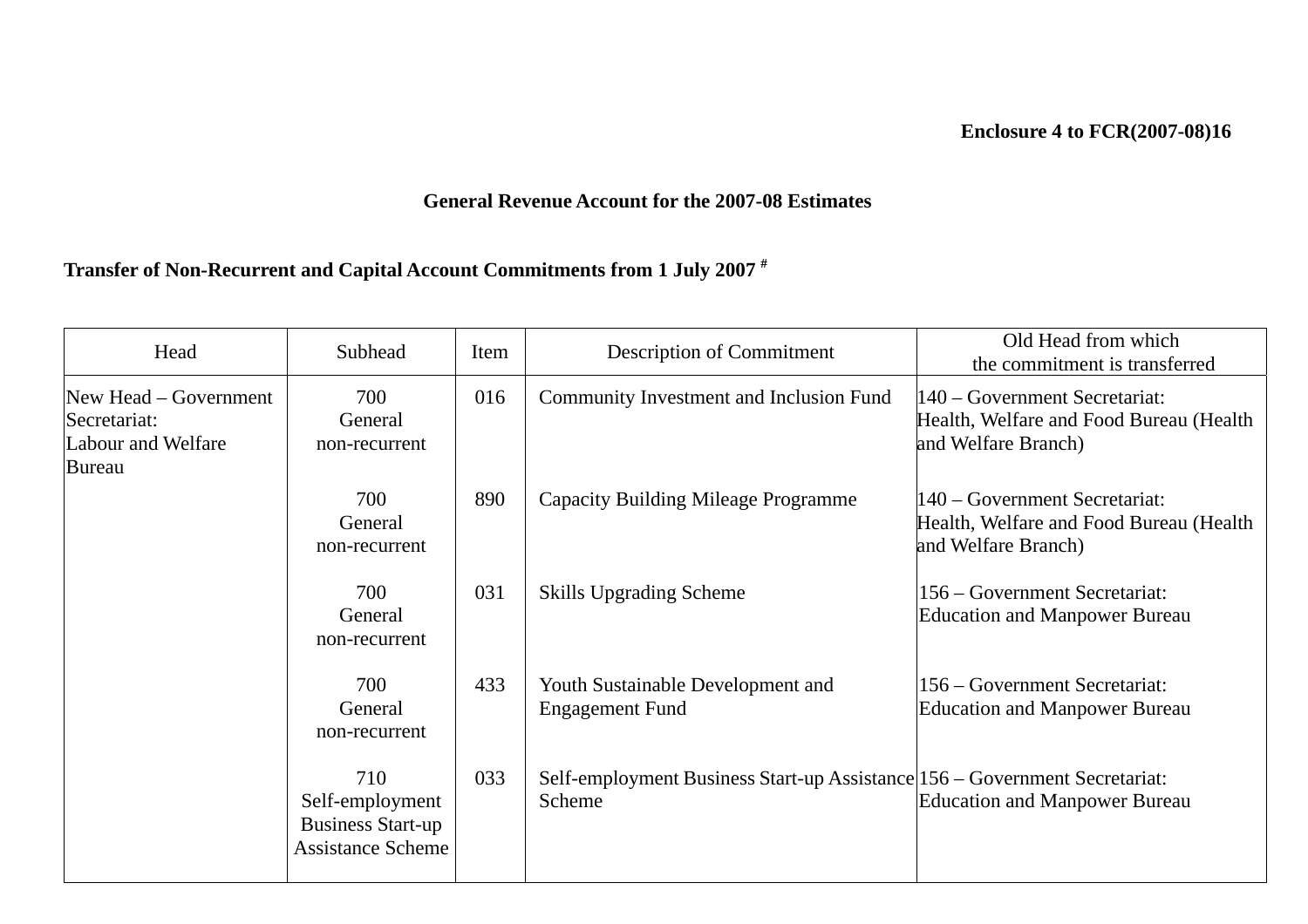| Head                                                                                                                                                                      | Subhead                         | Item | <b>Description of Commitment</b>                                                                                                          | Old Head from which<br>the commitment is transferred                                                              |
|---------------------------------------------------------------------------------------------------------------------------------------------------------------------------|---------------------------------|------|-------------------------------------------------------------------------------------------------------------------------------------------|-------------------------------------------------------------------------------------------------------------------|
| 700<br>New Head - Government<br>General<br>Secretariat:<br><b>Environment Bureau</b><br>non-recurrent                                                                     |                                 | 048  | Consultancy studies and public consultation<br>on sustainable development                                                                 | 142 – Government Secretariat:<br>Offices of the Chief Secretary for<br>Administration and the Financial Secretary |
|                                                                                                                                                                           | 700<br>General<br>non-recurrent | 049  | Publicity and community education activities<br>on sustainable development                                                                | 142 – Government Secretariat:<br>Offices of the Chief Secretary for<br>Administration and the Financial Secretary |
|                                                                                                                                                                           | 700<br>General<br>non-recurrent | 052  | Sustainable Development Fund                                                                                                              | 142 – Government Secretariat:<br>Offices of the Chief Secretary for<br>Administration and the Financial Secretary |
|                                                                                                                                                                           | 700<br>General<br>non-recurrent | 017  | Consultancy studies for developing the<br>regulatory and market restructuring<br>framework of electricity supply industry in<br>Hong Kong | 145 – Government Secretariat:<br>Economic Development and Labour<br>Bureau (Economic Development Branch)          |
| $152 - Government$<br>700<br>Secretariat:<br>General<br>Commerce and Economic<br>non-recurrent<br><b>Development Bureau</b><br>(Commerce, Industry and<br>Tourism Branch) |                                 | 015  | Enhancing public awareness of the work of the $ 145 -$ Government Secretariat:<br><b>Competition Policy Advisory Group</b>                | Economic Development and Labour<br>Bureau (Economic Development Branch)                                           |
|                                                                                                                                                                           | 700<br>General<br>non-recurrent | 016  | A "Hospitable Hong Kong" Campaign                                                                                                         | 145 – Government Secretariat:<br>Economic Development and Labour<br>Bureau (Economic Development Branch)          |
|                                                                                                                                                                           | 700<br>General<br>non-recurrent | 152  | Review of web-based services and computer<br>infrastructure of the Consumer Council                                                       | 145 – Government Secretariat:<br>Economic Development and Labour<br>Bureau (Economic Development Branch)          |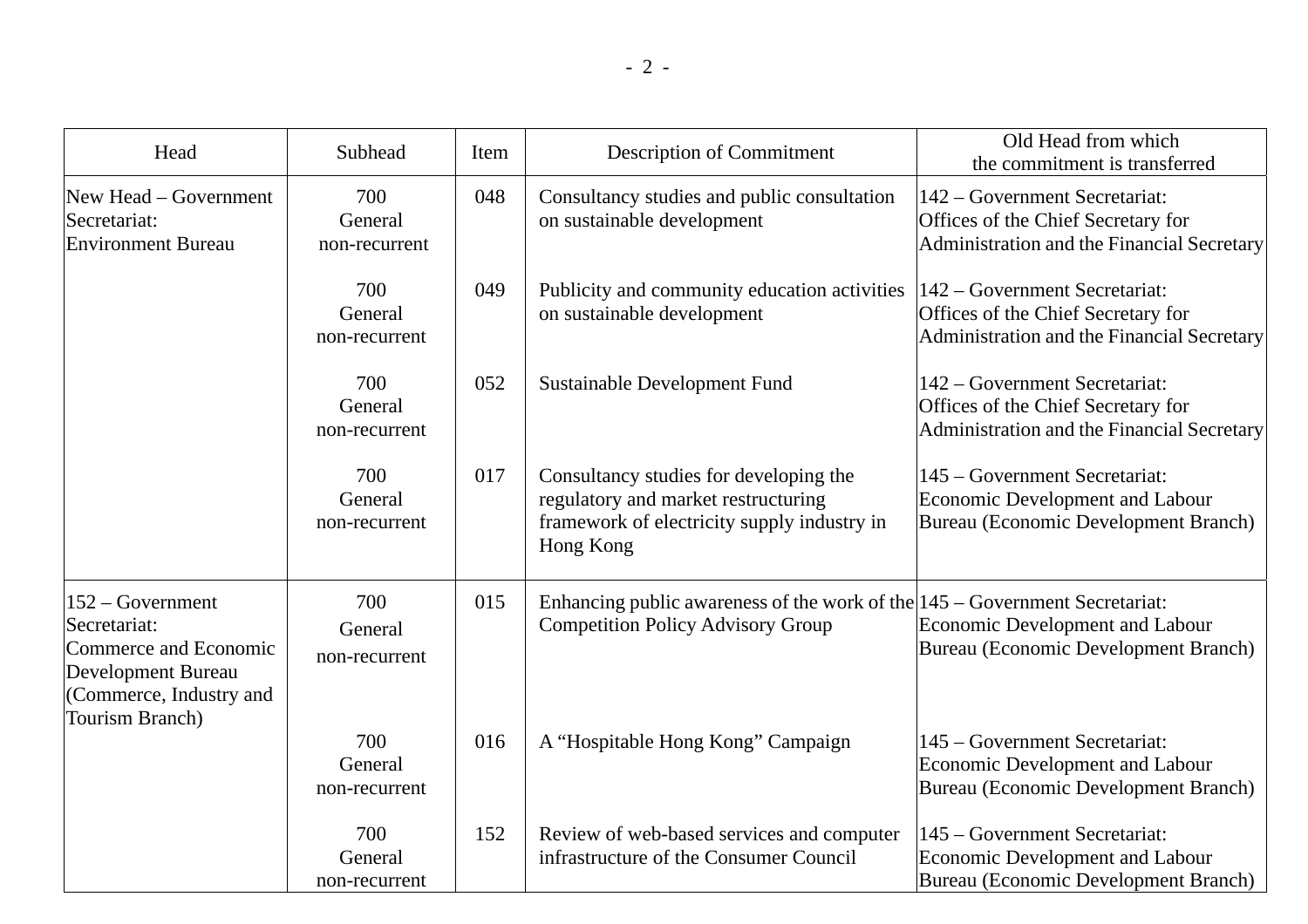| Head                                                                              | Subhead                         | Item | <b>Description of Commitment</b>                                                                                    | Old Head from which<br>the commitment is transferred                                                            |
|-----------------------------------------------------------------------------------|---------------------------------|------|---------------------------------------------------------------------------------------------------------------------|-----------------------------------------------------------------------------------------------------------------|
|                                                                                   | 700<br>General<br>non-recurrent | 423  | Preparation for the development of new<br>tourism infrastructure $-$ spa and resort<br>facilities                   | 145 – Government Secretariat:<br><b>Economic Development and Labour</b><br>Bureau (Economic Development Branch) |
|                                                                                   | 700<br>General<br>non-recurrent | 428  | Consultancy on cruise terminal facilities<br>development for Hong Kong                                              | 145 – Government Secretariat:<br>Economic Development and Labour<br>Bureau (Economic Development Branch)        |
|                                                                                   | 700<br>General<br>non-recurrent | 483  | Launching campaign of major tourism<br>infrastructure projects                                                      | 145 – Government Secretariat:<br>Economic Development and Labour<br>Bureau (Economic Development Branch)        |
|                                                                                   | 700<br>General<br>non-recurrent | 825  | Revamping the website of Hong Kong<br><b>Tourism Board</b>                                                          | 145 – Government Secretariat:<br>Economic Development and Labour<br>Bureau (Economic Development Branch)        |
|                                                                                   | 700<br>General<br>non-recurrent | 894* | Consultancy on competition issues in other<br>economies                                                             | 145 – Government Secretariat:<br>Economic Development and Labour<br>Bureau (Economic Development Branch)        |
|                                                                                   | 955<br>Consumer<br>Council      | 876  | Procurement and installation of interactive<br>computer system for Consumer Council                                 | 145 – Government Secretariat:<br>Economic Development and Labour<br>Bureau (Economic Development Branch)        |
| 144 - Government<br>Secretariat:<br>Constitutional and<br>Mainland Affairs Bureau | 700<br>General<br>non-recurrent | 145  | <b>Equal Opportunities Commission:</b><br>Research and educational projects on equal<br>pay for work of equal value | 53 – Government Secretariat:<br>Home Affairs Bureau                                                             |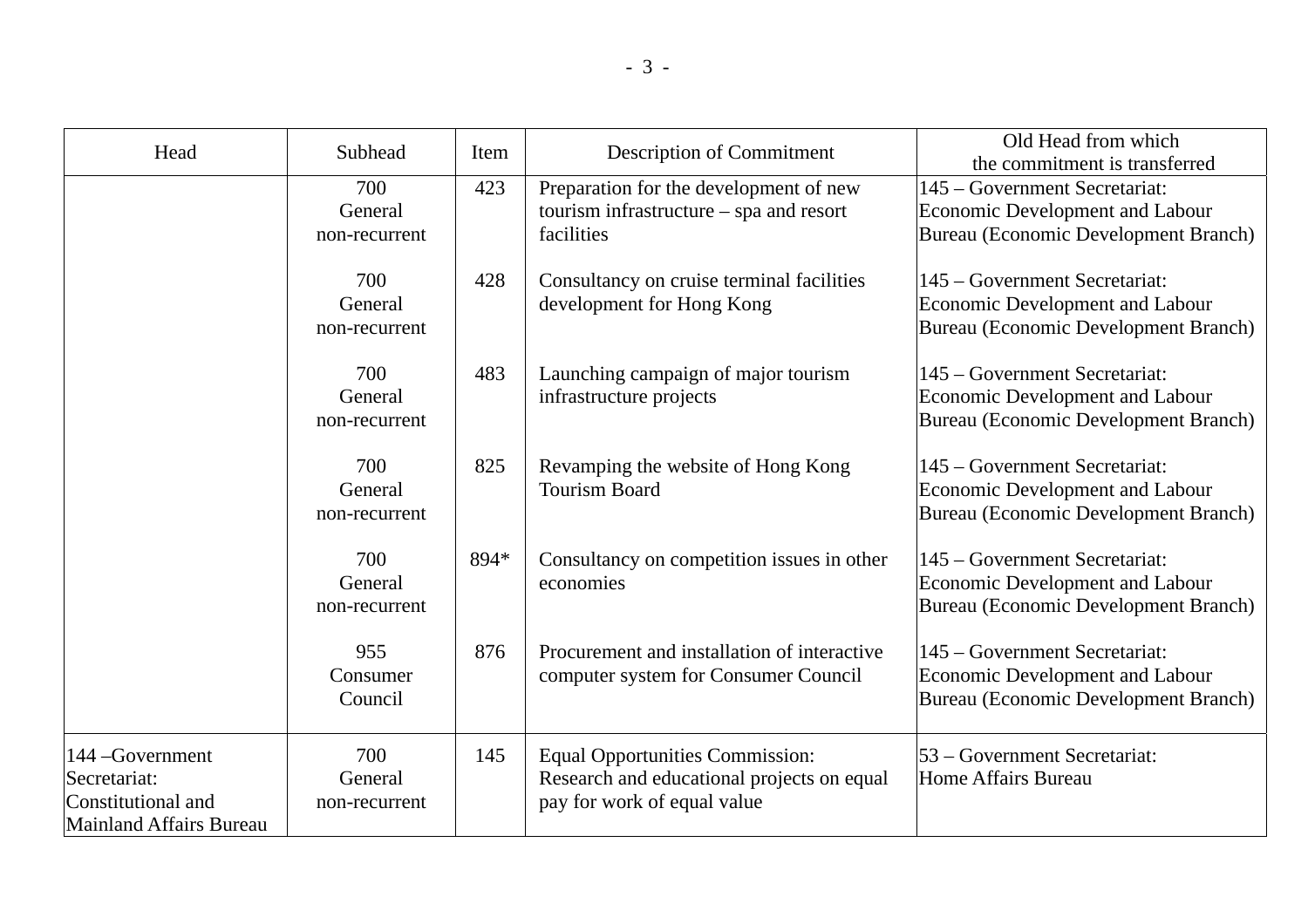| Head                                                                                                 | Subhead                         | Item | <b>Description of Commitment</b>                                                                                                | Old Head from which<br>the commitment is transferred                                                            |
|------------------------------------------------------------------------------------------------------|---------------------------------|------|---------------------------------------------------------------------------------------------------------------------------------|-----------------------------------------------------------------------------------------------------------------|
|                                                                                                      | 700<br>General<br>non-recurrent | 155  | <b>Equal Opportunities Commission:</b><br>Production of sector targeted training<br>modules                                     | 53 – Government Secretariat:<br>Home Affairs Bureau                                                             |
|                                                                                                      | 700<br>General<br>non-recurrent | 285  | Promotion of human rights                                                                                                       | 53 – Government Secretariat:<br>Home Affairs Bureau                                                             |
| 158 - Government<br>Secretariat:<br><b>Transport and Housing</b><br><b>Bureau</b> (Transport Branch) | 700<br>General<br>non-recurrent | 013  | Promotion of Hong Kong as an international<br>maritime centre and leading port                                                  | 145 – Government Secretariat:<br><b>Economic Development and Labour</b><br>Bureau (Economic Development Branch) |
|                                                                                                      | 700<br>General<br>non-recurrent | 018  | Developing and promoting Hong Kong as the<br>preferred international and regional<br>transportation and logistics centre        | 145 – Government Secretariat:<br>Economic Development and Labour<br>Bureau (Economic Development Branch)        |
|                                                                                                      | 700<br>General<br>non-recurrent | 019  | Study on competitive strategy and master<br>plan for the time definite sector in the supply<br>chain                            | 145 – Government Secretariat:<br>Economic Development and Labour<br>Bureau (Economic Development Branch)        |
|                                                                                                      | 700<br>General<br>non-recurrent | 021  | Organisation of an international logistics<br>conference                                                                        | 145 – Government Secretariat:<br><b>Economic Development and Labour</b><br>Bureau (Economic Development Branch) |
|                                                                                                      | 700<br>General<br>non-recurrent | 023  | Promotion of Hong Kong's logistics<br>advantages under the Mainland/Hong Kong<br><b>Closer Economic Partnership Arrangement</b> | 145 – Government Secretariat:<br>Economic Development and Labour<br>Bureau (Economic Development Branch)        |